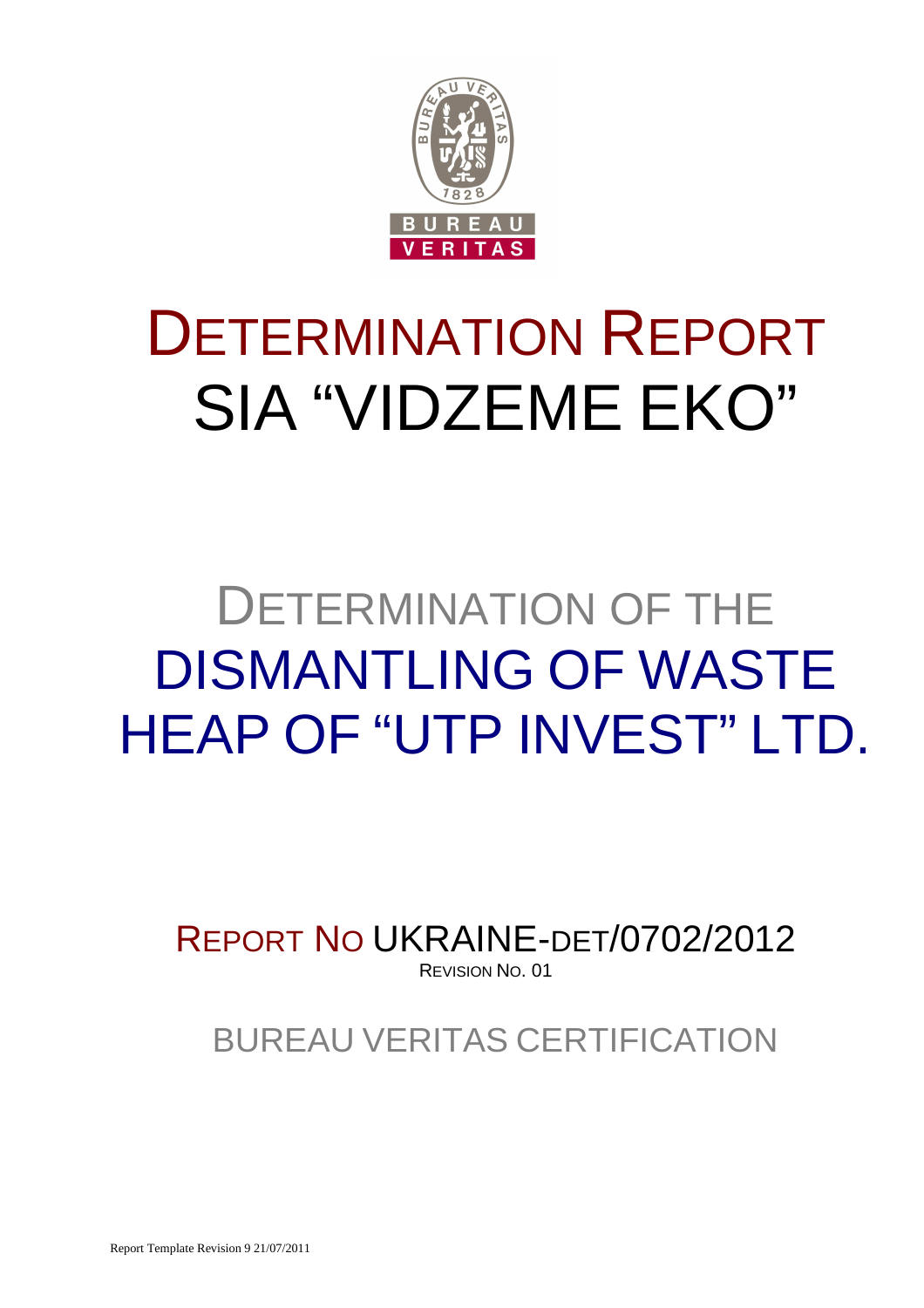LTD"

# Report No: UKRAINE-det/0702/2012





| Date of first issue:<br>26/09/2012                                                                                                                                                                                                                                                                                                                                                                                                                                                                                                                                                                                                              | Organizational unit:<br><b>Holding SAS</b> |             | <b>Bureau Veritas Certification</b>                                                      |  |
|-------------------------------------------------------------------------------------------------------------------------------------------------------------------------------------------------------------------------------------------------------------------------------------------------------------------------------------------------------------------------------------------------------------------------------------------------------------------------------------------------------------------------------------------------------------------------------------------------------------------------------------------------|--------------------------------------------|-------------|------------------------------------------------------------------------------------------|--|
| Client:<br>SIA "Vidzeme Eko"                                                                                                                                                                                                                                                                                                                                                                                                                                                                                                                                                                                                                    | Client ref.:<br>Victor Tkachenko           |             |                                                                                          |  |
| Summary:<br>Bureau Veritas Certification has made the determination of the "Dismantling of waste heap of "UTP INVEST"<br>Ltd" project of SIA "Vidzeme Eko" located in Dzerzhynskyi urban village, Rovenky borough council, Luhansk<br>Region, Ukraine on the basis of UNFCCC criteria for the JI, as well as criteria given to provide for consistent<br>project operations, monitoring and reporting. UNFCCC criteria refer to Article 6 of the Kyoto Protocol, the JI<br>rules and modalities and the subsequent decisions by the JI Supervisory Committee, as well as the host<br>country criteria.                                          |                                            |             |                                                                                          |  |
| The determination scope is defined as an independent and objective review of the project design document,<br>the project's baseline study, monitoring plan and other relevant documents, and consisted of the following<br>three phases: i) desk review of the project design and the baseline and monitoring plan; ii) follow-up interviews<br>with project stakeholders; iii) resolution of outstanding issues and the issuance of the final determination report<br>and opinion. The overall determination, from Contract Review to Determination Report & Opinion, was<br>conducted using Bureau Veritas Certification internal procedures. |                                            |             |                                                                                          |  |
| The first output of the determination process is a list of Clarification and Corrective Action Requests (CL and<br>CAR), presented in Appendix A. Taking into account this output, the project proponent revised its project<br>design document.                                                                                                                                                                                                                                                                                                                                                                                                |                                            |             |                                                                                          |  |
| In summary, it is Bureau Veritas Certification's opinion that the project correctly applies Guidance on criteria for<br>baseline setting and monitoring and meets the relevant UNFCCC requirements for the JI and the relevant host<br>country criteria.                                                                                                                                                                                                                                                                                                                                                                                        |                                            |             |                                                                                          |  |
| Report No.:<br>Subject Group:<br>UKRAINE-det/0702/2012<br>J <sub>1</sub>                                                                                                                                                                                                                                                                                                                                                                                                                                                                                                                                                                        |                                            |             | Indexing terms                                                                           |  |
| Project title:<br>Dismantling of waste heap of "UTP INVEST"<br>Ltd.                                                                                                                                                                                                                                                                                                                                                                                                                                                                                                                                                                             |                                            |             |                                                                                          |  |
| Work carried out by:<br>Vyacheslav Yeriomin - Jeam Leader, Lead<br>Verifier<br>Serhii Verteletskyi - Team Member, Verifier                                                                                                                                                                                                                                                                                                                                                                                                                                                                                                                      |                                            | $\boxtimes$ | No distribution without permission from the<br>Client or responsible organizational unit |  |
| Work reviewed by:<br>Ivan Sokolov - Internal Technical Reviewer<br>Nikolay Chekhmestrenko - Technical/                                                                                                                                                                                                                                                                                                                                                                                                                                                                                                                                          |                                            |             | Limited distribution                                                                     |  |
| Specialist<br>Work approved by:<br>Ivan Sokolov - Operational Manager / Annification                                                                                                                                                                                                                                                                                                                                                                                                                                                                                                                                                            |                                            |             | Unrestricted distribution                                                                |  |
| Date of this revision:<br>Rev. No.:<br>26/09/2012<br>01<br>55                                                                                                                                                                                                                                                                                                                                                                                                                                                                                                                                                                                   | Number of pages:                           |             |                                                                                          |  |

1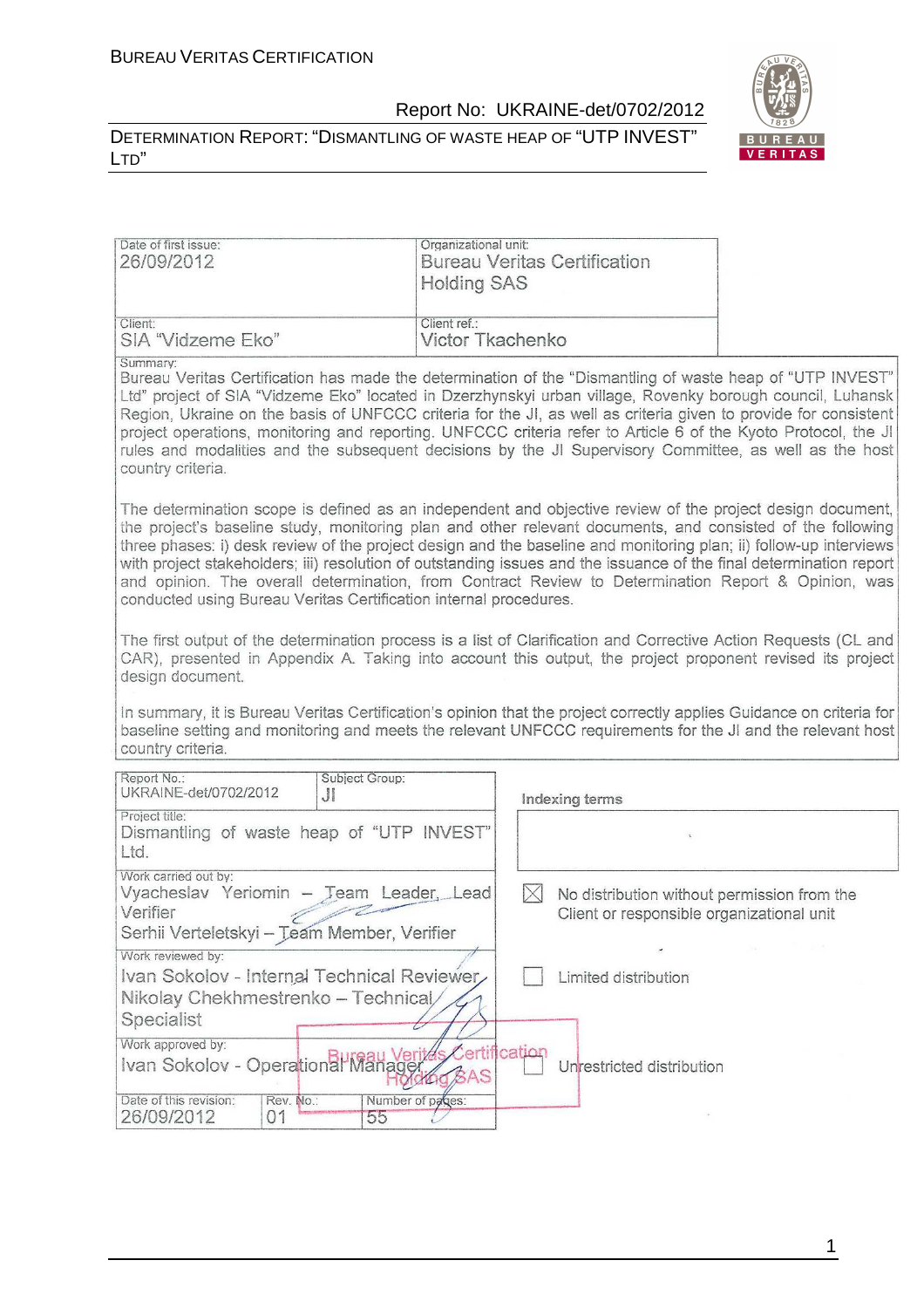DETERMINATION REPORT: "DISMANTLING OF WASTE HEAP OF "UTP INVEST" LTD"

# **Table of Contents Page 2018**

| $\mathbf{1}$   |                                                                                     |                |
|----------------|-------------------------------------------------------------------------------------|----------------|
| 1.1            | Objective                                                                           | 3              |
| 1.2            | Scope                                                                               | 3              |
| 1.3            | Determination team                                                                  | 3              |
| $\overline{2}$ |                                                                                     | $\overline{4}$ |
| 2.1            | <b>Review of Documents</b>                                                          | $\overline{4}$ |
| 2.2            | Follow-up Interviews                                                                | 5              |
| 2.3            | <b>Resolution of Clarification and Corrective Action Requests</b>                   | 5              |
| 3              |                                                                                     |                |
| 4              |                                                                                     |                |
| 4.1            | Project approvals by Parties involved (19-20)                                       | $\overline{7}$ |
| 4.2            | Authorization of project participants by Parties involved (21)                      | 8              |
| 4.3            | Baseline setting (22-26)                                                            | 8              |
| 4.4            | Additionality (27-31)                                                               | 12             |
| 4.5            | Project boundary (32-33)                                                            | 13             |
| 4.6            | Crediting period (34)                                                               | 14             |
| 4.7            | Monitoring plan (35-39)                                                             | 15             |
| 4.8            | Leakage (40-41)                                                                     | 20             |
| 4.9            | Estimation of emission reductions or enhancements of net removals<br>$(42 - 47)$    | 21             |
| 4.10           | Environmental impacts (48)                                                          | 23             |
| 4.11           | Stakeholder consultation (49)                                                       | 23             |
| 4.12           | Determination regarding small scale projects (50-57)                                | 23             |
| 4.13           | Determination regarding land use, land-use change and forestry                      |                |
|                | (LULUCF) projects (58-64)                                                           | 23             |
|                | 4.14 Determination regarding programmes of activities (65-73)                       | 23             |
| 5              | SUMMARY AND REPORT OF HOW DUE ACCOUNT WAS<br>TAKEN OF COMMENTS RECEIVED PURSUANT TO |                |
| 6              |                                                                                     |                |
| $\overline{7}$ |                                                                                     |                |
|                |                                                                                     |                |

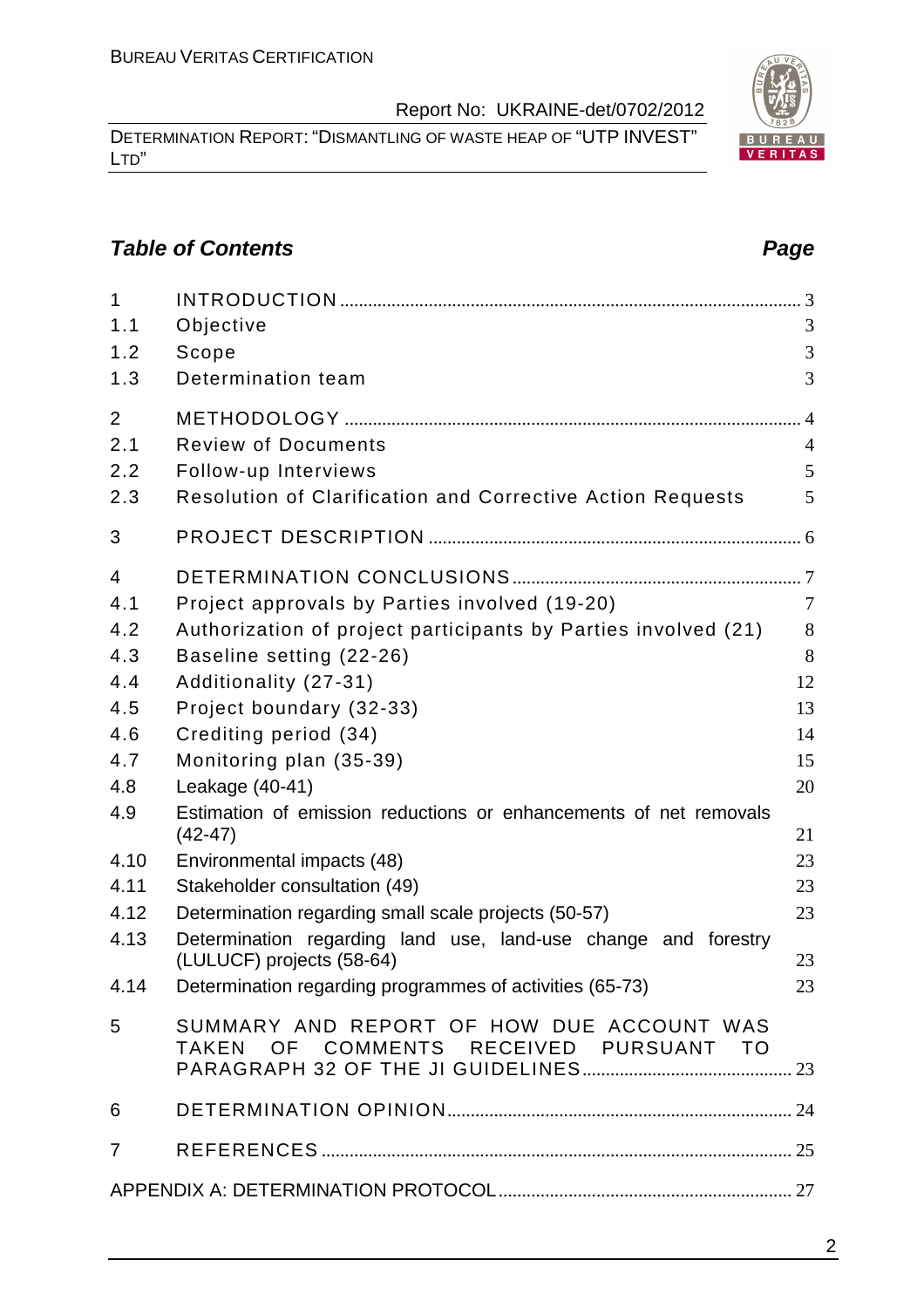DETERMINATION REPORT: "DISMANTLING OF WASTE HEAP OF "UTP INVEST" LTD"



# **1 INTRODUCTION**

SIA "Vidzeme Eko" has commissioned Bureau Veritas Certification to determine its JI project "Dismantling of waste heap of "UTP INVEST" Ltd" (hereafter called "the project") at Dzerzhynskyi urban village, Rovenky borough council, Luhansk Region, Ukraine.

This report summarizes the findings of the determination of the project, performed on the basis of UNFCCC criteria, as well as criteria given to provide for consistent project operations, monitoring and reporting.

# **1.1 Objective**

The determination serves as project design verification and is a requirement of all projects. The determination is an independent third party assessment of the project design. In particular, the project's baseline, the monitoring plan (MP), and the project's compliance with relevant UNFCCC and host country criteria are determined in order to confirm that the project design, as documented, is sound and reasonable, and meets the stated requirements and identified criteria. Determination is a requirement for all JI projects and is seen as necessary to provide assurance to stakeholders of the quality of the project and its intended generation of emission reduction units (ERUs).

UNFCCC criteria refer to Article 6 of the Kyoto Protocol, the JI rules and modalities and the subsequent decisions by the JI Supervisory Committee, as well as the host country criteria.

# **1.2 Scope**

The determination scope is defined as an independent and objective review of the project design document, the project's baseline study and monitoring plan and other relevant documents. The information in these documents is reviewed against Kyoto Protocol requirements, UNFCCC rules and associated interpretations.

The determination is not meant to provide any consulting towards the Client. However, stated requests for clarifications and/or corrective actions may provide input for improvement of the project design.

# **1.3 Determination team**

The determination team consists of the following personnel:

Vyacheslav Yeriomin

Bureau Veritas Certification Team Leader, Climate Change Verifier

Serhii Verteletskyi

Bureau Veritas Certification Climate Change Verifier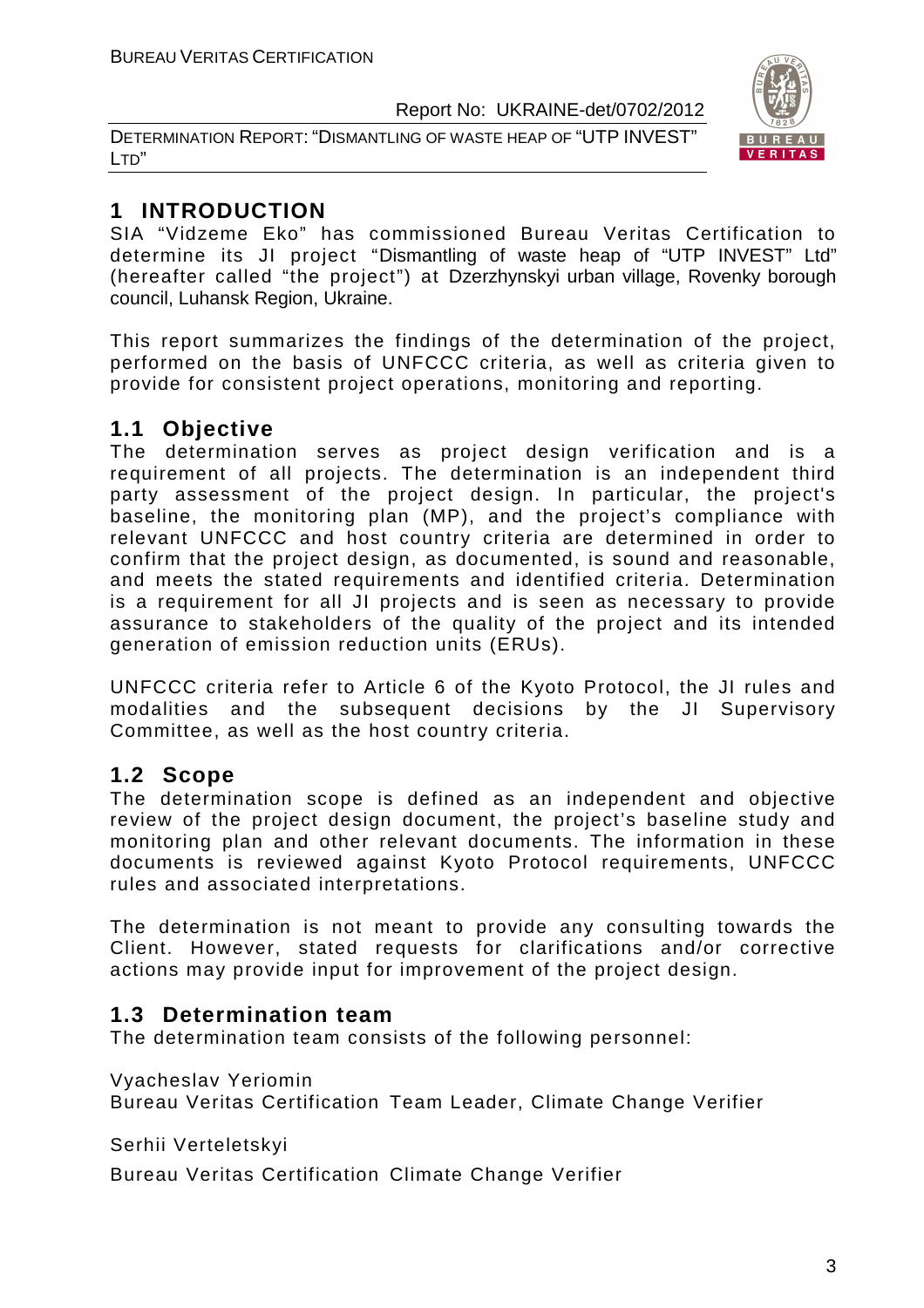DETERMINATION REPORT: "DISMANTLING OF WASTE HEAP OF "UTP INVEST" LTD"



This determination report was reviewed by:

Ivan Sokolov Bureau Veritas Certification, Internal reviewer Nikolay Chekhmestrenko Bureau Veritas Certification, Technical specialist

# **2 METHODOLOGY**

The overall determination, from Contract Review to Determination Report & Opinion, was conducted using Bureau Veritas Certification internal procedures.

In order to ensure transparency, a determination protocol was customized for the project, according to the version 01 of the Joint Implementation Determination and Verification Manual, issued by the Joint Implementation Supervisory Committee at its 19 meeting on 04/12/2009. The protocol shows, in a transparent manner, criteria (requirements), means of determination and the results from determining the identified criteria. The determination protocol serves the following purposes:

- It organizes, details and clarifies the requirements a JI project is expected to meet;
- It ensures a transparent determination process where the determiner will document how a particular requirement has been determined and the result of the determination.

The completed determination protocol is enclosed in Appendix A to this report.

### **2.1 Review of Documents**

The Project Design Document (PDD) submitted by SIA "Vidzeme Eko" and additional background documents related to the project design and baseline, i.e. country Law, Guidelines for users of the joint implementation project design document form, Approved CDM methodology and/or Guidance on criteria for baseline setting and monitoring, Kyoto Protocol, Clarifications on Determination Requirements to be Checked by an Accredited Independent Entity were reviewed.

To address Bureau Veritas Certification corrective action and clarification requests, SIA "Vidzeme Eko" revised the PDD and resubmitted it on 28/09/2012.

The determination findings presented in this report relate to the project as described in the PDD version 2.0.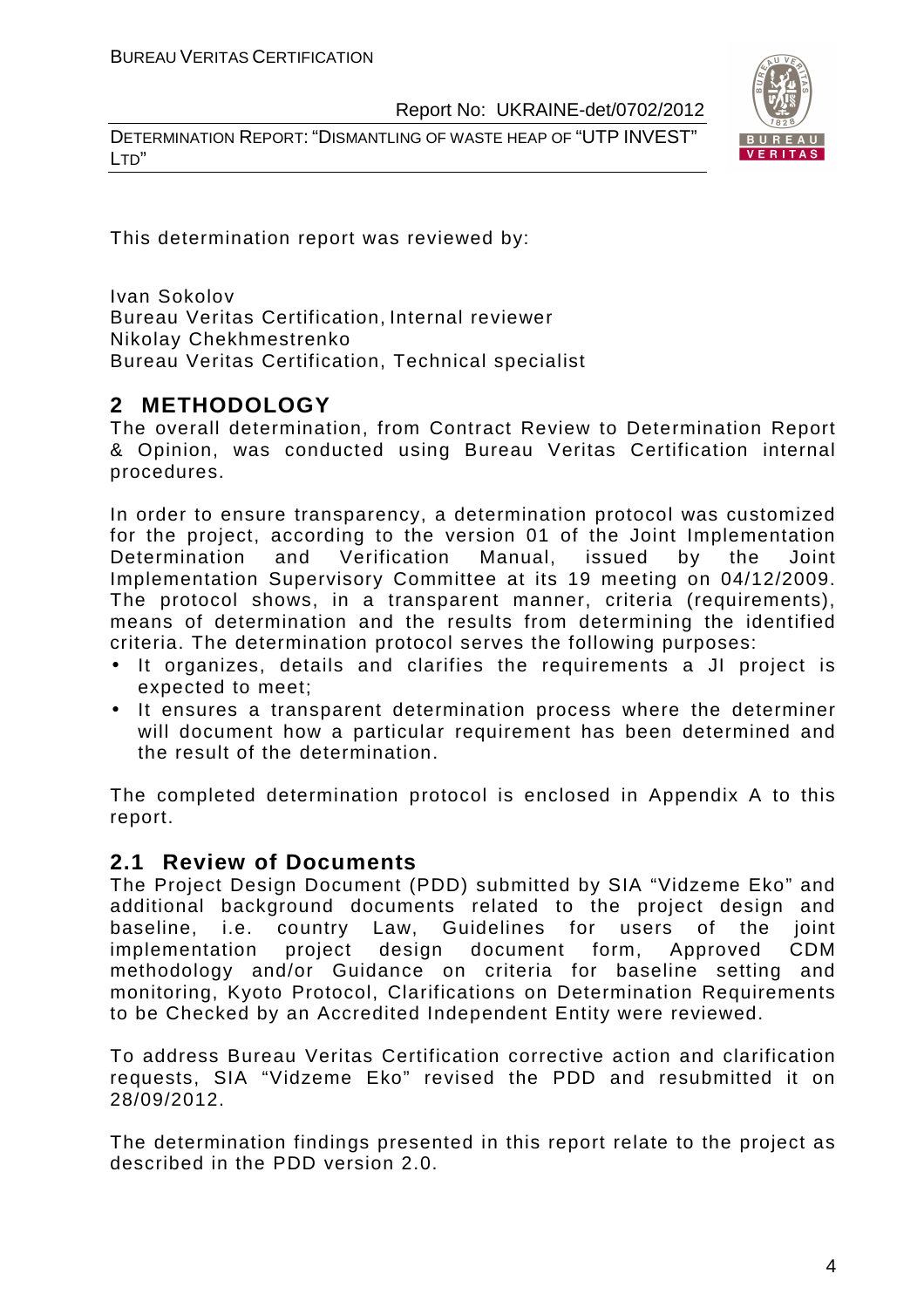DETERMINATION REPORT: "DISMANTLING OF WASTE HEAP OF "UTP INVEST" LTD"



# **2.2 Follow-up Interviews**

On 26/09/2012 Bureau Veritas Certification performed on-site interviews with project stakeholders to confirm selected information and to resolve issues identified in the document review. Representatives of "UTP Invest" LLC and SIA "Vidzeme Eko" were interviewed (see References). The main topics of the interviews are summarized in Table 1.

| <b>Interviewed</b> | <b>Interview topics</b>                               |
|--------------------|-------------------------------------------------------|
| organization       |                                                       |
| "UTP Invest" LLC   | <b>Project History</b><br>⋗                           |
|                    | Project Approach                                      |
|                    | Project boundary                                      |
|                    | <b>Implementation Schedule</b>                        |
|                    | Organization structure                                |
|                    | Authorities and responsibilities                      |
|                    | Training of personnel                                 |
|                    | Quality management procedures and technologies        |
|                    | Records on rehabilitation/implementation of equipment |
|                    | Metering equipment control                            |
|                    | Metering record keeping system, database              |
|                    | <b>Technical documentation</b>                        |
|                    | Monitoring plan and procedures                        |
|                    | Permits and licenses                                  |
| <b>CONSULTANT:</b> | Baseline methodology<br>➤                             |
| SIA "Vidzeme Eko"  | Monitoring plan<br>➤                                  |
|                    | Additionality proofs                                  |
|                    | Calculation of emission reductions                    |

#### **Table 1 Interview topics**

# **2.3 Resolution of Clarification and Corrective Action Requests**

The objective of this phase of the determination is to raise the requests for corrective actions and clarification and any other outstanding issues that needed to be clarified for Bureau Veritas Certification positive conclusion on the project design.

If the determination team, in assessing the PDD and supporting documents, identifies issues that need to be corrected, clarified or improved with regard to JI project requirements, it will raise these issues and inform the project participants of these issues in the form of:

(a) Corrective action request (CAR), requesting the project participants to correct a mistake in the published PDD that is not in accordance with the (technical) process used for the project or relevant JI project requirement or that shows any other logical flaw;

(b) Clarification request (CL), requesting the project participants to provide additional information for the determination team to assess compliance with the JI project requirement in question;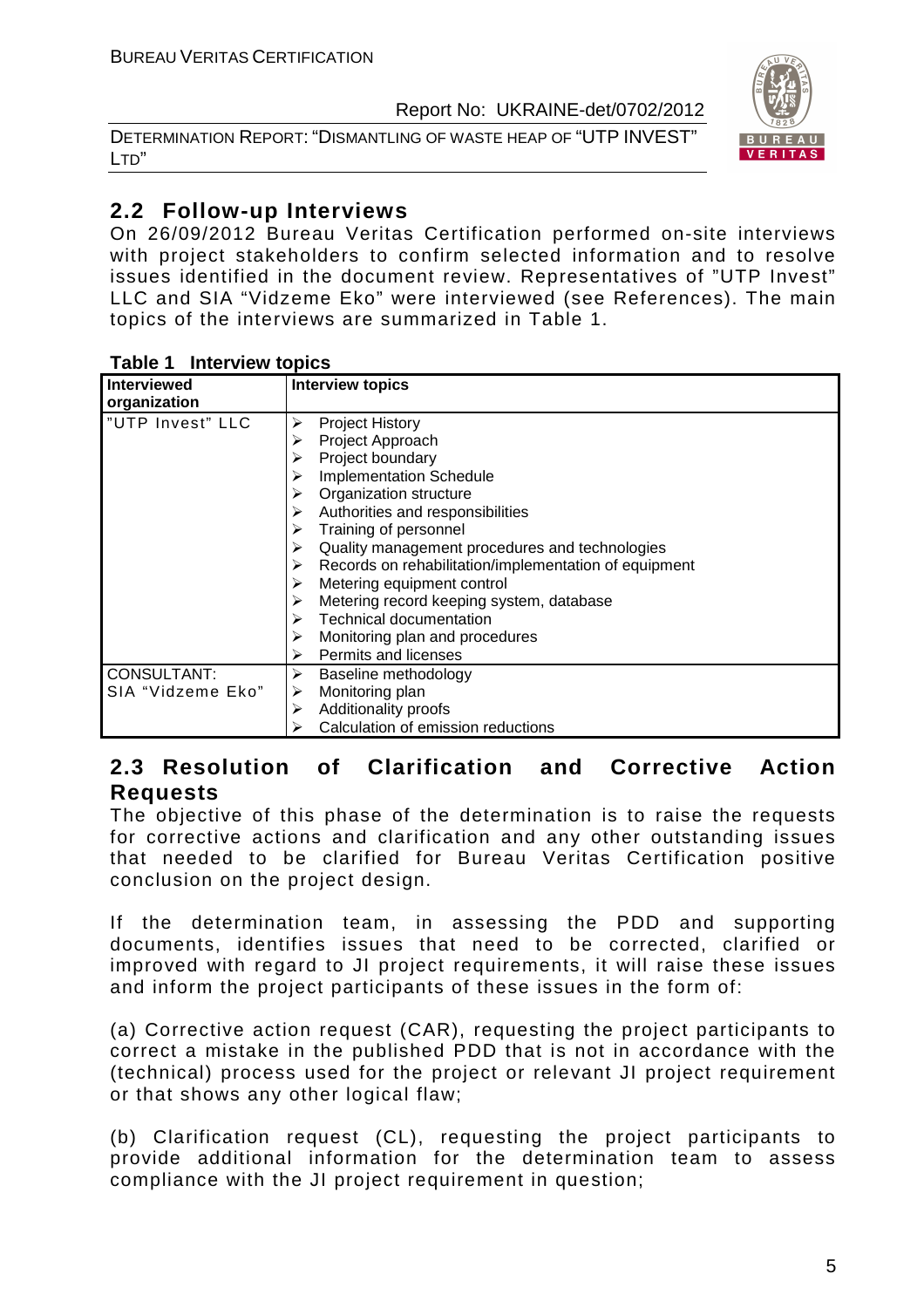DETERMINATION REPORT: "DISMANTLING OF WASTE HEAP OF "UTP INVEST" LTD"



(c) Forward action request (FAR), informing the project participants of an issue, relating to project implementation but not project design, that needs to be reviewed during the first verification of the project.

The determination team will make an objective assessment as to whether the actions taken by the project participants, if any, satisfactorily resolve the issues raised, if any, and should conclude its findings of the determination.

To guarantee the transparency of the verification process, the concerns raised are documented in more detail in the determination protocol in Appendix A.

# **3 PROJECT DESCRIPTION**

Proposed JI project foresees implementation of waste heaps dismantling with following beneficiation of coal containing rock mass with the aim of GHG emissions reduction.

The project owner "UTP INVEST" LLC buys coal containing rock mass at waste heap of State Enterprise named after Dzerzhynskyi mine №57 of SE "Rovenkyantracite", waste heap was transmitted to SE "UkrDonbasekologiya", and benefices it on enrichment plant "Tandem 2006" in Torez town, Donetsk Region.

Dismantling of waste heaps is provided in line within NPAOP 10.0-5.21-04 "Instruction to prevent spontaneous combustion, fire and dismantling dumps" and may be described as follow.

Dismantling of waste heaps is provided with bulldozers T-170 which square top of the heap. After decline by bulldozers to lower layer height, the entrance road can be constructed. Further dismantling is carried out by excavators EO-5126 charge dump tracks KAMAZ-55111, which transported coal containing rock mass to enrichment plant "Tandem-2006".

Enrichment plant "Tandem-2006" is working with "UTP INVEST" LLC on sub-contractor basis.

Coal containing rock mass is supplied to the inertial screening sifter, which remove class +100 mm in the off-corn.

Coal containing rock mass after pre-classification is humidified and moved to the inertial sifter GIL-52, which divided coal containing mass on 3-13 mm and +13 mm classes. Enrichment of heavy class +13 mm is provided in heavy media separator STK 32-550, and enrichment of small class 3-13 mm in hydrocyclone GTsM-630. Next, washing of the suspension of beneficiation products and dehydrating products by dressing screens and centrifuge take place, regeneration suspension at electromagnetic separator. Thus the water in this process is used in closed loop.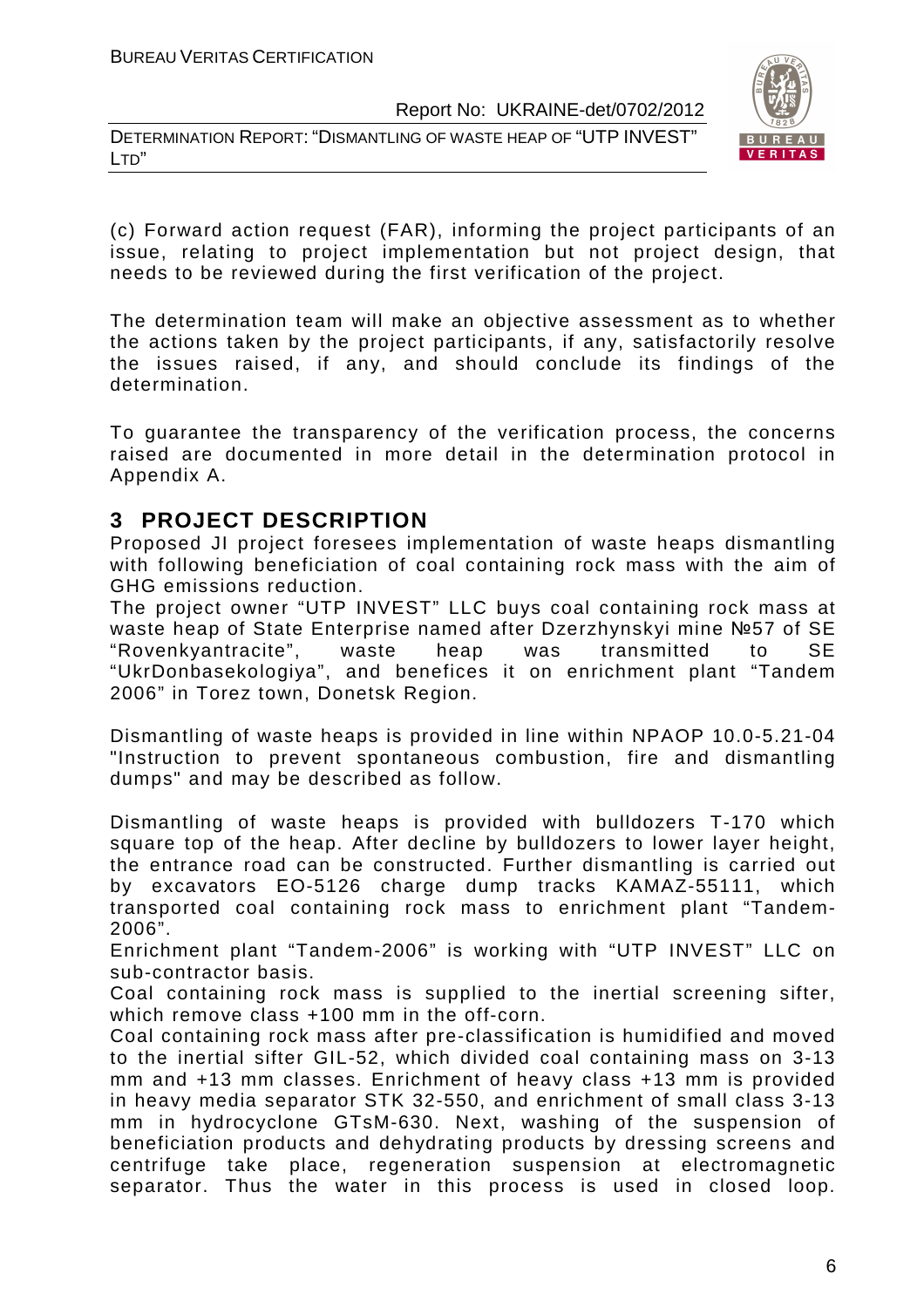



Beneficiation products (coal concentrate) are transported by conveyor belt into bins for further shipment to the consumer. Waste is transported to the flat dump.

The project capacity of the complex allows to process 900 000 m3 of the rocks per year.

Data on waste heaps such a geographical coordinates, mass value of containing rocks, physical measures are provided in the section A.4.1.4.

Main work characteristics of heavy transporting vehicles and equipment of coal beneficiation plant are provided in the section A.4.2 of the PDD.

The proposed project is aimed at reducing anthropogenic emissions. Emission reductions created by:

- Elimination of greenhouse gases sources associated with waste heaps burning, by extracting coal from the rock dumps;

- Reduction of uncontrolled methane emissions due to replacement of coal that would have been extracted through mining;

- Reduction of electricity consumption at waste heap dismantling in comparison to electricity consumption at coal mine.

Identified problem areas for project description, project participants' responses and conclusions of Bureau Veritas Certification are described in Annex A (refer to CAR01-CAR02, CL01-CL05)

### **4 DETERMINATION CONCLUSIONS**

.

In the following sections, the conclusions of the determination are stated.

The findings from the desk review of the original project design documents and the findings from interviews during the follow up visit are described in the Determination Protocol in Appendix A.

The Clarification and Corrective Action Requests are stated, where applicable, in the following sections and are further documented in the Determination Protocol in Appendix A. The determination of the Project resulted in 15 Corrective Action Requests and 8 Clarification Requests.

The number between brackets at the end of each section corresponds to the DVM paragraph

### **4.1 Project approvals by Parties involved (19-20)**

The project has already received Letter of Endorsement #2754/23/7 dated 26/09/2012 issued by State Environmental Investment Agency.

The Bureau Veritas Certification obtained Letter of Endorsement from SIA "Vidzeme-Eko" and doesn't doubt in its authenticity.

As for this time no written project approvals of the project from the Parties Involved are available (see CAR03 pending till the Host Party LoA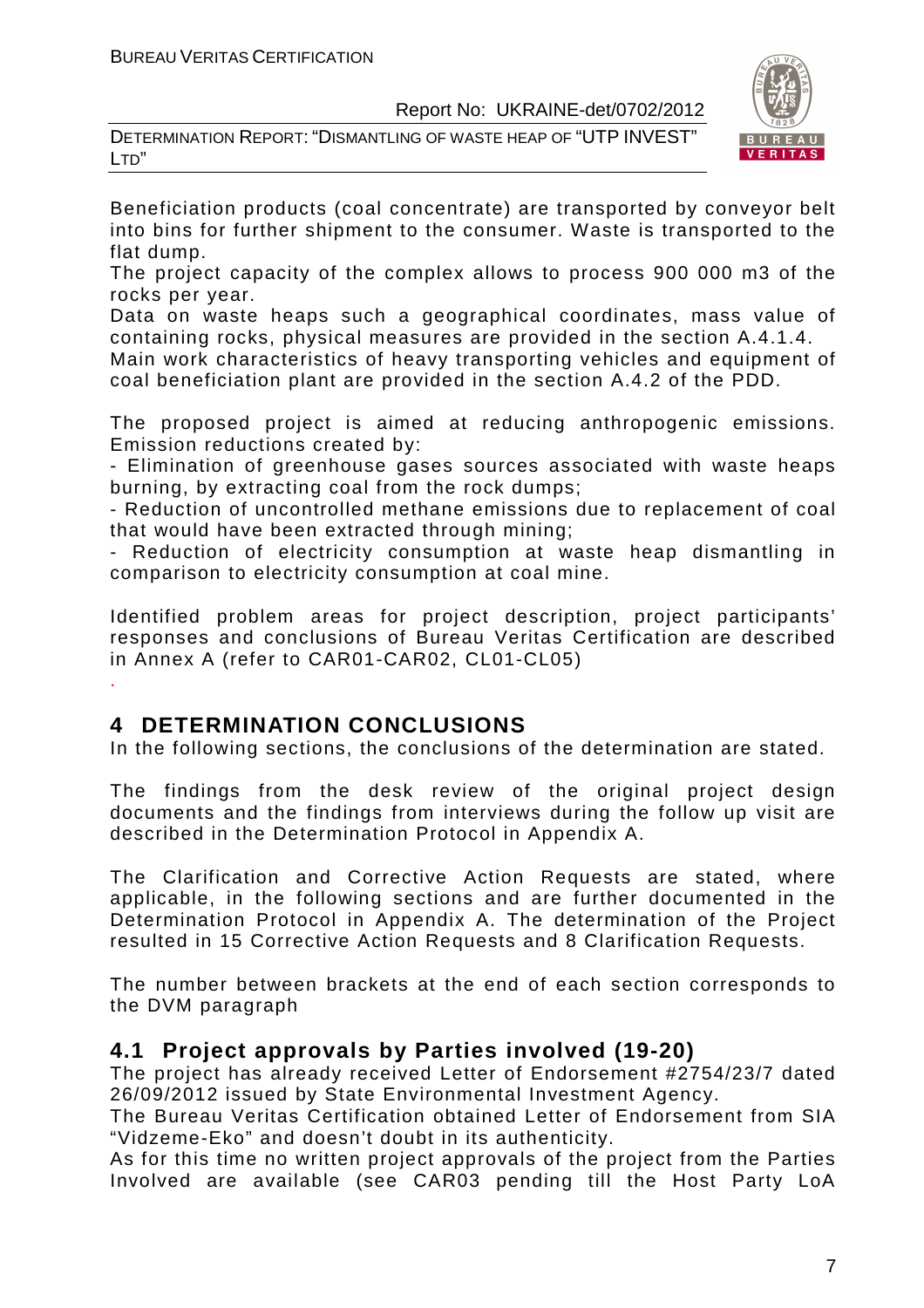DETERMINATION REPORT: "DISMANTLING OF WASTE HEAP OF "UTP INVEST" LTD"



received). After receiving Determination Report from the Accredited Independent Entity (AIE) project documentation will be submitted to the Ukrainian Designated Focal Point (DFP) which is State Environment Investment Agency for receiving the Letter of Approval.

The written approvals from the other Party will be obtained later on.

Identified problem areas for written project approvals, project participants' responses and conclusions of Bureau Veritas Certification are described in Annex A (refer to CAR03, CAR04)

# **4.2 Authorization of project participants by Parties involved (21)**

In accordance with paragraph 21 of the DVM the assessment of this area focuses on whether each of the legal entities listed as project participants in the PDD is authorized by a Party involved, which is also listed in the PDD.

Authorisation of the project participants by Parties involved is expected through a written project approval, see CAR04 that is pending

# **4.3 Baseline setting (22-26)**

The PDD explicitly indicates that using a methodology for baseline setting and monitoring developed in accordance with appendix B of the JI guidelines (hereinafter referred to as JI specific approach) was the selected approach for identifying the baseline.

The PDD provides a detailed theoretical description in a complete and transparent manner, as well as justification, that the baseline is established:

(a) By listing and describing the following plausible future scenarios on the basis of conservative assumptions and selecting the most plausible one:

#### Scenario 1. Continuation of existing situation

This scenario does not anticipate any activities and therefore does not face any barriers.

#### Scenario 2. Direct energy production from the heat energy of burning waste heap

### Technological barrier:

This scenario is based on the highly experimental technology, which has not been implemented even in a pilot project. It is also not suitable for all waste heaps as the project owner will have to balance the energy resource availability (i.e. waste heap location) and the location of the energy user. On-site generation of electricity addresses this problem but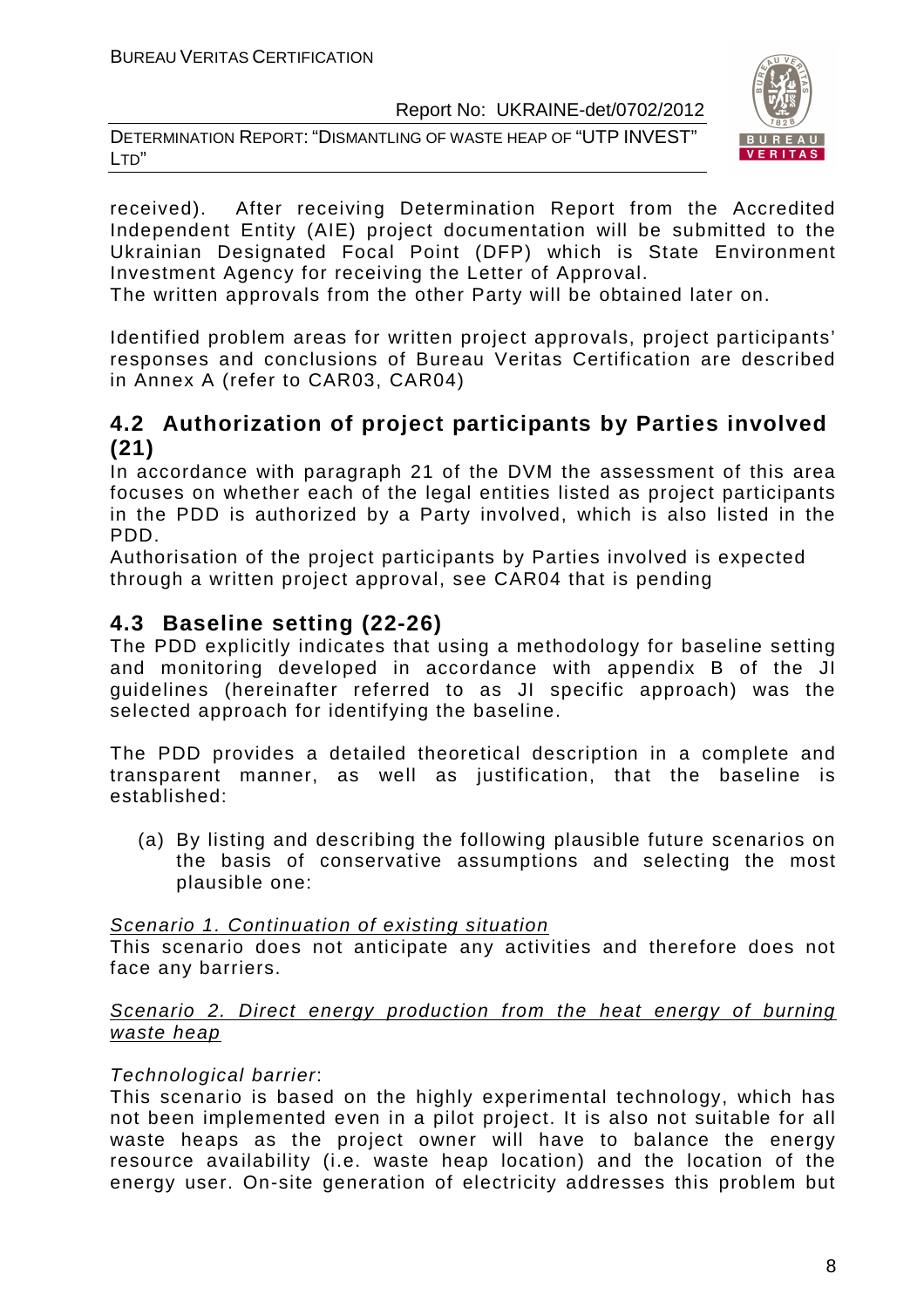DETERMINATION REPORT: "DISMANTLING OF WASTE HEAP OF "UTP INVEST" LTD"



requires additional interconnection engineering. In general this technology has yet to prove its viability. In addition it does not allow the control and management of the emitted gases. This technology can be applied only in the presence of dumps with developed combustion centre. Even if the probability of burning rock dump is very high, it is currently impossible to predict the time of its outbreak and therefore predict the start of the use of thermal energy released during its combustion.

#### Investment barrier:

Investment into unproven technology carries a high risk. In case of Ukraine, which carries a high country risk, investment into such unproven energy projects are less likely to attract investors than some other opportunities in the energy sector with higher returns. The pioneering character of the project may appeal to development programmes and governmental incentives but cost of the produced energy is likely to be much higher than alternatives.

#### Scenario 3. Production of construction materials from waste heap matter Technological barrier:

This scenario is based on known technology, however, this technology is not currently available in Ukraine and there is no evidence that such projects will be implemented in the near future. It is also not suitable for all types of waste heaps as the content of waste heap has to be predictable in order for project owner to be able to produce quality materials. High contents of sulphur and moisture can reduce the suitability of the waste heap for processing. A large scale deep exploration of the waste heap has to be performed before the project can start.

#### Scenario 4. Coal extraction from waste heaps without JI incentives

Investment barrier: This scenario is financially unattractive and faces barriers. Detailed description of proposed scenario barriers is provided in the section B.2 of the PDD version 2.0.

#### Scenario 5. Systematic monitoring of waste heaps condition and regular fire prevention and extinguishing measures

Investment barrier: This scenario does not represent any revenues but anticipates additional costs for waste heaps owners. Monitoring of the waste heap status is not done systematically and in general actions are left to the discretion of the individual owners. Waste heaps are mostly owned by mines or regional coal mining associations. Coal mines in Ukraine suffer from limited investment resulting often in safety problems due to complicated mining conditions and financial constraints, with miners' salaries often being delayed by few months. Waste heaps in this situation are considered as additional burdens and mines often do not even perform minimum required maintenance. Exact data are not always available. From a commercial view point the fines that are usually levied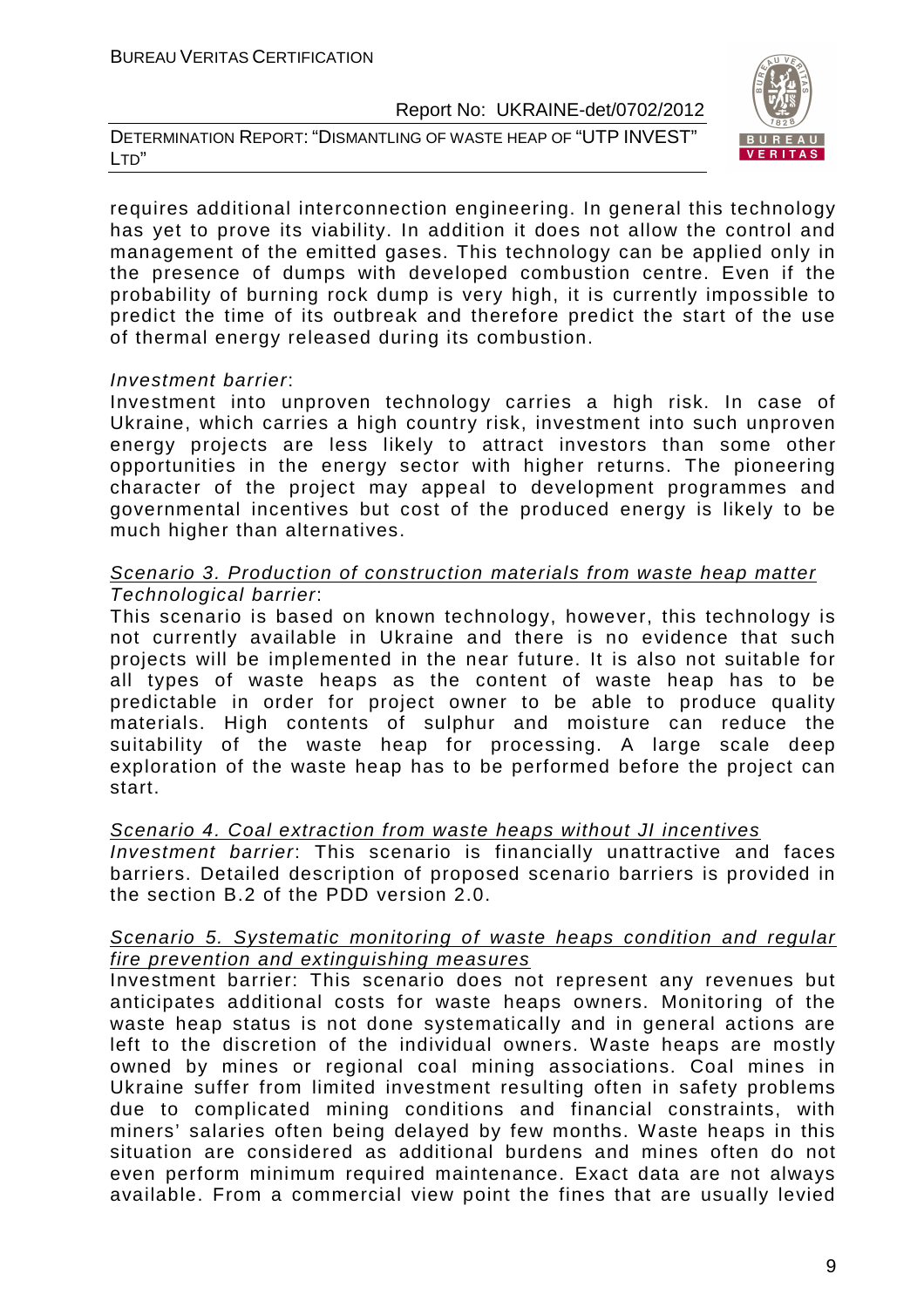DETERMINATION REPORT: "DISMANTLING OF WASTE HEAP OF "UTP INVEST" LTD"



by the authorities are considerably lower than costs of all the measures outlined by this scenario.

- (b) Taking into account relevant national and/or sectoral policies and circumstances, such as sectoral reform initiatives, local fuel availability, power sector expansion plans, and the economic situation in the project sector. In this context, the following key factors that affect a baseline are taken into account:
	- A comprehensive analysis and an in-depth description of the reform policies and legislation concerning the development and reforming of the Ukrainian coal industry. At this time effective united complex state program for prevention of waste heaps burning and reclamation with extraction of coal is absent. Fines paid by pollution costs much less than money spent on measures to prevent ignition or burning For this time 78 % of Luhansk Region waste heaps burned or burning.
	- Describing economic situation. Inner coal market in Ukraine is significantly controlled by Ukrainian government, which is owner of number of mines and significantly influencing on coal costs. Level of coal content in waste heap is difficultly predicted, and "UTP INVEST" LLC is a small company which cannot supply coal in big quantities in long range time.
	- As far as availability of capital there is a summary of key indicators of business practices in Ukraine as well as a comparison country risk premiums for Ukraine, and Russia are provided by the PP's vividly demonstrating that Ukraine has been always considered a high-risk country for investments and doing business, which extremely limits the opportunities of the project as for its access to financial resources at the international level.
	- It is stated by the project participants that modern technologies and best practices existing in the developed countries are unavailable due to their high cost and necessity of the knowledgeable personnel able to introduce and operate the equipment.
	- As far as the fuel prices and its availability, the PDD states that electricity and diesel fuel are widely used in Ukrainian industry. Prices for diesel fuel that is mostly imported from the Russian Federation are regulated by Ukrainian Government. Electric energy in Ukraine is produced at the thermal and nuclear power stations mainly by use of fossil fuel. Wholesale Electricity Market of Ukraine is managed by the state enterprise "Energorynok"; the level of prices for electric energy ranges greatly for different types of consumers.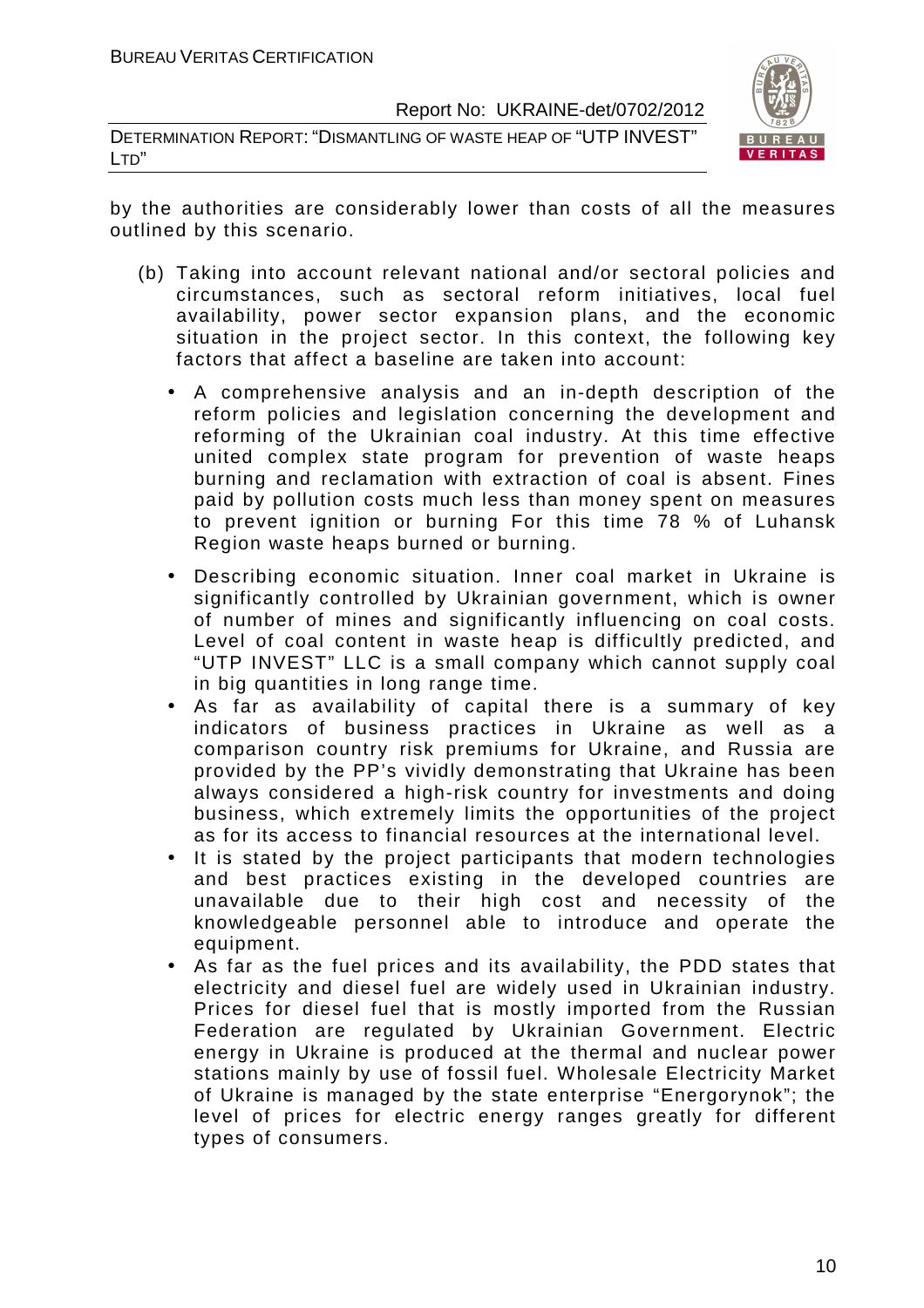DETERMINATION REPORT: "DISMANTLING OF WASTE HEAP OF "UTP INVEST" LTD"



 (c) In such a way that emission reduction units (ERUs) cannot be earned for decreases in activity levels outside the project activity or due to force majeure. According to the proposed approach emission reductions will be earned only when project activity will generate coal concentrate, so no emission reductions can be earned due to any changes outside the project activity.

(d) Taking into account uncertainties and using conservative assumptions such as the following:

- Lower range of parameters is used for calculation of baseline emissions and higher range of parameters is used for calculation of project activity emissions;
- Default values were used to the extent possible in order to reduce uncertainty and provide conservative data for emission calculations.
- The emissions of nitrous oxide have not taken into consideration for conservatism

For more details, please, refer to Section B.1. of the PDD.

Emissions in the baseline scenario are calculated as follows:

 $BE_v = BE_{WHB,v}$ , (1)

Where:

 $BE<sub>WHB,y</sub>$  - baseline emissions due to burning of the waste heap in the year y (tCO2 equivalent ),

Baseline emissions due to burning dumps in year y calculated by the formula:

 $BE_{WHB,y} = FC_{BE,Coal,y}/1000 \cdot \rho_{WHB} \cdot NCV_{Coal} \cdot OXID_{Coal} \cdot K_{Coal}^c \cdot 44/12$  (2) where:

 $FC_{BE,Coal,v}$  - amount of coal that has been mined in the baseline scenario and combusted for energy use, equivalent to the amount of coal extracted from the waste heap because of the project activity in the year y, t;

 $\rho$  w<sub>HB</sub> - probability of waste heap burning,  $d/l$ ;

NCV <sub>Coal</sub> - net Calorific Value of coal, TJ/kt:

OXID  $_{Coal}$  - carbon Oxidation factor of coal, d/l;

 $K_{\text{Coal}}^c$  - carbon content of coal, tC/TJ;

1/1000 - conversion factor from tons in kilotonnes, d / l

44/12 - stoichiometric relationship between the molecular weight of carbon dioxide and carbon.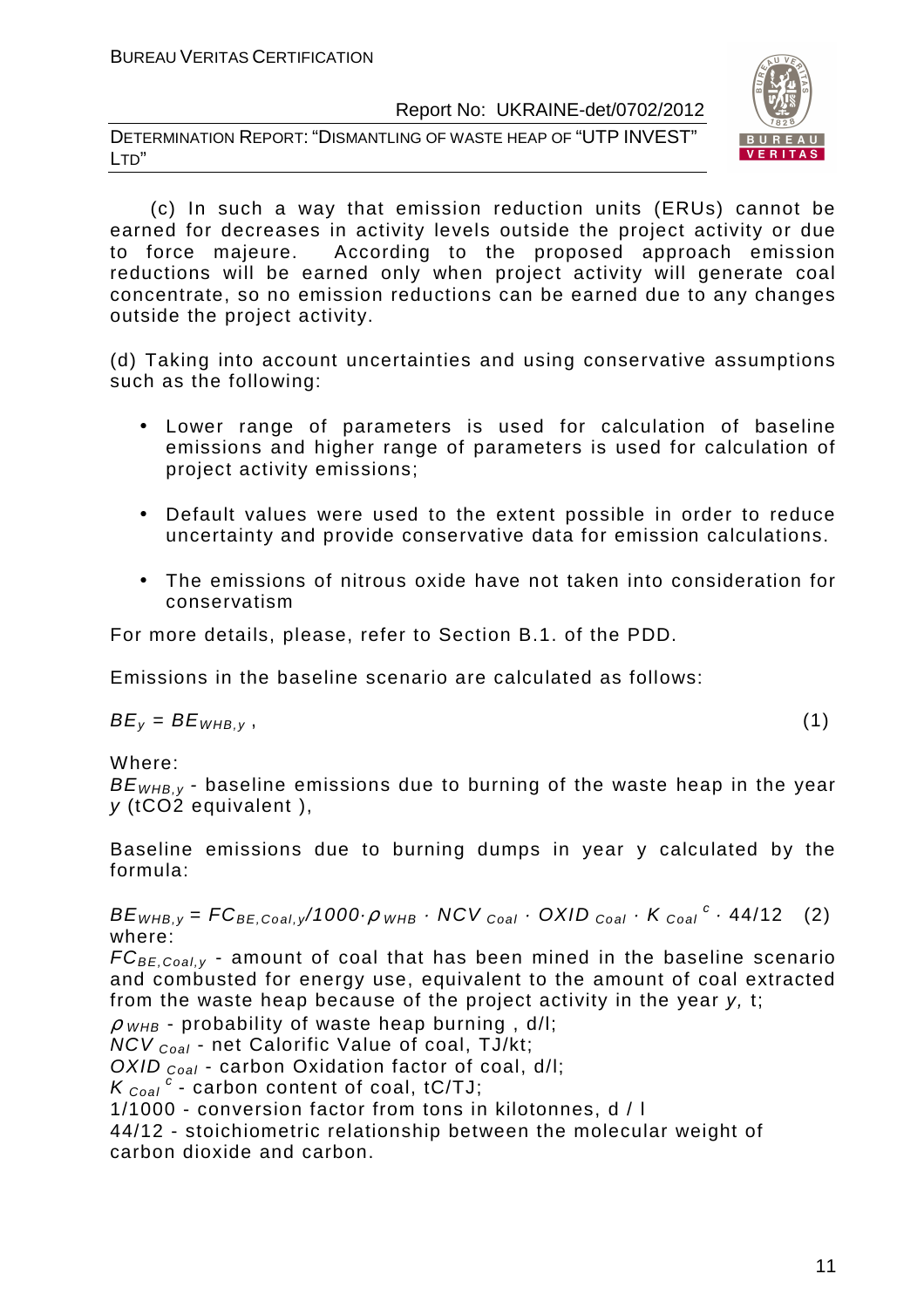DETERMINATION REPORT: "DISMANTLING OF WASTE HEAP OF "UTP INVEST" LTD"



The amount of coal produced in mines in the baseline scenario is calculated by the formula:

 $FC_{BE,Coal,v} = FR_{Coal,v} (1-A_{rock,v}/100-W_{rock,v}/100) (1-A_{Coal}/100-W_{Coal}/100)$  (3)

where:

 $FR_{\text{Coal,v}}$  - amount of coal concentrate, which is extracted from the dumps because of the project in a year y, that came to blending with further combustion in thermal power plants, t;

 $A_{rock, v}$  - the average ash content of coal concentrate, which is extracted from dump in year y,%

 $W_{rock,y}$  - the average humidity of coal concentrate, which is extracted from dump in year y, %;

 $A_{Coal}$  - the average ash content of coal, mined in Donetsk region of Ukraine, %;

 $W_{Coal}$  - the average humidity of coal, mined in Donetsk region of Ukraine, %;

100 - conversion factor from percent to fraction, d/l.

Identified problem areas for project baseline, project participants' responses and conclusions of Bureau Veritas Certification are described in Annex A (refer to CAR05, CAR06)

# **4.4 Additionality (27-31)**

The project "Dismantling of Waste Heap #2 at mine #22 "Lisova"" project ITL UA1000329 is selected as the comparable JI project. Accredited independent entity has already positively determined that it would result in a reduction of anthropogenic emissions by sources or an enhancement of net anthropogenic removals by sinks that is additional to any that would otherwise occur. This determination has already been deemed final by the JISC. Appropriate documentation such as PDD and Determination Report regarding this project is available traceably and transparently on the UNFCCC JI Website.

http://ji.unfccc.int/JIITLProject/DB/YOG1RHBX2UD6R5ZG9QTB84MT26WI TY/details

Additionality of the project was demonstrated adequately by demonstrating that the indicated project is implemented under comparable circumstances:

a) Both projects propose **same GHG mitigation measure:** The proposed GHG mitigation measure under both projects is coal extraction from the mine's waste heaps. This will prevent greenhouse gas emissions into the atmosphere during combustion of the heaps and will contribute an additional amount of coal, without the need for mining. Criteria is satisfied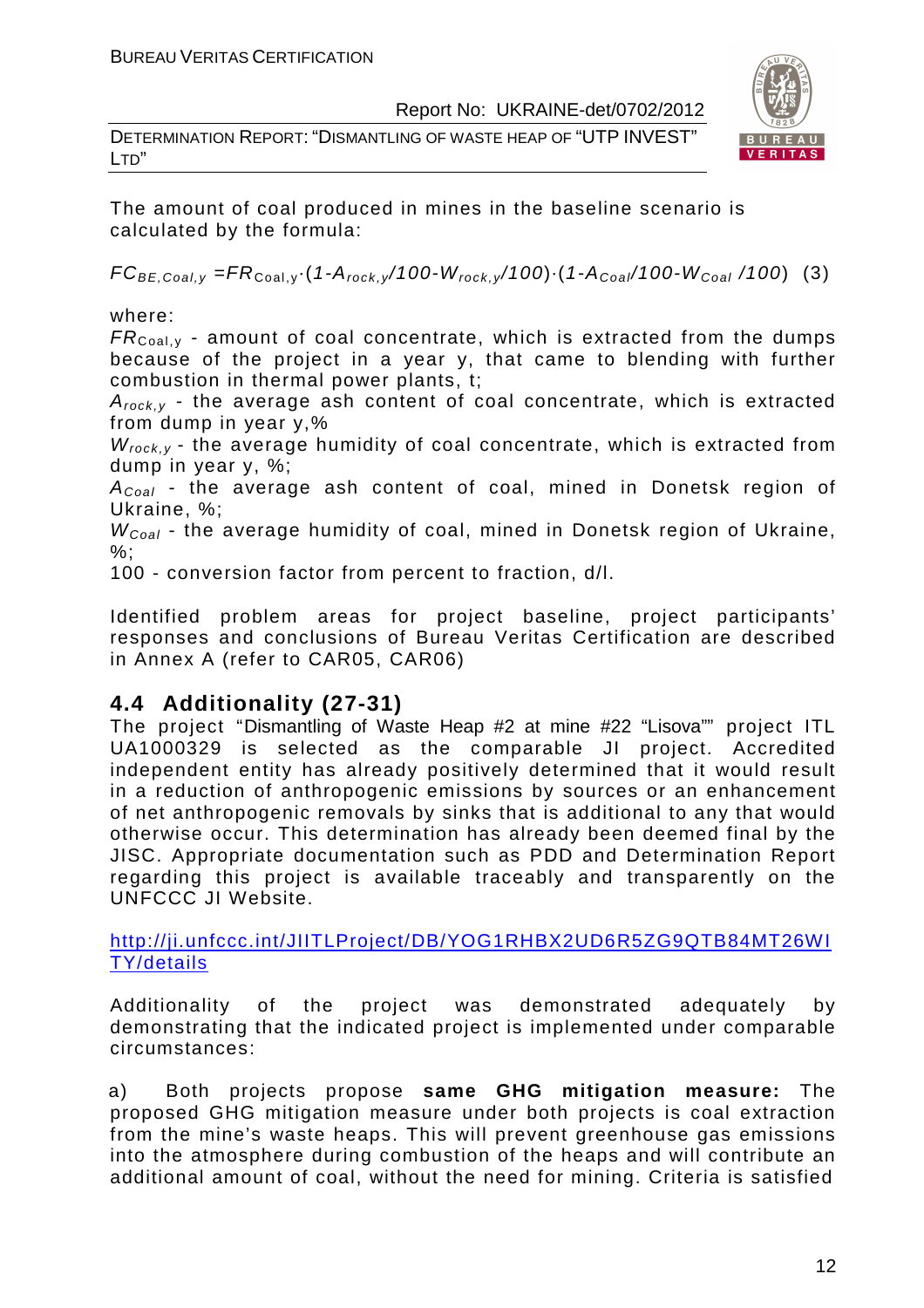



b) Both projects are implemented within the **same country and the same time**: The proposed project and identified comparable project are both located in Ukraine, project crediting periods are divided by 1 year 10 months. Criteria is satisfied

c) **Scale.** The difference between the proposed project and the other project(s) is less than 50 per cent in terms of the projects output (i.e. power output, capacity increase, etc.) or service provided.

The projects envisage production of the same product (rock mass sorting). Both projects use similar technological equipment (vibrating sieves GIL-52, heavy media separators STK and hydrocyclones GTsM). Capacity of both projects are limited by coal contains in the waste heap and waste heaps size and is less than 50% for both comparing projects with work in two-shift regime. Criteria is satisfied

d) There were no significant changes in **regulatory framework** between the starting dates of two projects. Criteria is satisfied.

The desk review of provided information and follow-up interviews enabled Bureau Veritas Certification Holding SAS to assess that all explanations, descriptions and analyses in the demonstration of additionality were made in accordance with criteria of "Guidance on criteria for baseline setting and monitoring" version 03 and this projects is indeed comparable project, implemented under comparable circumstances. The proposed JI activity provides the reductions in emissions by sources that are additional to any that would otherwise occur.

Identified problem areas for project additionality, project participants' responses and conclusions of Bureau Veritas Certification are described in Annex A (CAR 08-CAR09).

# **4.5 Project boundary (32-33)**

The details on the project boundary were provided in section B.3 of the PDD. The desk review of submitted documentation enabled Bureau Veritas Certification to assess that the project boundary defined in the PDD encompasses all anthropogenic emissions by sources of GHGs that are:

- Under the control of the project participants;
- Reasonably attributable to the project; and
- Significant.

The baseline emission sources of GHGs that are included in the project boundaries are listed below. Emissions of carbon dioxide due to: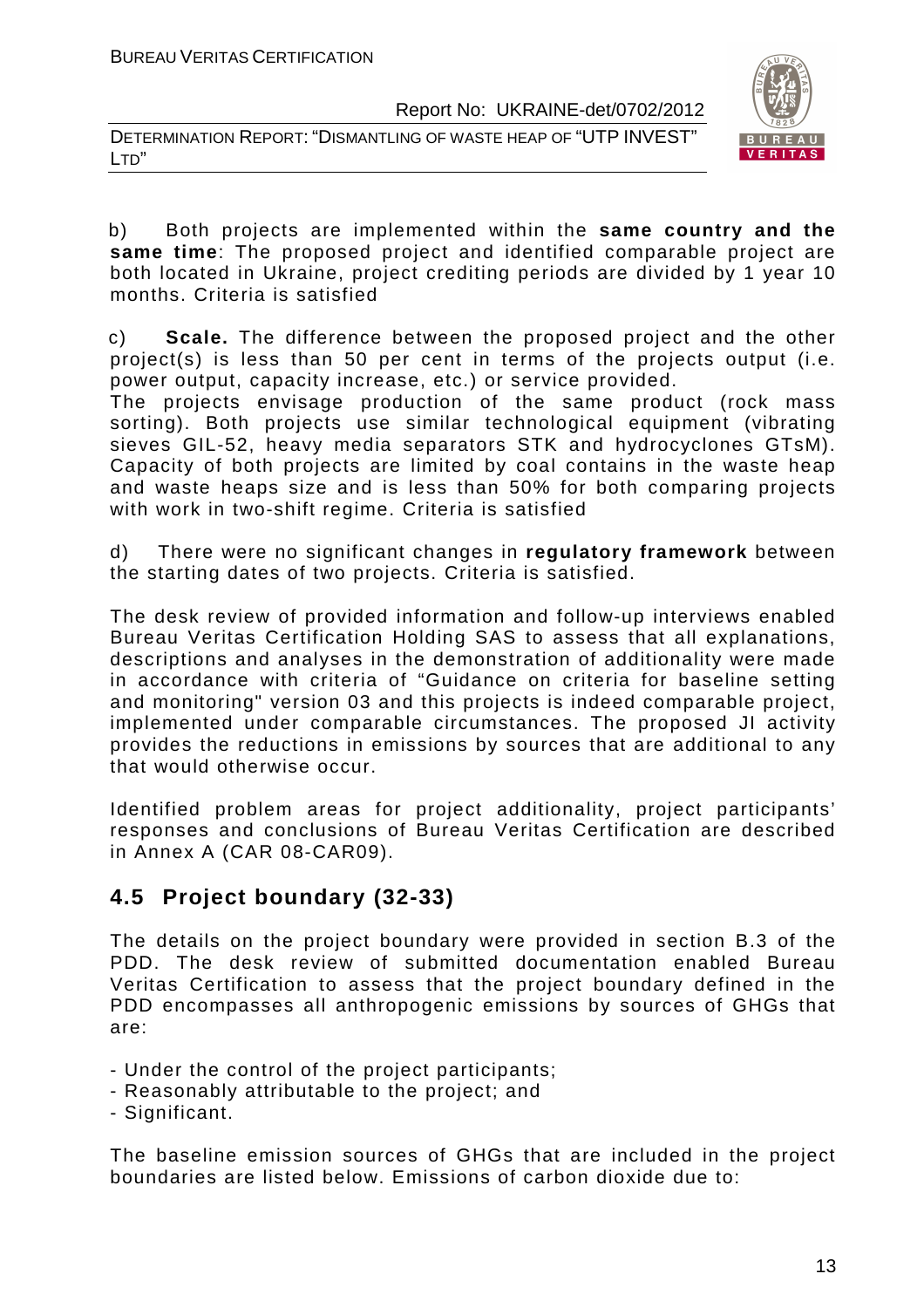DETERMINATION REPORT: "DISMANTLING OF WASTE HEAP OF "UTP INVEST" LTD"



- Waste heap burning;

- Consumption of coal for energy production (excluded, does not take into the consideration in calculation).

The project emission sources of GHGs that were included in the project boundaries are listed below. Emissions of carbon dioxide due to: ;

- Consumption of fossil fuel (diesel fuel) due to extracting coal from dump; - Consumption of coal for energy production (excluded, does not take into the consideration in calculation).

Leakages:

- Consumption of electricity due to coal beneficiation from dump
- Fugitive emissions of methane in the mining activities;
- Consumption of electricity from a grid at coal mine.
- Use of other types of energy sources due to mining (excluded).

All gases and sources included in the project boundary were explicitly stated, and the exclusions of any sources related to the baseline or the project are appropriately justified and provided in Table 15 of the PDD.

The delineation of the project boundary and the gases and sources included are appropriately described and justified in the PDD by using Figures 6-7 in section B.3 of the PDD.

Identified problem areas for project boundaries, project participants' responses and conclusions of Bureau Veritas Certification are described in Annex A (refer to CAR10, CAR11, CL06)

### **4.6 Crediting period (34)**

The PDD states the starting date of the project as the date on which the implementation or construction or real action of the project will begin or began, and the starting date is 05/05/2008, which is after the beginning of 2000.

The PDD states the expected operational lifetime of the project in years and months, which is 4 years and 8 months.

The PDD states the length of the crediting period in years and months, which is 4 years and 8 months, and its starting date as 05/05/2008, which is on the date the first emission reductions or enhancements of net removals are generated by the project.

The PDD states that the crediting period for the issuance of ERUs starts only after the beginning of 2008 and does not extend beyond the operational lifetime of the project.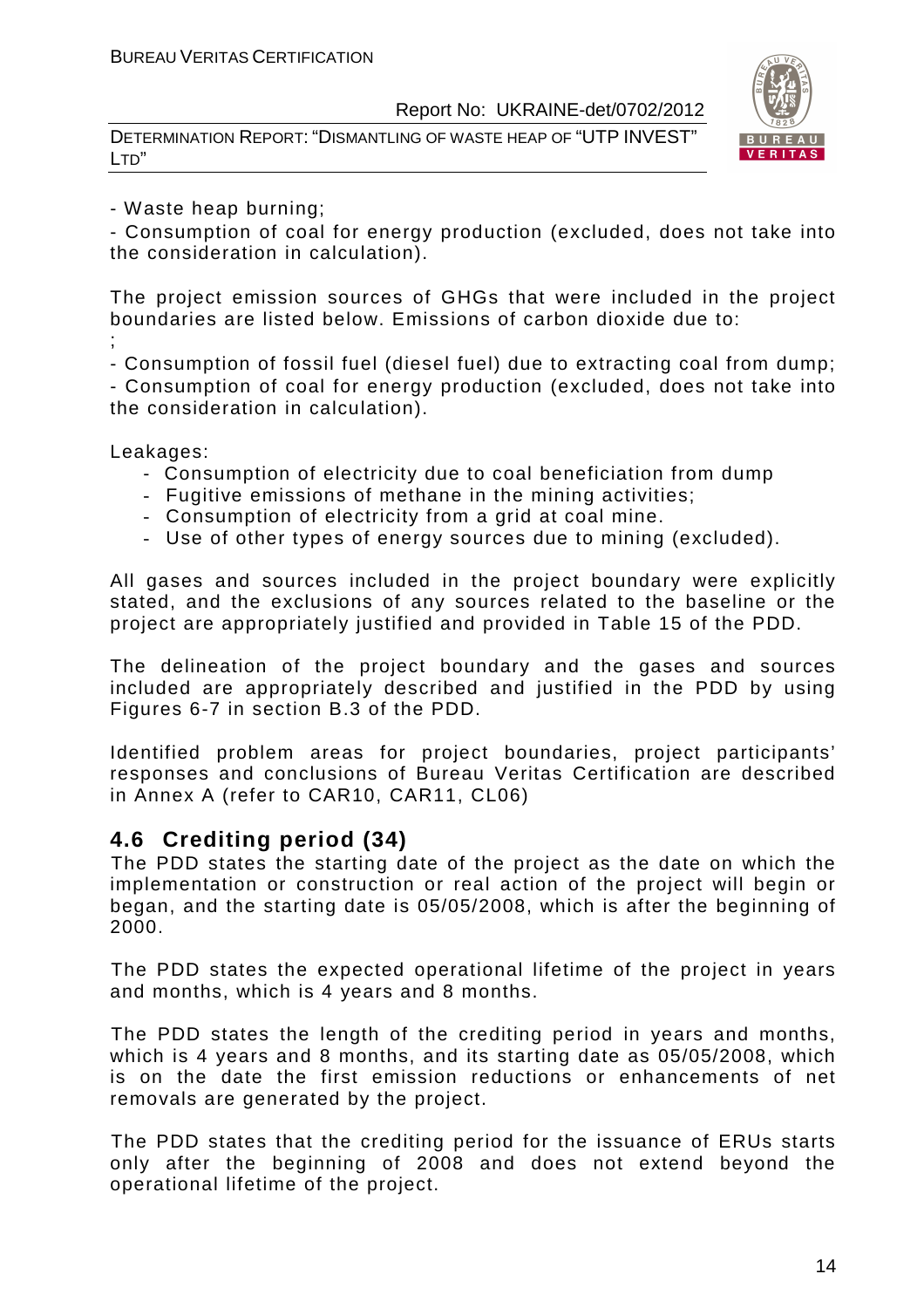DETERMINATION REPORT: "DISMANTLING OF WASTE HEAP OF "UTP INVEST" LTD"



# **4.7 Monitoring plan (35-39)**

The PDD, in its monitoring plan section, explicitly indicates that JI specific approach was the selected.

The monitoring plan describes all relevant factors and key characteristics that will be monitored, and the period in which they will be monitored, in particular also all decisive factors for the control and reporting of project performance, such as value of extracted coal, values of consumed electricity, diesel fuel.

The monitoring plan specifies the indicators, constants and variables that are reliable (i.e. provide consistent and accurate values), valid (i.e. are clearly connected with the effect to be measured), and that provide a transparent picture of the emission reductions or enhancements of net removals to be monitored such as Net Calorific Value of Coal, Net calorific value of Diesel fuel, Carbon Oxidation Factor of Coal, Carbon Oxidation Factor of Diesel Fuel, Carbon content of coal, Carbon content of diesel fuel, Emission factor for fugitive methane emissions from coal mining, Specific carbon dioxide emissions due to production of electricity at TPP and by its consumptions, The average ash content of coal produced in Donetsk region, the average moisture of coal produced in Donetsk Region, probability of waste heap burning, average electricity consumption per tonne of coal, produced in Ukraine.

The monitoring plan draws on the list of standard variables indicated in appendix B of "Guidance on criteria for baseline setting and monitoring" developed by the JISC.

The monitoring plan explicitly and clearly distinguishes:

(i) Data and parameters that are not monitored throughout the crediting period, but are determined only once (and thus remain fixed throughout the crediting period), and that are available already at the stage of determination, such as Global Warming potential of the Methane, Methane Density, Net Calorific Value of Coal, Net calorific value of Diesel fuel, Carbon Oxidation Factor of Coal, Carbon Oxidation Factor of Diesel Fuel, Carbon content of coal, Carbon content of diesel fuel, Emission factor for fugitive methane emissions from coal mining, Specific carbon dioxide emissions due to production of electricity at TPP and by its consumptions, The average ash content of coal produced in Donetsk region, the average moisture of coal produced in Donetsk Region, probability of waste heap burning, average electricity consumption per tonne of coal, produced in Ukraine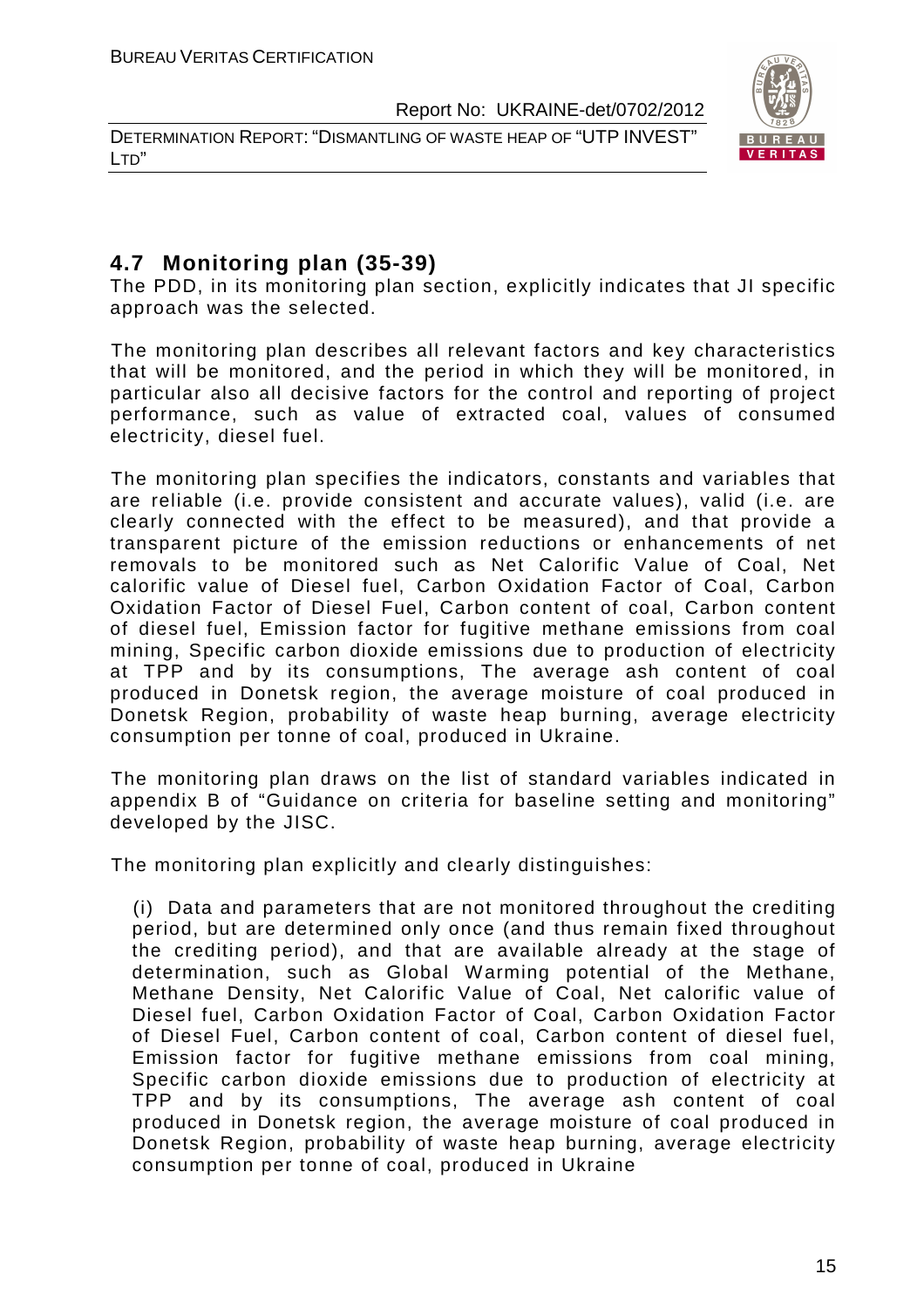DETERMINATION REPORT: "DISMANTLING OF WASTE HEAP OF "UTP INVEST" LTD"



(ii) Data and parameters that are not monitored throughout the crediting period, but are determined only once (and thus remain fixed throughout the crediting period), but that are not already available at the stage of determination, such as absent.

(iii) Data and parameters that are monitored throughout the crediting period, such as Additional amount of electricity consumed for coal mass beneficiation, amount of diesel fuel consumed for coal containing rock mass transportation, value of produced coal concentrate.

The monitoring plan describes the methods employed for data monitoring (including its frequency) and recording, such as direct monitoring of electricity consumption by meters, sampling of produced coal, etc. Description of employed methods is provided in the section D.1 of the PDD.

The monitoring plan elaborates all algorithms and formulae used for the estimation/calculation of baseline emissions/removals and project emissions/removals or direct monitoring of emission reductions from the project, leakage, as appropriate, such as described below

The annual emission reductions are calculated as follows:

$$
ER_y = BE_y - PE_y - LE_y, \tag{4}
$$

where:

 $ER<sub>v</sub>$  - emissions reductions of the JI project in year y (tCO2 equivalent);  $BE_{y}$  - baseline emission in year y (tCO2 equivalent);

 $PE<sub>v</sub>$  - project emission in year y (tCO2 equivalent);

 $LE_v$  - leakages in year y, (tCO2 equivalent).

Emissions in the baseline scenario are calculated as follows:

$$
BE_y = BE_{WHB,y}, \t\t(5)
$$

Where:

 $BE<sub>WHB,V</sub>$  - baseline emissions due to burning of the waste heap in the year y (tCO2 equivalent ),

Baseline emissions due to burning dumps in year y calculated by the formula:

 $BE_{WHB,y} = FC_{BE,Coal,y}$ /1000 $\cdot \rho$  whe  $\cdot$  NCV  $_{Coal} \cdot$  OXID  $_{Coal} \cdot K_{Coal}^c \cdot$  44/12 (6) where:

 $FC_{BE,Coal,v}$  - amount of coal that has been mined in the baseline scenario and combusted for energy use, equivalent to the amount of coal extracted from the waste heap because of the project activity in the year y, t;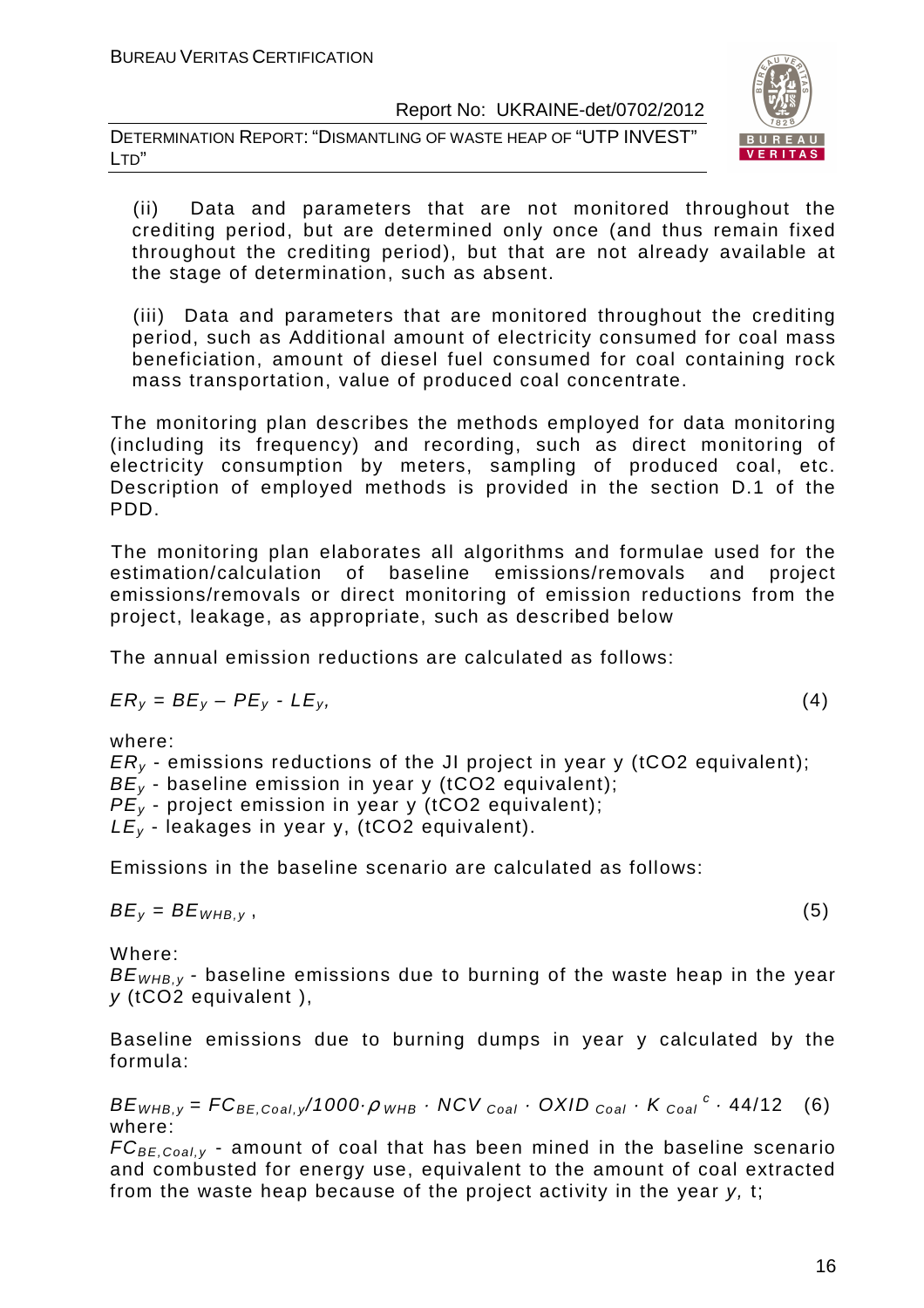DETERMINATION REPORT: "DISMANTLING OF WASTE HEAP OF "UTP INVEST" LTD"



 $\rho$  w<sub>HB</sub> - probability of waste heap burning, d/l;  $NCV_{Coal}$  - net Calorific Value of coal, TJ/kt; OXID  $_{Coal}$  - carbon Oxidation factor of coal, d/l;  $K_{\text{Coal}}^c$  - carbon content of coal, tC/TJ; 1/1000 - conversion factor from tons in kilotonnes, d / l 44/12 - stoichiometric relationship between the molecular weight of carbon dioxide and carbon.

The amount of coal produced in mines in the baseline scenario is calculated by the formula:

 $FC_{BE,Coal,v} = FR_{Coal,v} (1-A_{rock,v}/100-W_{rock,v}/100) (1-A_{Coal}/100-W_{Coal}/100)$  (7)

where:

 $FR_{\text{Coal,v}}$  - amount of coal concentrate, which is extracted from the dumps because of the project in a year y, that came to blending with further combustion in thermal power plants, t;

 $A_{rock,y}$  - the average ash content of coal concentrate, which is extracted from dump in year y,%

 $W_{rock,y}$  - the average humidity of coal concentrate, which is extracted from dump in year y, %;

 $A_{Coal}$  - the average ash content of coal, mined in Donetsk region of Ukraine, %;

 $W_{Coal}$  - the average humidity of coal, mined in Donetsk region of Ukraine, %;

100 - conversion factor from percent to fraction, d/l.

Emissions from the project activity are calculated as follows:

$$
PE_{y} = PE_{Diesel,y} \tag{8}
$$

where:

 $PE<sub>v</sub>$  - project emissions due to project activity in the year  $\gamma$  (tCO2 equivalent),

 $PE_{\text{Diesel},v}$  - project emissions due to consumption of diesel fuel by the project activity in the year y (tCO2 equivalent).

Project emissions due to consumption of diesel fuel by the project activity in the year y are calculated as follows:

$$
PEDiesel,y = FCBE,Diesel,y/1000 \cdot NCVDiesel \cdot OXIDDiesel \cdot KDiesel \cdot 44/12
$$
 (9)

where:

 $FC_{BE, Diesel, y}$  - amount of diesel fuel, consumed in project in year y, t;  $NCV_{Diesel}$  - Net Calorific Value of diesel fuel, TJ/kt;  $OXID<sub>Diesel</sub>$  - carbon Oxidation factor of diesel fuel, d/l;  $K_{Diesel}^c$  - carbon content of diesel, tC/TJ;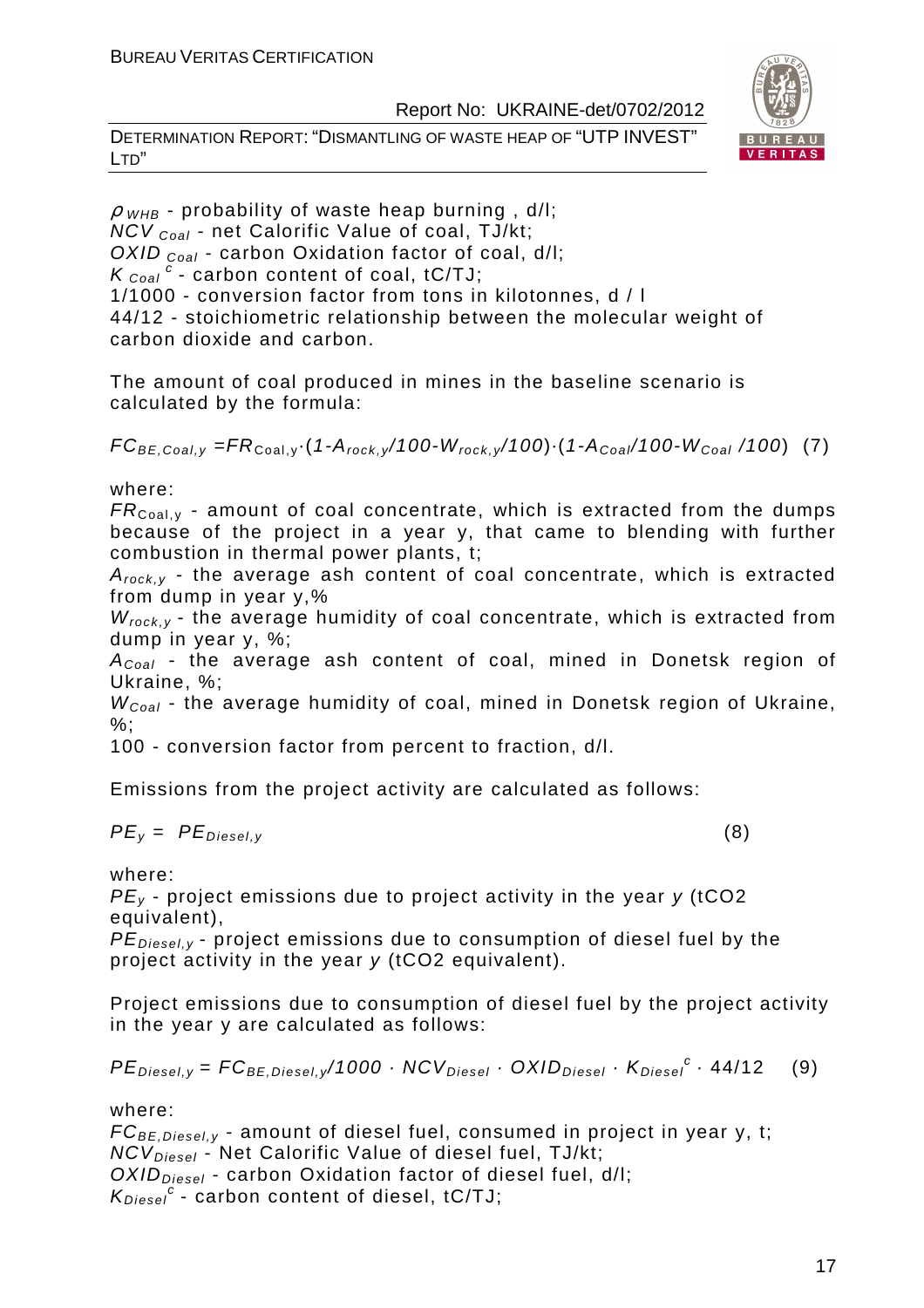DETERMINATION REPORT: "DISMANTLING OF WASTE HEAP OF "UTP INVEST" LTD"



1/1000 - conversion factor from tons in kilotonnes, d / l

Leakages in year y are calculated as follows:

 $LE_v = LE_{B.v} + LE_{P.v}$  (10)

where:

 $LE_v$  - leakages in year y, (t CO2e);  $LE_{By}$  - leakages in the baseline scenario in the year y, (t CO2e);  $LE_{P,y}$  - - leakages in the project scenario in the year y, (t CO2e);

Leakages in baseline scenario year y are calculated as follows:

$$
LE_{B,y} = LE_{CH4,y} + LE_{B,EL,y}
$$
 (11)

Where:

 $LE<sub>CH4,V</sub>$  - leakages due to fugitive emissions of methane in the mining activities in the year y, (t СО2е);

 $LE_{B, EI}$  - leakages due to consumption of electricity from a grid at coal mine in a year y, (t CO2e);

Leakages due to fugitive emissions of methane in the mining activities in the year y are calculated as follows:

$$
LE_{\text{CH4},y} = -FC_{BE,Coal,y} \cdot EF_{CH4} \cdot \rho_{CH4} \cdot GWP_{CH4}, \qquad (12)
$$

 $FC_{BE, coal,v}$  - amount of coal that has been mined in the baseline scenario and combusted for energy use, equivalent to the amount of coal extracted from the waste heaps because of the project activity in the year y, t,  $EF<sub>CH4</sub>$  - emission factor for fugitive methane emissions from coal mining, m3/t;

 $\rho_{CH4}$  - methane density at standard conditions t/m3; GWPCH4 - Global Warming Potential of Methane, tСО2/ tСН4.

Leakages due to consumption of electricity from a grid at coal mine in a year y are calculated as follows:

$$
LE_{B,EL,y} = -FC_{BE,Coal,y} \cdot N_{B,Coal,y}^{E} \cdot EF_{CO2,EL,y}
$$
 (13)

**Where** 

 $FC_{BE,Coal,v}$  - amount of coal that has been mined in the baseline scenario and combusted for energy use, equivalent to the amount of coal extracted from the waste heaps because of the project activity in the year y, t; N<sub>Coal,y</sub><sup>E</sup> - Average electricity consumption per tonne of coal, produced in Ukraine in the year y, MWh/t;

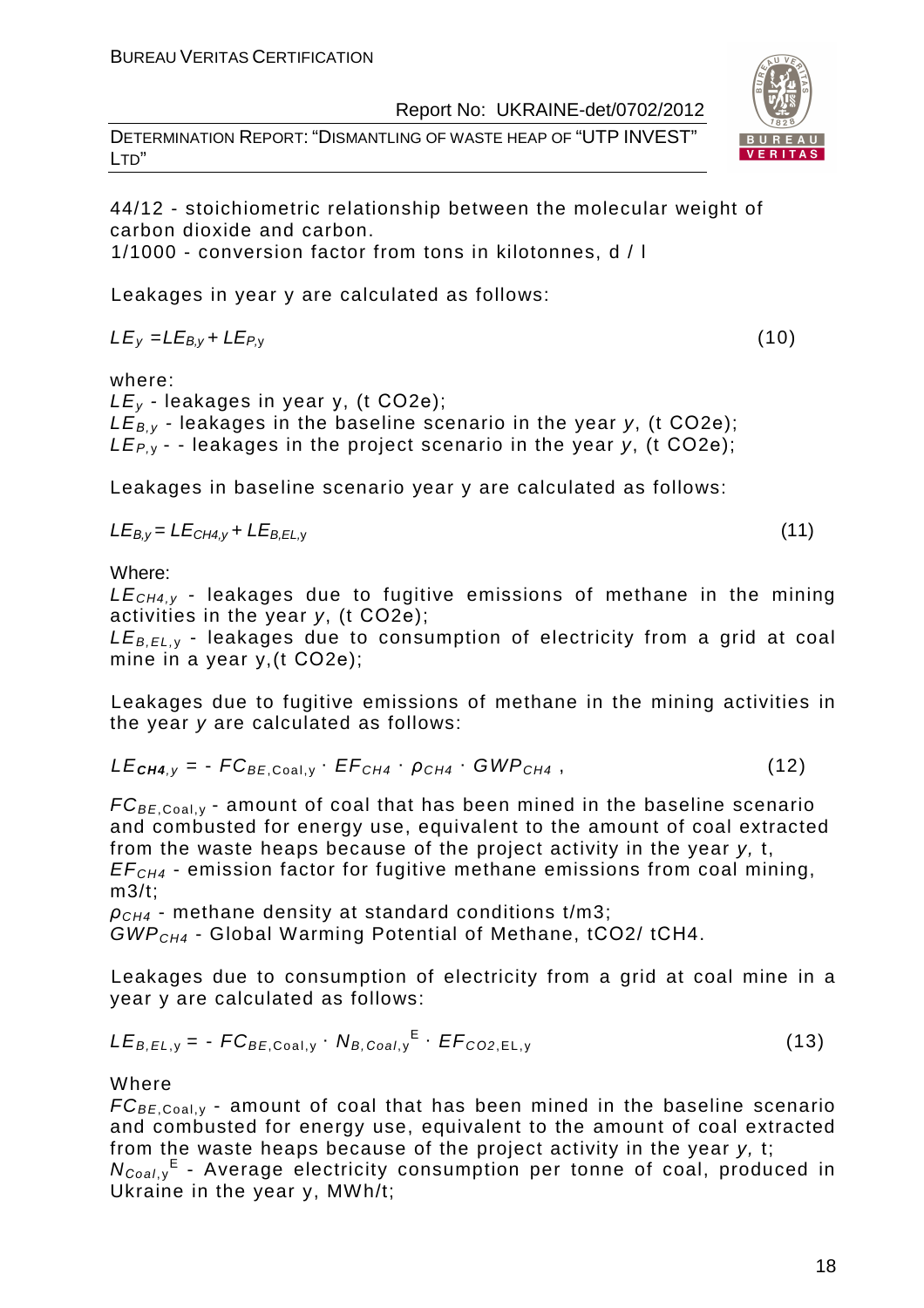DETERMINATION REPORT: "DISMANTLING OF WASTE HEAP OF "UTP INVEST" LTD"

#### EF<sup>C</sup>*О*2,EL, <sup>у</sup> - Specific carbon dioxide emissions due to production of electricity at TPP and by its consumption, tСО2/MWh

Leakages in baseline scenario year y are calculated as follows:

 $LE_{P,V} = LE_{P,FL,V}$  (14)

Where

LE<sub>P.EL,y</sub> leakages due to consumption of electricity from a grid at benefication plant in a year y,(t СО2е).

Leakages due to consumption of electricity from a grid at benefication plant in a year y are calculated as follows:

$$
LE_{P, EL, y} = -FC_{BE, Coal, y} \cdot N_{P, Coal, y}^{E} \cdot EF_{CO2, EL, y}
$$
 (15)

Where

 $FC_{BE, coal,v}$  - amount of coal that has been mined in the baseline scenario and combusted for energy use, equivalent to the amount of coal extracted from the waste heaps because of the project activity in the year y, t; N<sub>P, Coal, y</sub><sup>E</sup> - average electricity consumption per tonne of coal for the

processing technology of rock on the beneficiation plant

EF<sup>C</sup>*О*2,EL, <sup>у</sup> - specific carbon dioxide emissions due to production of electricity at TPP and by its consumption, tСО2/ MWh

The monitoring plan presents the quality assurance and control procedures for the monitoring process described in the section D.2 of the PDD. This includes, as appropriate, information on calibration and on how records on data and/or method validity and accuracy are kept and made available on request.

The monitoring plan clearly identifies the responsibilities and the authority regarding the monitoring activities. Clear and transparent scheme of monitoring data flow is provided in the section D.3 of the PDD.

On the whole, the monitoring plan reflects good monitoring practices appropriate to the project type.

The monitoring plan provides, in tabular form, a complete compilation of the data that need to be collected for its application, including data that are measured or sampled and data that are collected from other sources (e.g. official statistics, expert judgment, proprietary data, IPCC, commercial and scientific literature etc.) but not including data that are calculated with equations.

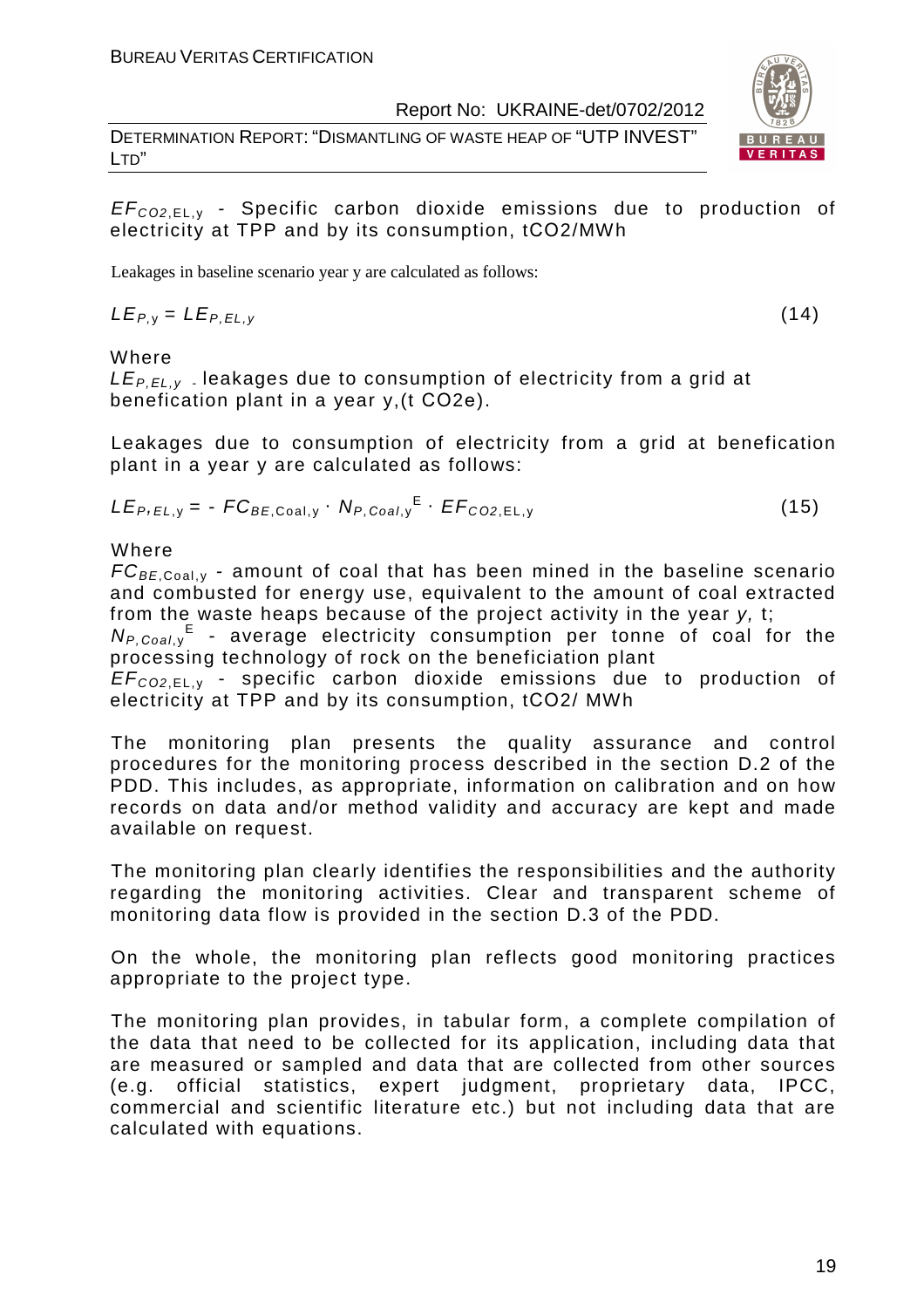DETERMINATION REPORT: "DISMANTLING OF WASTE HEAP OF "UTP INVEST" LTD"



The monitoring plan indicates that the data monitored and required for verification are to be kept for two years after the last transfer of ERUs for the project.

Identified problem areas for project monitoring plan, project participants' responses and conclusions of Bureau Veritas Certification are described in Annex A (CAR13-CAR15)

#### **4.8 Leakage (40-41)**

This project will result in a net change in fugitive methane emissions due to the mining activities. As coal in the baseline scenario is only coming from mines it causes fugitive emissions of methane. These are calculated as standard country specific emission factor applied to the amount of coal that is extracted from the waste heaps in the project scenario (which is the same as the amount of coal that would have been mined in the baseline scenario. Source of the leakage are the fugitive methane emissions due to coal mining. These emissions are specific to the coal that is being mined. Coal produced by the project activity is not mined but extracted from the waste heap through the advanced beneficiation process. Therefore, coal produced by the project activity substitutes the coal would have been otherwise mined in the baseline. Coal that is mined in the baseline has fugitive methane emissions associated with it and the coal produced by the project activity does not have such emissions associated with it.

As reliable and accurate national data on fugitive CH4 emissions associated with the production of coal are available, project participants used this data to calculate the amount of fugitive CH4 emission as described below.

This leakage is measurable: through the same procedure as used in 2006 IPCC Guidelines (See Volume 2, Chapter 4, Page 4-11) and also used in CDM approved methodology ACM009, Version 03.2 (Page 8). Activity data (in our case amount of coal extracted from the waste heap which is monitored directly) is multiplied by the emission factor (which is sourced from the relevant national study – National Inventory Report of Ukraine under the Kyoto Protocol) and any conversion coefficients.

Electricity consumption and related greenhouse gas emissions due to dismantling of waste heap to be taken into account in calculating the project emissions. Carbon dioxide emissions due to electricity consumption in the coal mine way in an amount, equivalent to the design of coal - a leakage that can be taken into account at base of the State Statistics Committee data, concerning unit costs of electricity at coal mines in Ukraine in the relevant year.

This leakage is directly attributable to the JI project activity according to the following assumption: the coal produced by the project activity from the waste heap will substitute the coal produced by underground mines of the region in the baseline scenario. This assumption is explained by the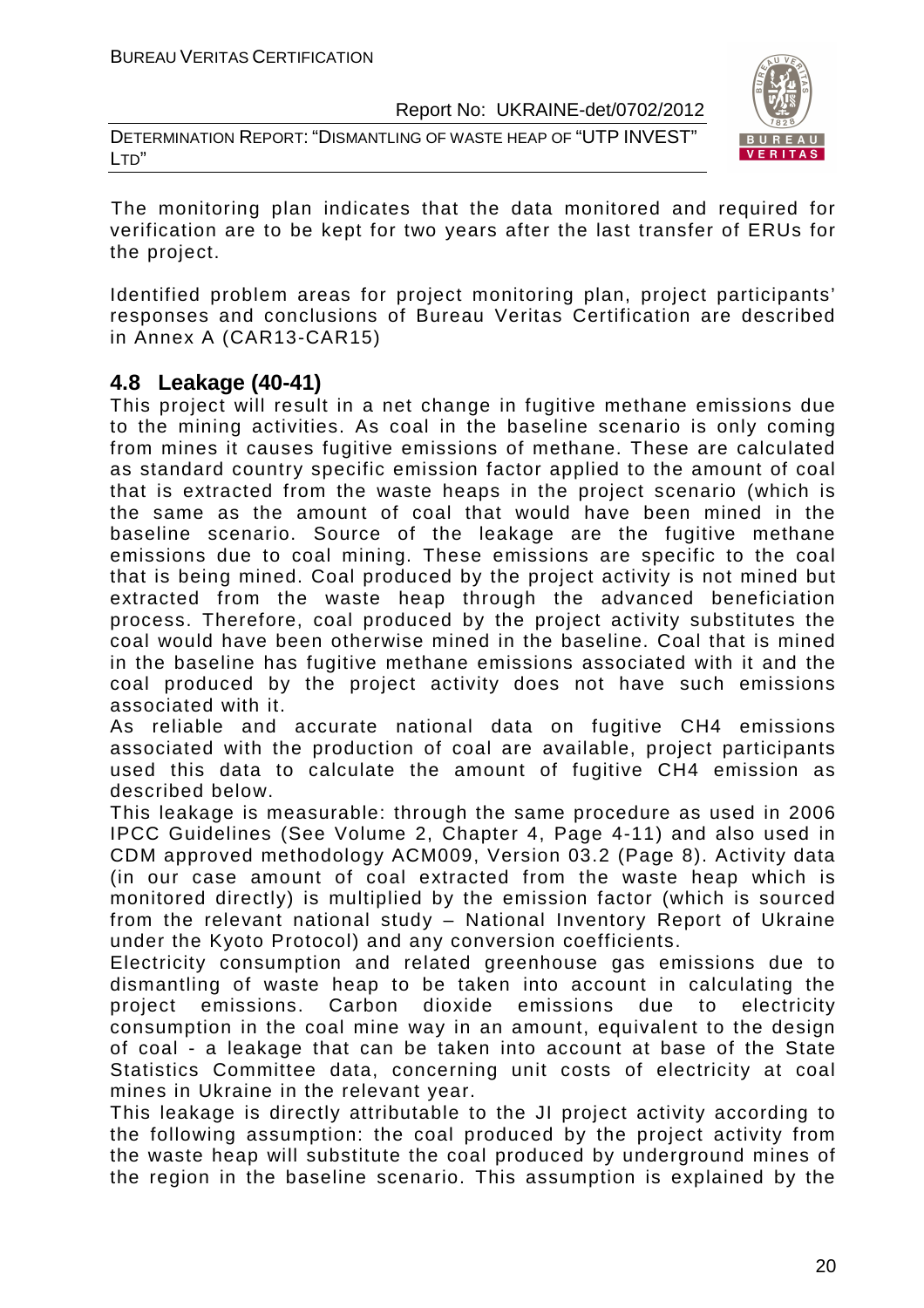DETERMINATION REPORT: "DISMANTLING OF WASTE HEAP OF "UTP INVEST" LTD"



following logic: Energy coal market is demand driven as it is not feasible to produce coal without demand for it. Coal is a commodity that can be freely transported to the source of demand and coal of identical quality can substitute some other coal easily. The project activity cannot influence demand for coal on the market and supplies coal extracted from the waste heaps. In the baseline scenario demand for coal will stay the same and will be met by the traditional source – underground mines of the region. Therefore, the coal supplied by the project in the project scenario will have to substitute the coal mined in the baseline scenario. According to this approach equivalent product supplied by the project activity (with lower associated specific green-house gas emissions) will substitute the baseline product (with higher associated specific green-house gas emissions). This methodological approach is very common and is applied in all renewable energy projects (substitution of grid electricity with renewable-source electricity), projects in cement sector (e.g. JI0144 Slag usage and switch from wet to semi-dry process at JSC "Volyn-Cement", Ukraine), projects in metallurgy sector (e.g. UA1000181 Implementation of Arc Furnace Steelmaking Plant "Electrostal" at Kurakhovo, Donetsk Region) and others.

Identified problem areas for project monitoring plan, project participants' responses and conclusions of Bureau Veritas Certification are described in Annex A (refer to CL08)

# **4.9 Estimation of emission reductions or enhancements of net removals (42-47)**

The PDD indicates assessment of emissions or net removals in the baseline scenario and in the project scenario as the approach chosen to estimate the emission reductions or enhancement of net removals generated by the project.

The PDD provides the ex ante estimates of:

(a) Emissions for the project scenario within the project boundary which is 41 982 tonnes of CO2 equivalent for 05/05/2008-31/12/2012;

(b) Leakages which is -591 052 tonnes of CO2 equivalent for 05/05/2008-31/12/2012;

(c) Emissions for the baseline scenario which is 2 056 516 tonnes of CO2 equivalent for 05/05/2008-31/12/2012;

(d) Emission reductions adjusted by leakages which is 2 605 586 tonnes of CO2 equivalent for 05/05/2008-31/12/2012;

The PDD provides the ex ante estimates of: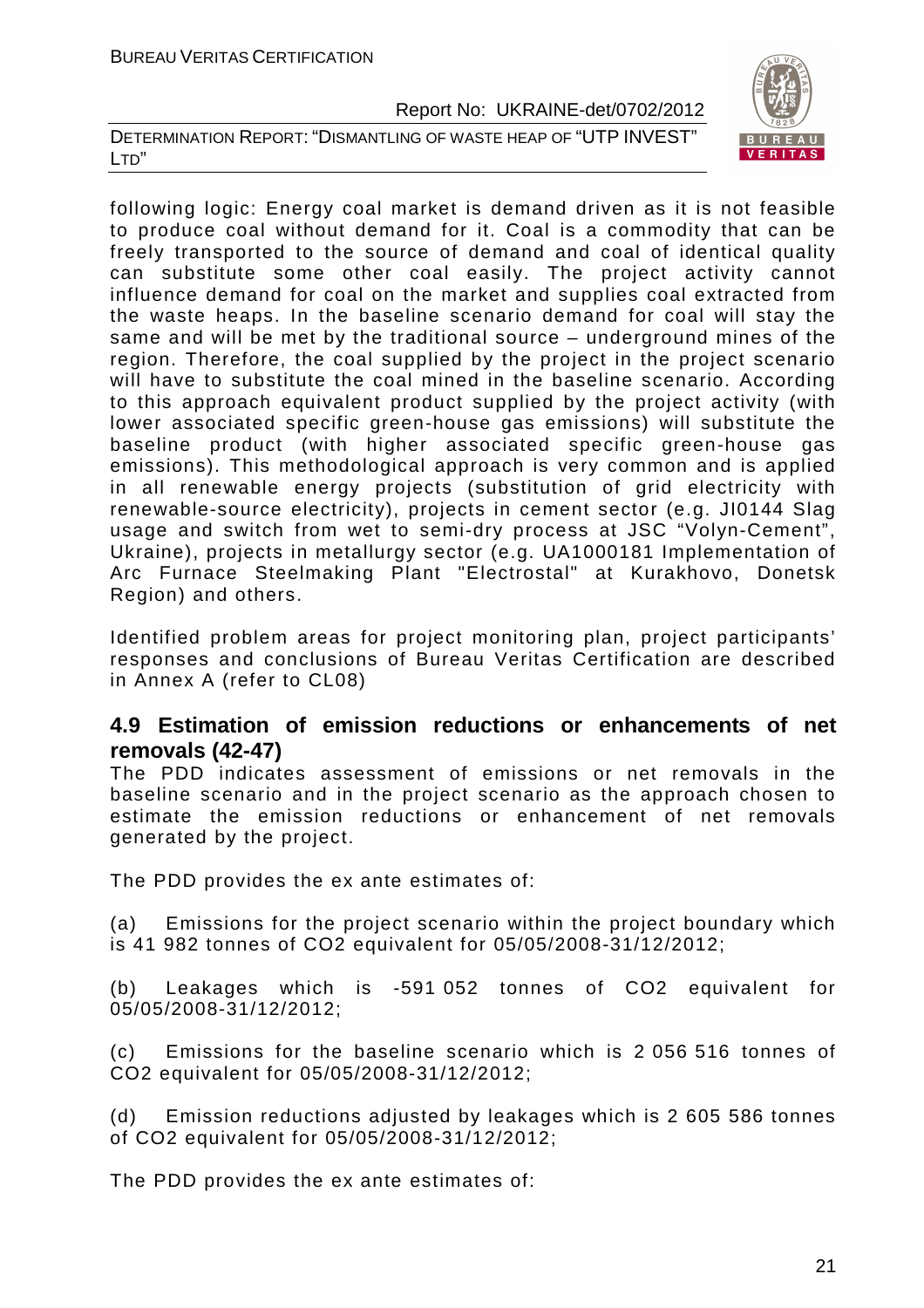DETERMINATION REPORT: "DISMANTLING OF WASTE HEAP OF "UTP INVEST" LTD"



The estimates referred to above are given:

- (a) On a yearly basis;
- (b) From 05/05/2008 to 31/12/2012, covering the whole crediting period;
- (c) On a source-by-source/sink-by-sink basis;
- (d) For each GHG gas, which is CO2, СН4

(e) In tonnes of CO2 equivalent, using global warming potentials defined by decision 2/CP.3 or as subsequently revised in accordance with Article 5 of the Kyoto Protocol;

The formula used for calculating the estimates referred above, which are described in the section 4.7 of this Determination Report, are consistent throughout the PDD.

For calculating the estimates referred to above, key factors, e.g. local prices for electricity, coal and diesel fuel, available production resources, influencing the baseline emissions or removals and the activity level of the project and the emissions or net removals as well as risks associated with the project were taken into account, as appropriate.

Data sources used for calculating the estimates referred to above, such as work and laboratory logbooks, work and laboratory monthly and yearly reports, production sailing invoices are clearly identified, reliable and transparent.

Emission factors, such as emission factor for electricity consumption, Carbon Oxidation Factor of Coal, Carbon Oxidation Factor of Diesel Fuel, etc, were selected by carefully balancing accuracy and reasonableness, and appropriately justified of the choice.

The estimation referred to above is based on conservative assumptions and the most plausible scenarios in a transparent manner.

The estimates referred to above are consistent throughout the PDD.

The annual average of estimated emission reductions or enhancements of net removals over the crediting period is calculated by dividing the total estimated emission reductions or enhancements of net removals over the crediting period by the total months of the crediting period, and multiplying by twelve.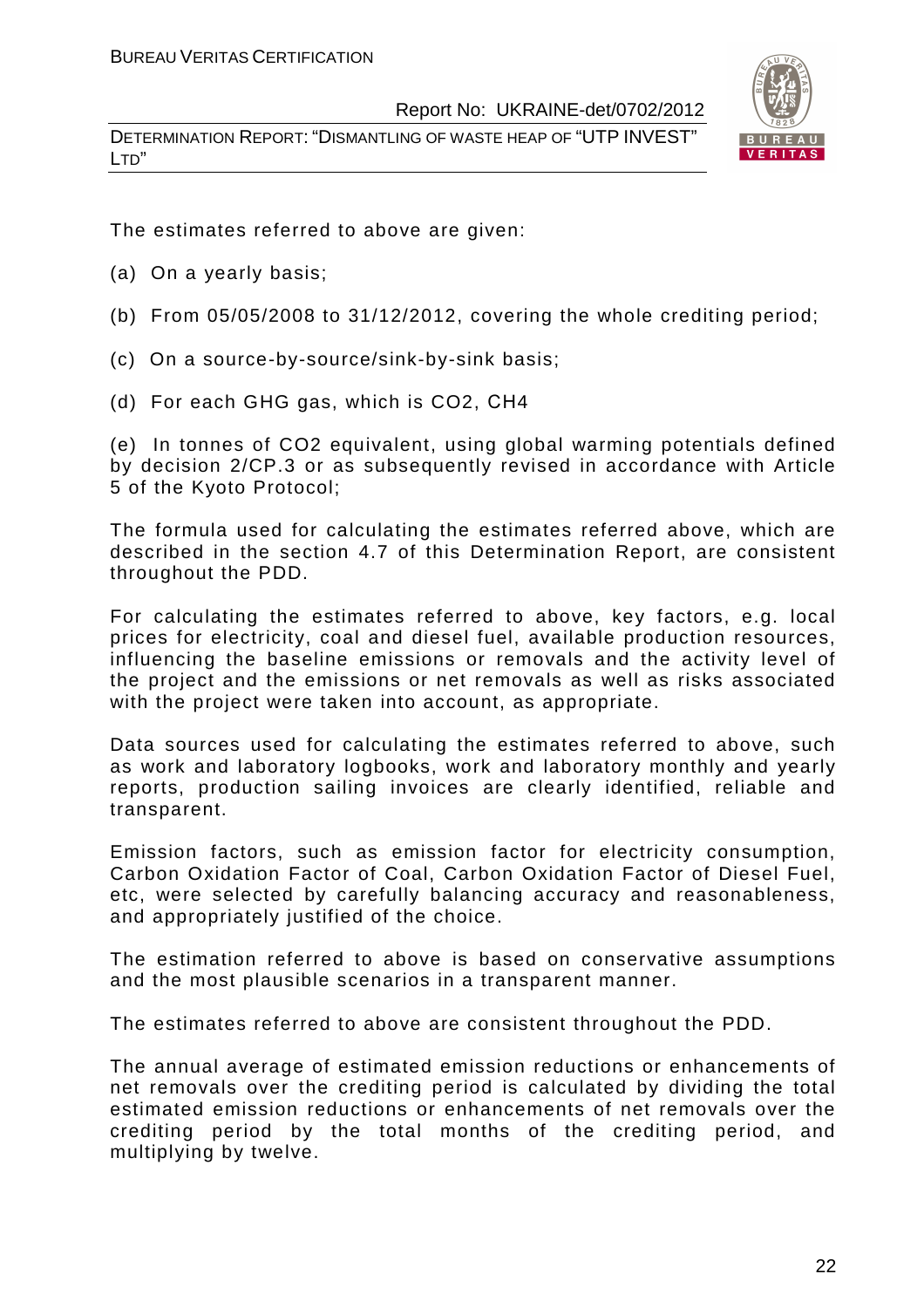DETERMINATION REPORT: "DISMANTLING OF WASTE HEAP OF "UTP INVEST" LTD"



Identified problem areas for estimations of project emission reductions, project participants' responses and conclusions of Bureau Veritas Certification are described in Annex A (refer CAR15)

# **4.10 Environmental impacts (48)**

The PDD lists and attaches documentation on the analysis of the environmental impacts of the project, including transboundary impacts, in accordance with procedures as determined by the host Party, such as permit on pollutant by stationary sources, analysis of the environmental impacts, a part of separation fabric work project which is mentioned in the PDD.

The PDD provides conclusion and all references to supporting documentation of an environmental impact assessment undertaken in accordance with the procedures as required by the host Party, if the analysis referred to above indicates that the environmental impacts are considered significant by the project participants or the host Party.

The problem areas for environmental impacts of the project were not identified.

## **4.11 Stakeholder consultation (49)**

The host Party for the project is Ukraine. The project meets the applicable standards and requirements, set forth in Ukraine. The Host Party does not put forward the requirement to consult with stakeholders to JI projects. The project was presented to the local authorities, and was approved (approval on building, etc).

Any comments from local authorities or stakeholders were not obtained.

#### **4.12 Determination regarding small scale projects (50-57)**  "Not applicable"

# **4.13 Determination regarding land use, land-use change and forestry (LULUCF) projects (58-64)**

"Not applicable"

#### **4.14 Determination regarding programmes of activities (65-73)**  "Not applicable"

# **5 SUMMARY AND REPORT OF HOW DUE ACCOUNT WAS TAKEN OF COMMENTS RECEIVED PURSUANT TO PARAGRAPH 32 OF THE JI GUIDELINES**

No comments, pursuant to paragraph 32 of the JI Guidelines, were received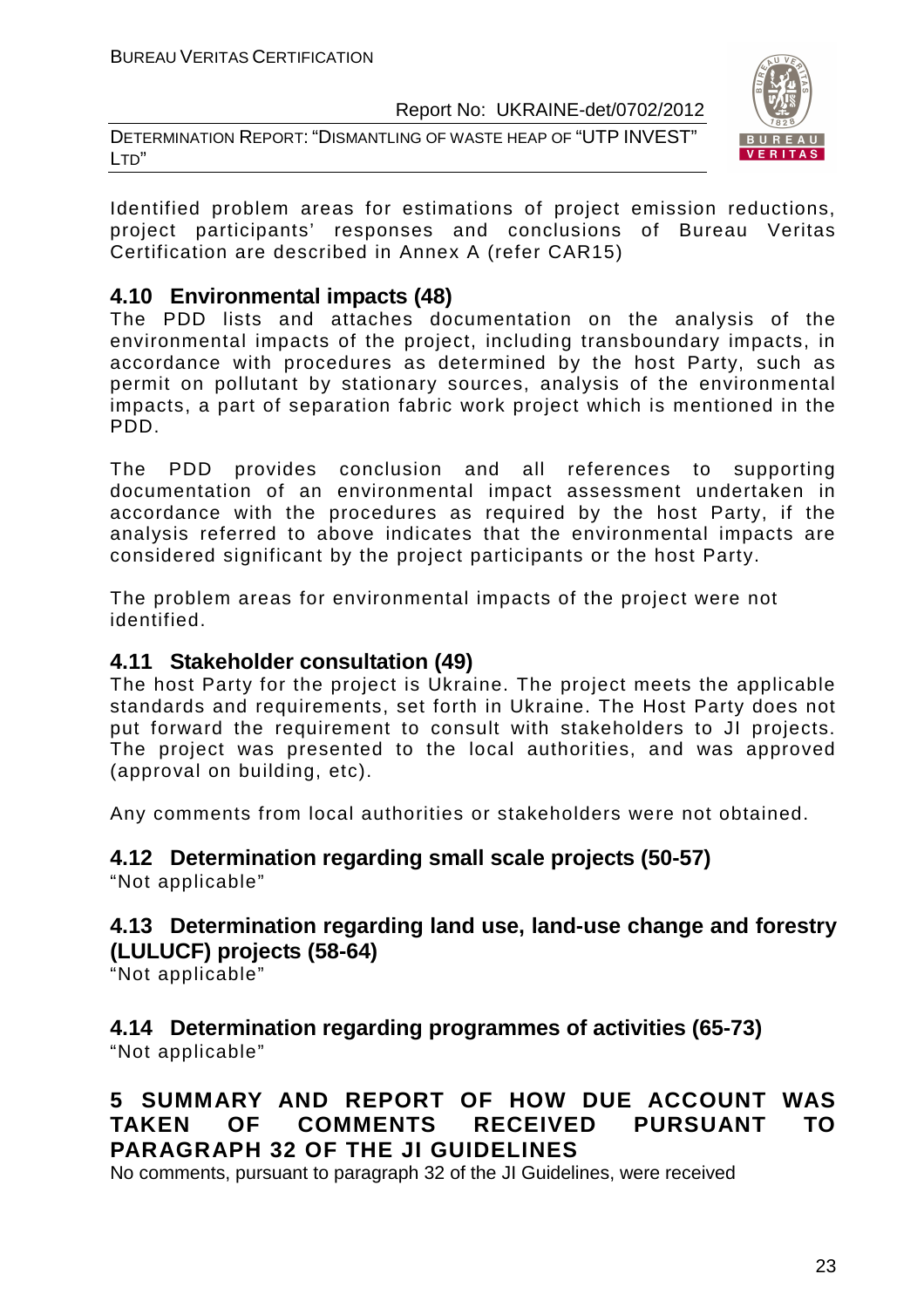DETERMINATION REPORT: "DISMANTLING OF WASTE HEAP OF "UTP INVEST" LTD"



# **6 DETERMINATION OPINION**

Bureau Veritas Certification has performed a determination of the "Dismantling of waste heap of "UTP INVEST" Ltd" Project in urban village Dzerzhynske, Rovenky council land, Luhansk Region, Ukraine. The determination was performed on the basis of UNFCCC criteria and host country criteria and also on the criteria given to provide for consistent project operations, monitoring and reporting.

The determination consisted of the following three phases: i) a desk review of the project design and the baseline and monitoring plan; ii) follow-up interviews with project stakeholders; iii) the resolution of outstanding issues and the issuance of the final determination report and opinion.

Project participant/s used the latest tool for demonstration of the additionality. In line with this tool, the PDD provides barrier analysis and common practice analysis, to determine that the project activity itself is not the baseline scenario.

Emission reductions attributable to the project are hence additional to any that would occur in the absence of the project activity. Given that the project is implemented and maintained as designed, the project is likely to achieve the estimated amount of emission reductions.

The determination revealed two pending issues related to the current determination stage of the project: the issue of the written approval of the project and the authorization of the project participant by the host Party. If the written approval and the authorization by the host Party are awarded, it is our opinion that the project as described in the Project Design Document, Version 2.0 meets all the relevant UNFCCC requirements for the determination stage and the relevant host Party criteria.

The review of the project design documentation (version 2.0) and the subsequent follow-up interviews have provided Bureau Veritas Certification with sufficient evidence to determine the fulfillment of stated criteria. In our opinion, the project correctly applies and meets the relevant UNFCCC requirements for the JI and the relevant host country criteria.

The determination is based on the information made available to us and the engagement conditions detailed in this report.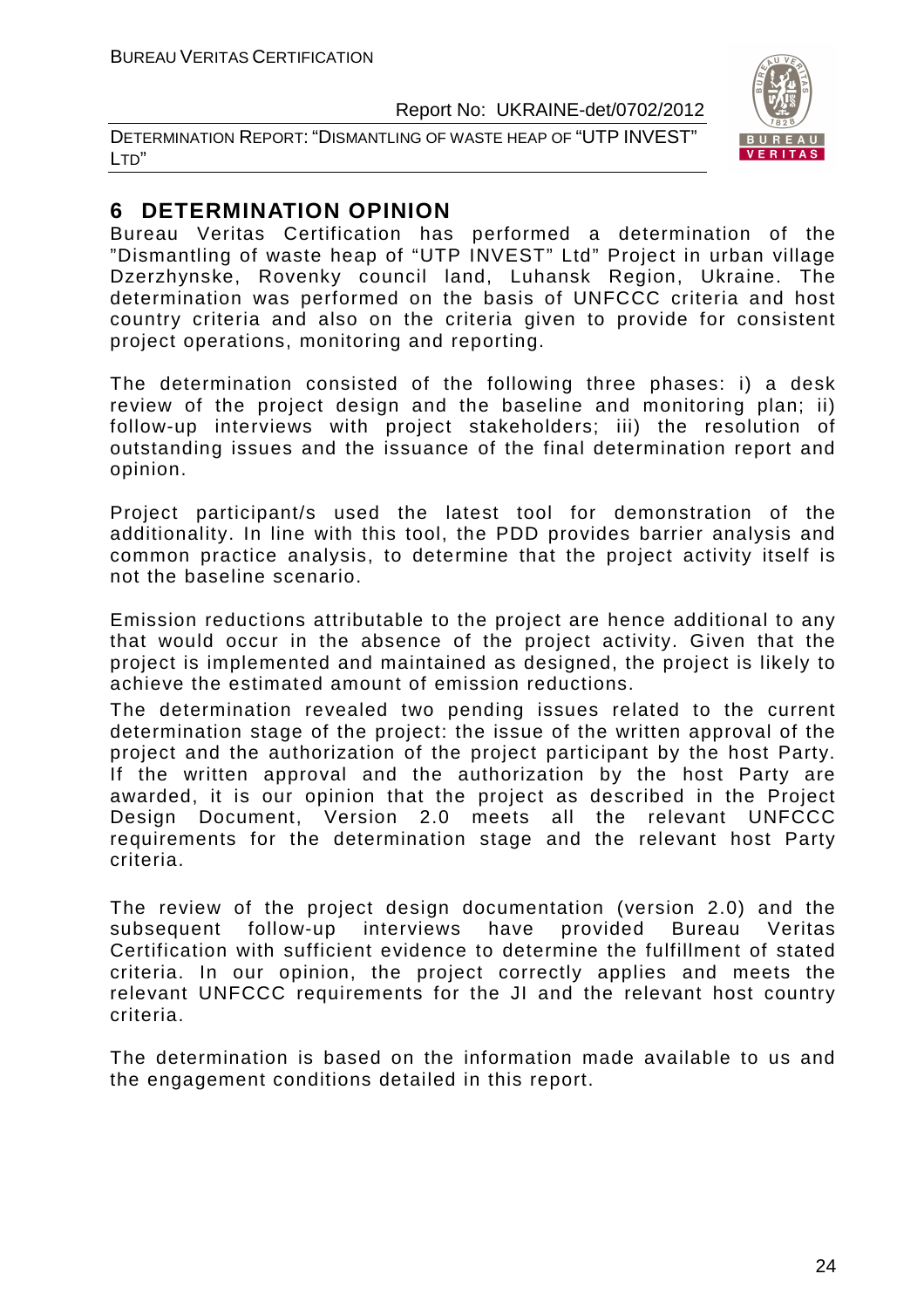DETERMINATION REPORT: "DISMANTLING OF WASTE HEAP OF "UTP INVEST" LTD"



# **7 REFERENCES**

#### **Category 1 Documents:**

Documents provided by SIA "Vidzeme Eko" that relate directly to the GHG components of the project.

- /1/ Project Design Document "Dismantling of waste heap of "UTP INVEST" Ltd" version 1.0 dated 05/09/2012
- /2/ Project Design Document "Dismantling of waste heap of "UTP INVEST" Ltd" version 2.0 dated 28/09/2012
- /3/ ERUs calculation Excel-file "Calculation\_Rovenki.xls"
- /4/ Letter of Endorsement #2754/23/7 dated 26/09/2012 issued by State Environment Investment Agency of Ukraine

#### **Category 2 Documents:**

Background documents related to the design and/or methodologies employed in the design or other reference documents.

- /1/ Add the list of secondary documents verified. The rows to be cut. The numbers will be adiusted automatically
- /2/
- /3/
- /4/
- /5/
- /6/
- /7/
- /8/
- /9/

/10/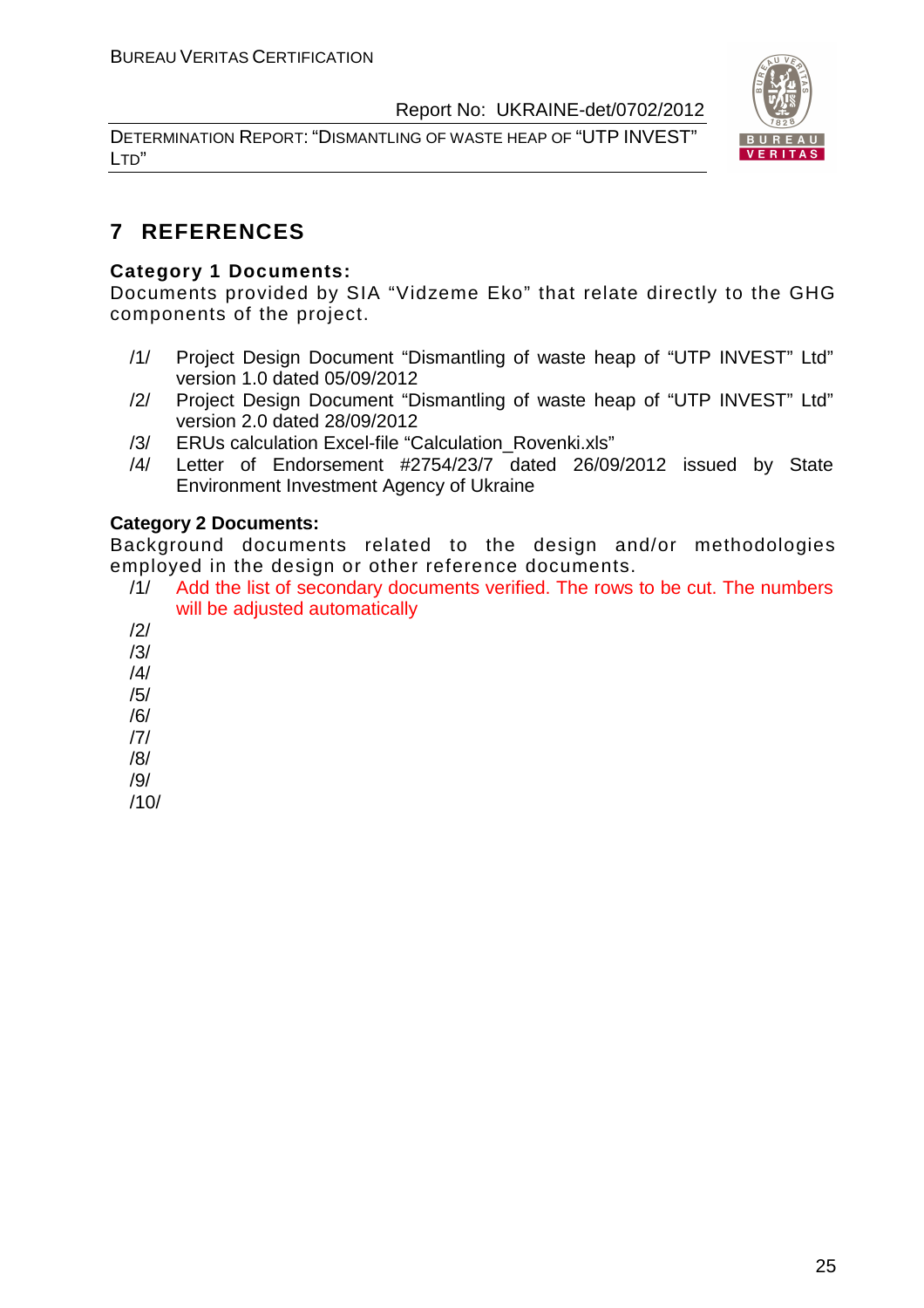DETERMINATION REPORT: "DISMANTLING OF WASTE HEAP OF "UTP INVEST" LTD"



#### **Persons interviewed:**

List persons interviewed during the determination or persons that contributed with other information that are not included in the documents listed above.

| /1/            | Add the list of persons interviewed |
|----------------|-------------------------------------|
| $\frac{12}{1}$ |                                     |
| /3/            |                                     |
| /4/            |                                     |
| /5/            |                                     |
| /6/            |                                     |
| 7              |                                     |
| /8/            |                                     |
|                |                                     |
|                |                                     |

1. o0o -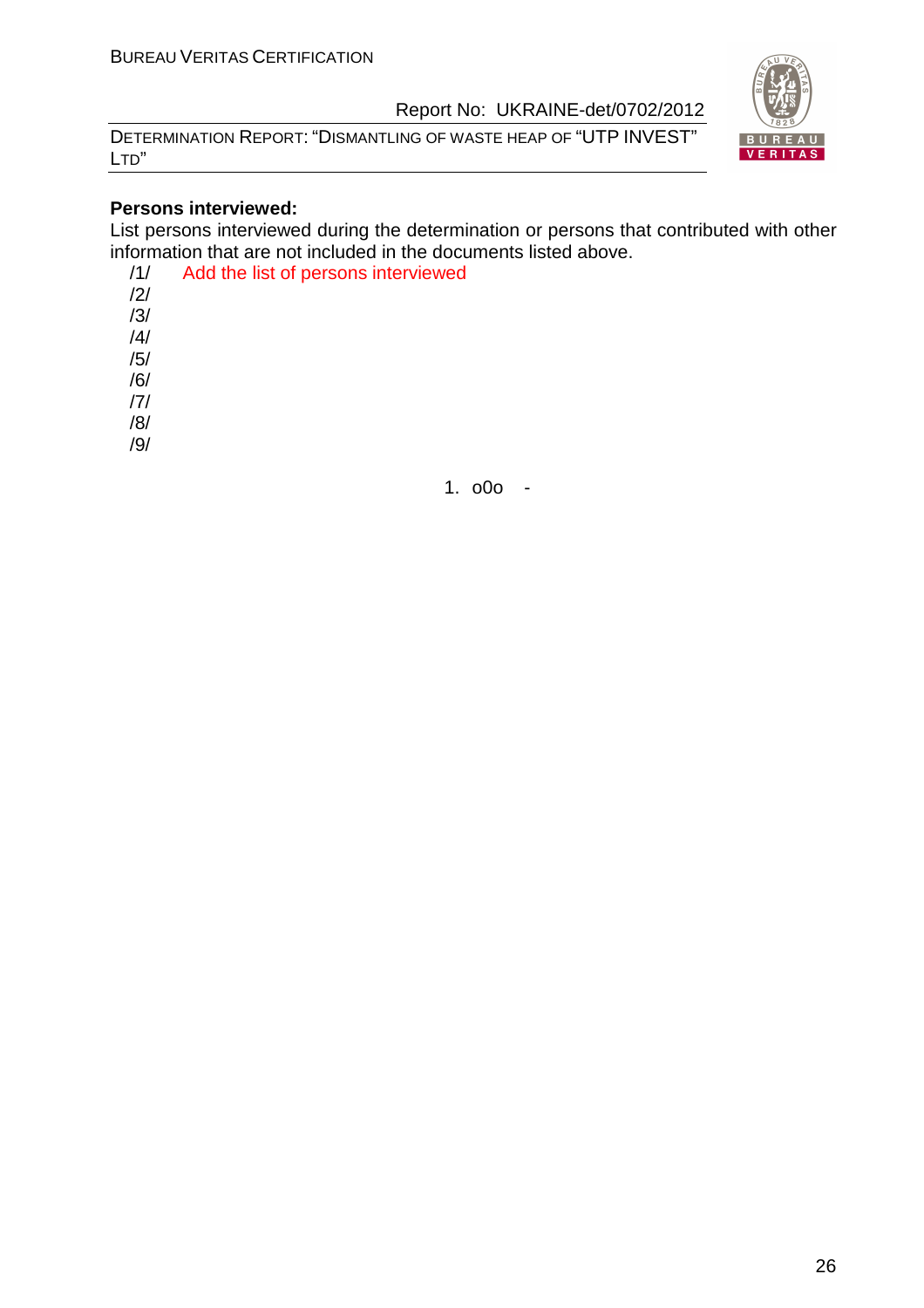

DETERMINATION REPORT: "DISMANTLING OF WASTE HEAP OF "UTP INVEST" <sup>L</sup>TD"

# APPENDIX A: DETERMINATION PROTOCOL

#### **Check list for determination, according JOINT IMPLEMENTATION DETERMINATION AND VERIFICATION MANUAL (Version 01)**

| <b>DVM</b><br>Paragrap<br>h | <b>Check Item</b>                                                                                                                                                                                                                                                                                  | <b>Initial finding</b>                                                                                                                                                                                                                                                                                                                                                                                                                                                                                                                                                                                                                    | <b>Draft</b><br><b>Conclusion</b>             | <b>Final</b><br><b>Conclusion</b> |
|-----------------------------|----------------------------------------------------------------------------------------------------------------------------------------------------------------------------------------------------------------------------------------------------------------------------------------------------|-------------------------------------------------------------------------------------------------------------------------------------------------------------------------------------------------------------------------------------------------------------------------------------------------------------------------------------------------------------------------------------------------------------------------------------------------------------------------------------------------------------------------------------------------------------------------------------------------------------------------------------------|-----------------------------------------------|-----------------------------------|
|                             | <b>General description of the project</b>                                                                                                                                                                                                                                                          |                                                                                                                                                                                                                                                                                                                                                                                                                                                                                                                                                                                                                                           |                                               |                                   |
| Title of the project        |                                                                                                                                                                                                                                                                                                    |                                                                                                                                                                                                                                                                                                                                                                                                                                                                                                                                                                                                                                           |                                               |                                   |
|                             | Is the title of the project presented?                                                                                                                                                                                                                                                             | The title of project is "Dismantling of waste heap of<br>"UTP INVEST" Ltd"                                                                                                                                                                                                                                                                                                                                                                                                                                                                                                                                                                | <b>OK</b>                                     | OK                                |
|                             | Is the sectoral scope to which the project<br>pertains presented?                                                                                                                                                                                                                                  | The sectoral scope is 8. Mining/mineral production                                                                                                                                                                                                                                                                                                                                                                                                                                                                                                                                                                                        | <b>OK</b>                                     | <b>OK</b>                         |
|                             | Is the current version number of the<br>document presented?                                                                                                                                                                                                                                        | The current version number is 1.0                                                                                                                                                                                                                                                                                                                                                                                                                                                                                                                                                                                                         | <b>OK</b>                                     | <b>OK</b>                         |
|                             | Is the date when the document was<br>completed presented?                                                                                                                                                                                                                                          | The date when the document is<br>completed is<br>22/08/2012                                                                                                                                                                                                                                                                                                                                                                                                                                                                                                                                                                               | OK                                            | OK                                |
|                             | <b>Description of the project</b>                                                                                                                                                                                                                                                                  |                                                                                                                                                                                                                                                                                                                                                                                                                                                                                                                                                                                                                                           |                                               |                                   |
|                             | Is the purpose of the project included with<br>a concise, summarizing explanation (max.<br>1-2 pages) of the:<br>a) Situation existing prior to the starting<br>date of the project;<br>b) Baseline scenario; and<br>c) Project scenario (expected outcome,<br>including a technical description)? | The situation existing prior to the starting date of the<br><u>project</u><br>Very often it was not economically feasible to extract all<br>100% of coal from the rock mass. Therefore, waste<br>heaps of Luhansk region contains a large amount of<br>coal, which is self-ignited later on. All the waste heaps<br>that were self-ignited or the ones that are close to self-<br>ignition are the centre of uncontrolled pollutants and<br>greenhouse gas emissions<br>The baseline scenario assumed that the common<br>practice will be continued – heap can be spontaneously<br>ignited with a certain probability, and the process of | CAR01<br>CL <sub>01</sub><br>CL <sub>02</sub> | OK<br>OK.                         |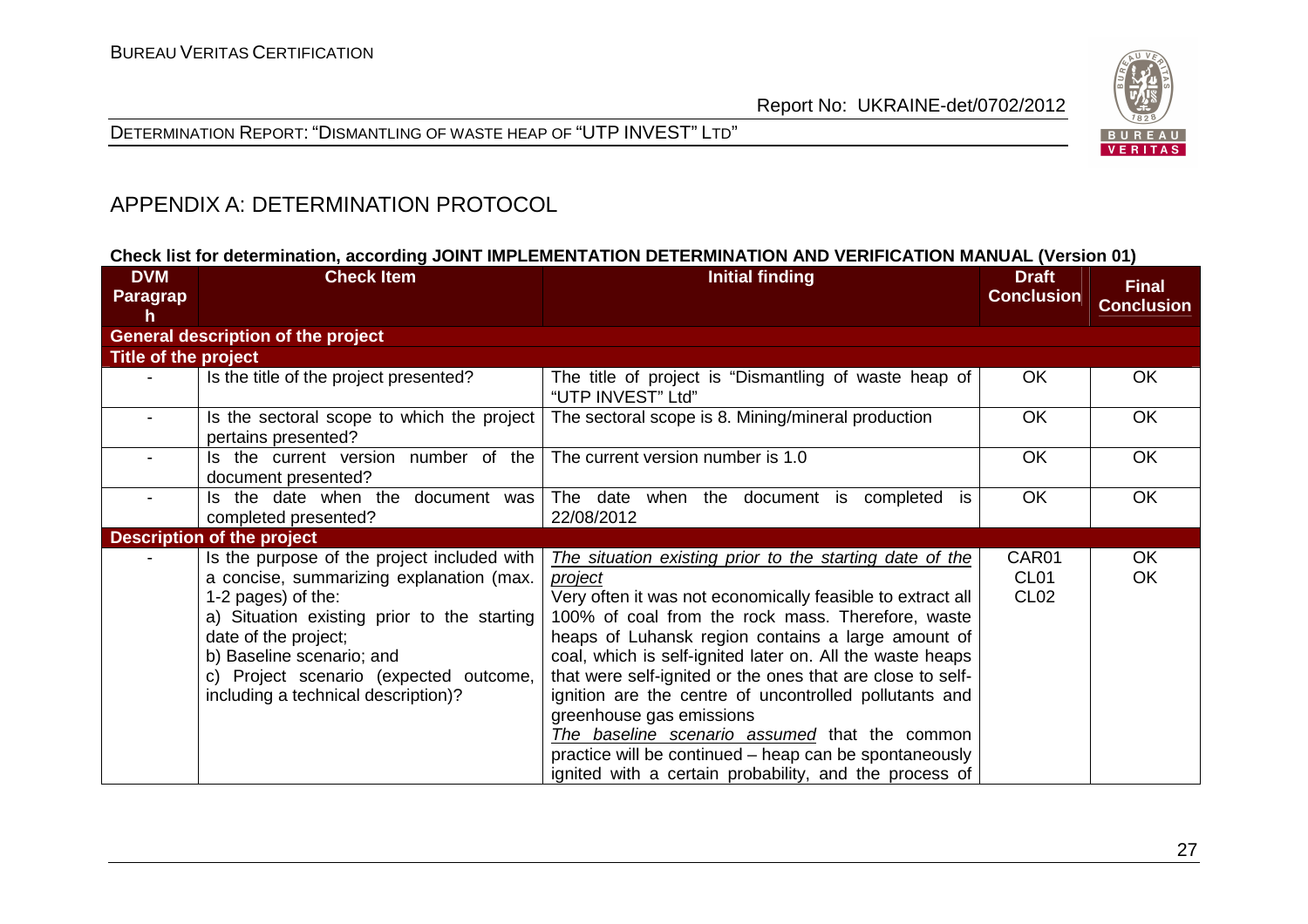

|                              | DETERMINATION REPORT: "DISMANTLING OF WASTE HEAP OF "UTP INVEST" LTD"<br>BUREAU |                                                                                                                                                                                                                                                                                                                                                                                                                                                                                                                                                                                                                                                                                                                                                                                                                                                                                                                                                                                                                                                                                                                                                             |                                   |                                   |  |
|------------------------------|---------------------------------------------------------------------------------|-------------------------------------------------------------------------------------------------------------------------------------------------------------------------------------------------------------------------------------------------------------------------------------------------------------------------------------------------------------------------------------------------------------------------------------------------------------------------------------------------------------------------------------------------------------------------------------------------------------------------------------------------------------------------------------------------------------------------------------------------------------------------------------------------------------------------------------------------------------------------------------------------------------------------------------------------------------------------------------------------------------------------------------------------------------------------------------------------------------------------------------------------------------|-----------------------------------|-----------------------------------|--|
| <b>DVM</b><br>Paragrap<br>h. | <b>Check Item</b>                                                               | <b>Initial finding</b>                                                                                                                                                                                                                                                                                                                                                                                                                                                                                                                                                                                                                                                                                                                                                                                                                                                                                                                                                                                                                                                                                                                                      | <b>Draft</b><br><b>Conclusion</b> | <b>Final</b><br><b>Conclusion</b> |  |
|                              |                                                                                 | burning will continue till all coal, contained there, will be<br>burned. The process of combustion is accompanied by<br>release the carbon dioxide into atmosphere.<br>Project scenario-provides complete dismantling of the<br>dump. During dismantling of the dump, the rocks will be<br>divided into fractions, which will be used for blending<br>with steam coal and subsequently supplied to heat<br>power plants and boiler houses for burning as fuel. As<br>the result, rock mass of the dump will be fully utilized,<br>and the received coal will replace coal, which otherwise<br>would have had to be mined. As the result of the<br>project, the opportunity of self-ignition of heap will be<br>eliminated<br>CAR01<br>Please add relevant order or another legal document<br>that confirm JI component from the project beginning<br>CL <sub>01</sub><br>Please provide information that highlight status of<br>waste heap by years<br>CL <sub>02</sub><br>Please highlight work relations between "UTP INVEST"<br>Ltd and "Tandem 2006" Ltd. Also please note if<br>enrichment plant of "Tandem 2006" is included in<br>project boundaries |                                   |                                   |  |
|                              | Is the history of the project (incl. its JI<br>component) briefly summarized?   | The history of project JI component is briefly<br>summarized                                                                                                                                                                                                                                                                                                                                                                                                                                                                                                                                                                                                                                                                                                                                                                                                                                                                                                                                                                                                                                                                                                | <b>OK</b>                         | <b>OK</b>                         |  |
| <b>Project participants</b>  |                                                                                 |                                                                                                                                                                                                                                                                                                                                                                                                                                                                                                                                                                                                                                                                                                                                                                                                                                                                                                                                                                                                                                                                                                                                                             |                                   |                                   |  |
|                              | Are project participants and Party(ies)<br>involved in the project listed?      | "UTP INVEST" Lyd form Ukraine and SIA "Vidzeme"<br>Eko" from Latvia Republic are listed in the PDD                                                                                                                                                                                                                                                                                                                                                                                                                                                                                                                                                                                                                                                                                                                                                                                                                                                                                                                                                                                                                                                          | <b>OK</b>                         | OK                                |  |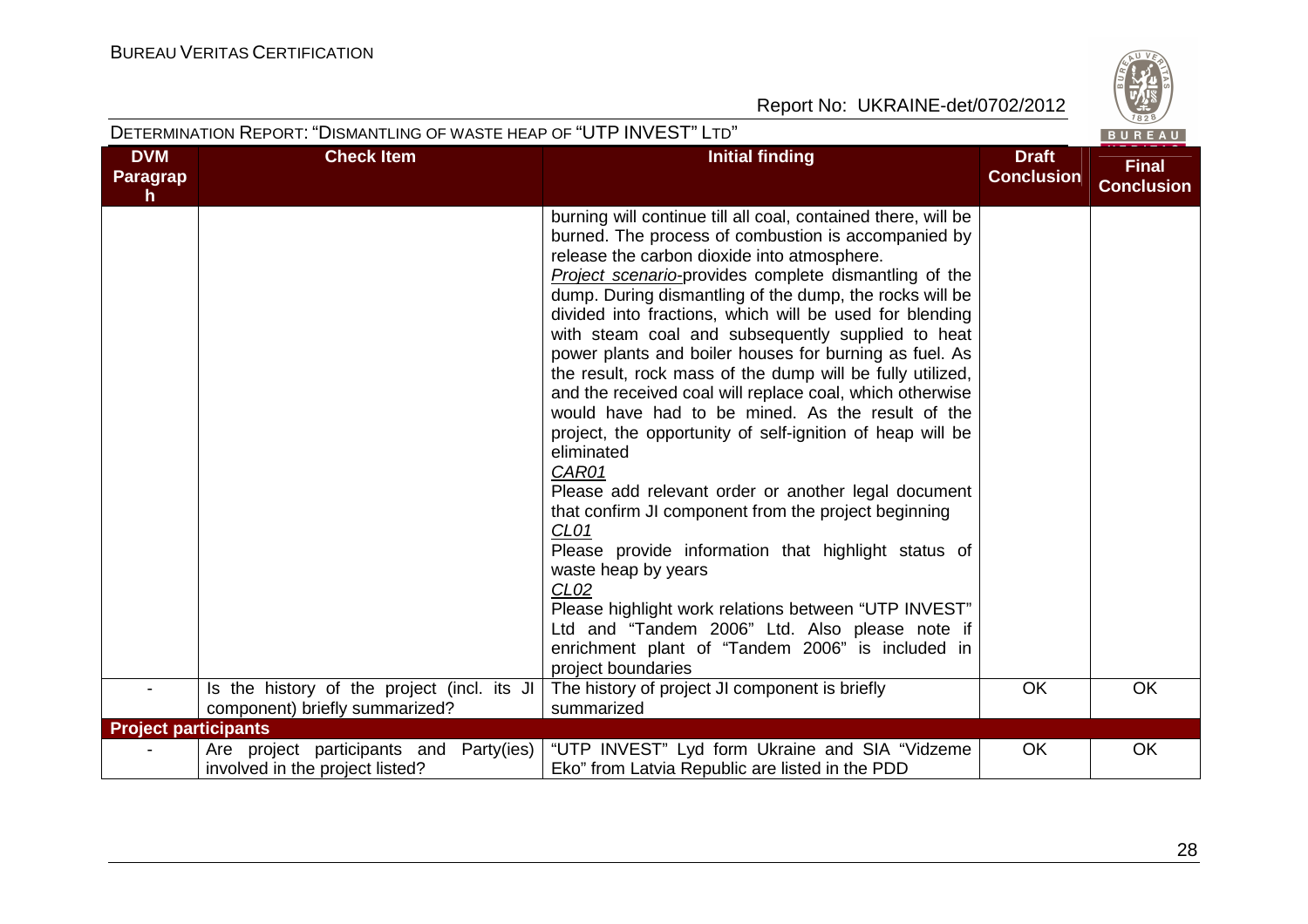

|                                        | DETERMINATION REPORT: "DISMANTLING OF WASTE HEAP OF "UTP INVEST" LTD"                                                                                                                                               |                                                                                                                                                                                                                                                                                                                                                                                                                                                                            |                                   | BUREAU                            |
|----------------------------------------|---------------------------------------------------------------------------------------------------------------------------------------------------------------------------------------------------------------------|----------------------------------------------------------------------------------------------------------------------------------------------------------------------------------------------------------------------------------------------------------------------------------------------------------------------------------------------------------------------------------------------------------------------------------------------------------------------------|-----------------------------------|-----------------------------------|
| <b>DVM</b><br>Paragrap<br>$\mathsf{h}$ | <b>Check Item</b>                                                                                                                                                                                                   | <b>Initial finding</b>                                                                                                                                                                                                                                                                                                                                                                                                                                                     | <b>Draft</b><br><b>Conclusion</b> | <b>Final</b><br><b>Conclusion</b> |
| $\blacksquare$                         | Is the data of the project participants<br>presented in tabular format?                                                                                                                                             | The data of the project participants is presented in<br>tabular format                                                                                                                                                                                                                                                                                                                                                                                                     | <b>OK</b>                         | <b>OK</b>                         |
| $\sim$                                 | Is contact information provided in Annex 1<br>of the PDD?                                                                                                                                                           | The information on project participants is added in the<br>Annex 1                                                                                                                                                                                                                                                                                                                                                                                                         | <b>OK</b>                         | <b>OK</b>                         |
| $\blacksquare$                         | Is it indicated, if it is the case, if the Party<br>involved is a host Party?                                                                                                                                       | Ukraine is indicated as the Host Party                                                                                                                                                                                                                                                                                                                                                                                                                                     | <b>OK</b>                         | OK                                |
|                                        | <b>Technical description of the project</b>                                                                                                                                                                         |                                                                                                                                                                                                                                                                                                                                                                                                                                                                            |                                   |                                   |
|                                        | <b>Location of the project</b>                                                                                                                                                                                      |                                                                                                                                                                                                                                                                                                                                                                                                                                                                            |                                   |                                   |
| $\blacksquare$                         | Host Party(ies)                                                                                                                                                                                                     | Ukraine                                                                                                                                                                                                                                                                                                                                                                                                                                                                    | OK                                | <b>OK</b>                         |
| $\blacksquare$                         | Region/State/Province etc.                                                                                                                                                                                          | Luhansk Region, Rovenky town council                                                                                                                                                                                                                                                                                                                                                                                                                                       | <b>OK</b>                         | <b>OK</b>                         |
|                                        | City/Town/Community etc.                                                                                                                                                                                            | Dzerzhynskyi urban village                                                                                                                                                                                                                                                                                                                                                                                                                                                 | OK                                | <b>OK</b>                         |
|                                        | Detail of the physical location, including                                                                                                                                                                          | The project geographical coordinates are 48°02'                                                                                                                                                                                                                                                                                                                                                                                                                            | CAR02                             | <b>OK</b>                         |
|                                        | information<br>allowing<br>the<br>unique<br>identification of the project. (This section<br>should not exceed one page)                                                                                             | 05.94" N. Lt. and 39°29' 12.79" E. Lg.<br>CAR02<br>Please add geographical coordinates of<br>enrichment plant<br>CL <sub>03</sub><br>Please clarify the source of project geographical<br>coordinates                                                                                                                                                                                                                                                                      | CL <sub>03</sub>                  | <b>OK</b>                         |
|                                        |                                                                                                                                                                                                                     | Technologies to be employed, or measures, operations or actions to be implemented by the project                                                                                                                                                                                                                                                                                                                                                                           |                                   |                                   |
|                                        | Are the technology (ies) to be employed, or<br>measures, operations or actions to be<br>implemented by the project, including all<br>relevant technical<br>data<br>and<br>the<br>implementation schedule described? | Technology used in this project may be described as<br>follow.<br>Bulldozers T-170 to the horizontal layers dismantle<br>waste heap. Further dismantling is made by excavator<br>Caterpillar M322D with direct loading into the dump<br>tracks KAMAZ 53111. At the second stage rock mass<br>supplied to the beneficiation plant "Tandem 2006".<br>Rock mass is supplied to the inertial screening sifter for<br>the pre-classification by class of 100 mm. After the pre- | CL <sub>04</sub><br><b>CL05</b>   | <b>OK</b>                         |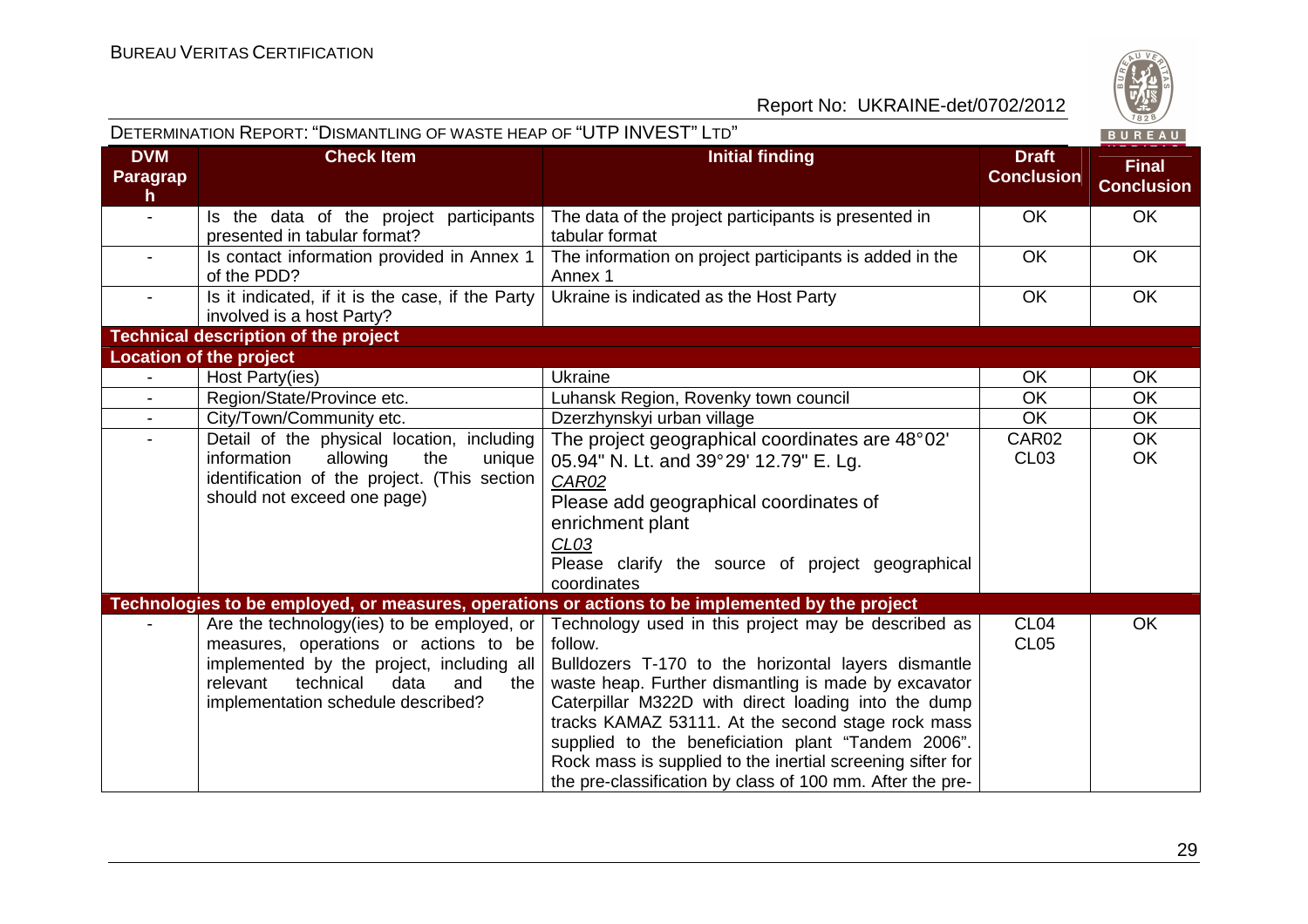

|                                    | DETERMINATION REPORT: "DISMANTLING OF WASTE HEAP OF "UTP INVEST" LTD" |                                                                                                                                                                                                                                                                                                                                                                                                                                                                                                                                                                                                                                                                                                                                                                                                                                                                                                                                                                                                                                                                                                      |                                   | BUREAU                            |
|------------------------------------|-----------------------------------------------------------------------|------------------------------------------------------------------------------------------------------------------------------------------------------------------------------------------------------------------------------------------------------------------------------------------------------------------------------------------------------------------------------------------------------------------------------------------------------------------------------------------------------------------------------------------------------------------------------------------------------------------------------------------------------------------------------------------------------------------------------------------------------------------------------------------------------------------------------------------------------------------------------------------------------------------------------------------------------------------------------------------------------------------------------------------------------------------------------------------------------|-----------------------------------|-----------------------------------|
| <b>DVM</b><br><b>Paragrap</b><br>h | <b>Check Item</b>                                                     | <b>Initial finding</b>                                                                                                                                                                                                                                                                                                                                                                                                                                                                                                                                                                                                                                                                                                                                                                                                                                                                                                                                                                                                                                                                               | <b>Draft</b><br><b>Conclusion</b> | <b>Final</b><br><b>Conclusion</b> |
|                                    |                                                                       | classification,<br>delivered to the<br>the coal mass<br>preparatory screening to sifter GIL-52a by dry or wet<br>mode. Beneficiation of large class 13 mm is made on<br>heavy media separator STK 32-550, and beneficiation<br>of small class 3-13 mm - at hydrocyclone GTSM-630.<br>Next take place washing of the suspension of<br>beneficiation products and dehydrating products by<br>centrifuge,<br>dressing screens and<br>regeneration<br>suspension at electromagnetic separator. Thus the<br>water in this process is used in closed loop.<br>Beneficiation products (coal concentrate)<br>are<br>transported by conveyor belt into bins for further<br>shipment to the consumer. Waste is transported to the<br>flat dump<br>CL04<br>Please add information on separation principle of<br>heavy media separator STK 32-550 (wet or dry)<br>CL <sub>05</sub><br>Please clarify wet or dry conditions of coal containing<br>rock mass at sifter GIL-52<br>Brief explanation of how the anthropogenic emissions of greenhouse gases by sources are to be reduced by the proposed JI project, |                                   |                                   |
|                                    | sectoral policies and circumstances                                   | including why the emission reductions would not occur in the absence of the proposed project, taking into account national and/or                                                                                                                                                                                                                                                                                                                                                                                                                                                                                                                                                                                                                                                                                                                                                                                                                                                                                                                                                                    |                                   |                                   |
|                                    | Is it stated how anthropogenic GHG                                    | The<br>project is aimed<br>proposed<br>at<br>reducing                                                                                                                                                                                                                                                                                                                                                                                                                                                                                                                                                                                                                                                                                                                                                                                                                                                                                                                                                                                                                                                | OK                                | <b>OK</b>                         |
|                                    | emission reductions are to be achieved?                               | anthropogenic emissions. Emission reductions created                                                                                                                                                                                                                                                                                                                                                                                                                                                                                                                                                                                                                                                                                                                                                                                                                                                                                                                                                                                                                                                 |                                   |                                   |
|                                    | (This section should not exceed one page)                             | by:                                                                                                                                                                                                                                                                                                                                                                                                                                                                                                                                                                                                                                                                                                                                                                                                                                                                                                                                                                                                                                                                                                  |                                   |                                   |
|                                    |                                                                       | - Elimination of greenhouse gases sources associated                                                                                                                                                                                                                                                                                                                                                                                                                                                                                                                                                                                                                                                                                                                                                                                                                                                                                                                                                                                                                                                 |                                   |                                   |
|                                    |                                                                       | with burning waste heaps, by extracting coal from the                                                                                                                                                                                                                                                                                                                                                                                                                                                                                                                                                                                                                                                                                                                                                                                                                                                                                                                                                                                                                                                |                                   |                                   |
|                                    |                                                                       | rock dumps;                                                                                                                                                                                                                                                                                                                                                                                                                                                                                                                                                                                                                                                                                                                                                                                                                                                                                                                                                                                                                                                                                          |                                   |                                   |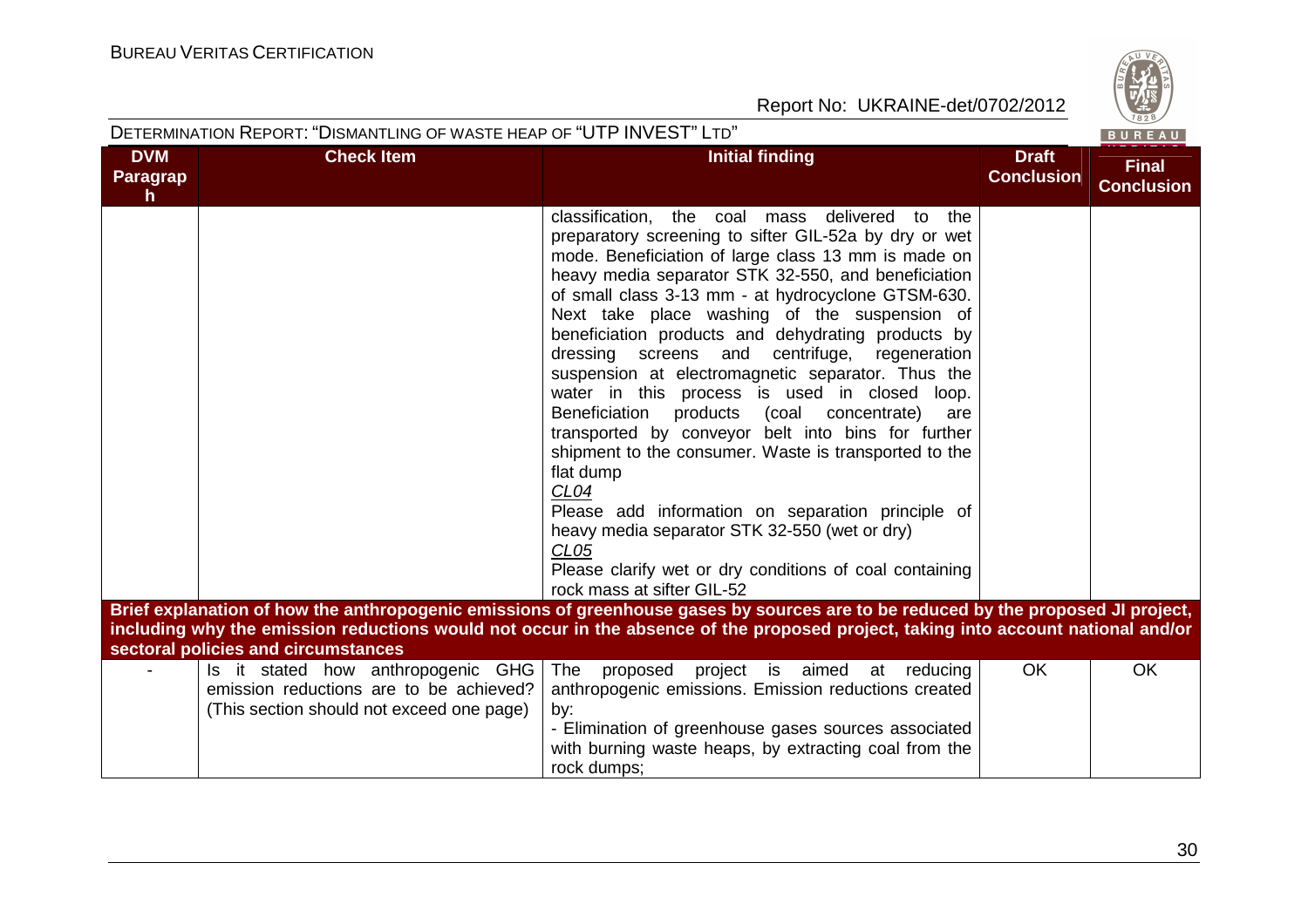

| DETERMINATION REPORT: "DISMANTLING OF WASTE HEAP OF "UTP INVEST" LTD" |                                                                                                                             |                                                                                                                                                                                                                                                                |                                   | BUREAU                            |
|-----------------------------------------------------------------------|-----------------------------------------------------------------------------------------------------------------------------|----------------------------------------------------------------------------------------------------------------------------------------------------------------------------------------------------------------------------------------------------------------|-----------------------------------|-----------------------------------|
| <b>DVM</b><br>Paragrap<br>$\mathsf{h}$                                | <b>Check Item</b>                                                                                                           | <b>Initial finding</b>                                                                                                                                                                                                                                         | <b>Draft</b><br><b>Conclusion</b> | <b>Final</b><br><b>Conclusion</b> |
|                                                                       |                                                                                                                             | - Reduction of uncontrolled methane emissions due to<br>replacement of coal that would have been extracted<br>through mining;<br>- Reduction of electricity consumption at waste heap<br>dismantling in comparison to electricity consumption at<br>coal mine. |                                   |                                   |
|                                                                       | Is it provided the estimation of emission<br>reductions over the crediting period?                                          | The estimation of emission reductions over crediting<br>period is 2 605 586 tCO2e                                                                                                                                                                              | OK                                | <b>OK</b>                         |
|                                                                       | Is it provided the estimated annual<br>reduction for the chosen credit period in<br>tCO <sub>2e</sub> ?                     | The estimated annual reduction for chosen credit<br>period is 558 340 tCO2e                                                                                                                                                                                    | <b>OK</b>                         | <b>OK</b>                         |
|                                                                       | Are the data from questions above<br>presented in tabular format?                                                           | The data from questions above is presented in tabular<br>format                                                                                                                                                                                                | <b>OK</b>                         | <b>OK</b>                         |
|                                                                       | Estimated amount of emission reductions over the crediting period                                                           |                                                                                                                                                                                                                                                                |                                   |                                   |
|                                                                       | Is the length of the crediting period<br>Indicated?                                                                         | The length of crediting period is 4 years and 8 months<br>(56 months)                                                                                                                                                                                          | <b>OK</b>                         | <b>OK</b>                         |
| $\blacksquare$                                                        | Are estimates of total as well as annual<br>and average annual emission reductions in<br>tonnes of CO2 equivalent provided? | All estimates are provided in tCO2e                                                                                                                                                                                                                            | <b>OK</b>                         | <b>OK</b>                         |
|                                                                       | <b>Project approvals by Parties</b>                                                                                         |                                                                                                                                                                                                                                                                |                                   |                                   |
| 19                                                                    | Have the DFPs of all Parties listed as<br>"Parties involved" in the PDD provided<br>written project approvals?              | CAR03<br>Please provide Letter of Endorsement from State<br>Environment Investment Agency of Ukraine                                                                                                                                                           | CAR03                             | <b>OK</b>                         |
| 19                                                                    | Does the PDD identify at least the host<br>Party as a "Party involved"?                                                     | The Host Party Ukraine is identified as Party Involved                                                                                                                                                                                                         | OK                                | <b>OK</b>                         |
| 19                                                                    | Has the DFP of the host Party issued a<br>written project approval?                                                         | CAR04<br>Please provide written approvals from both parties<br>involved                                                                                                                                                                                        | CAR04                             | Pending                           |
| $\overline{20}$                                                       | Are all the written project approvals by                                                                                    | See section 19 of this protocol                                                                                                                                                                                                                                | Pending                           | Pending                           |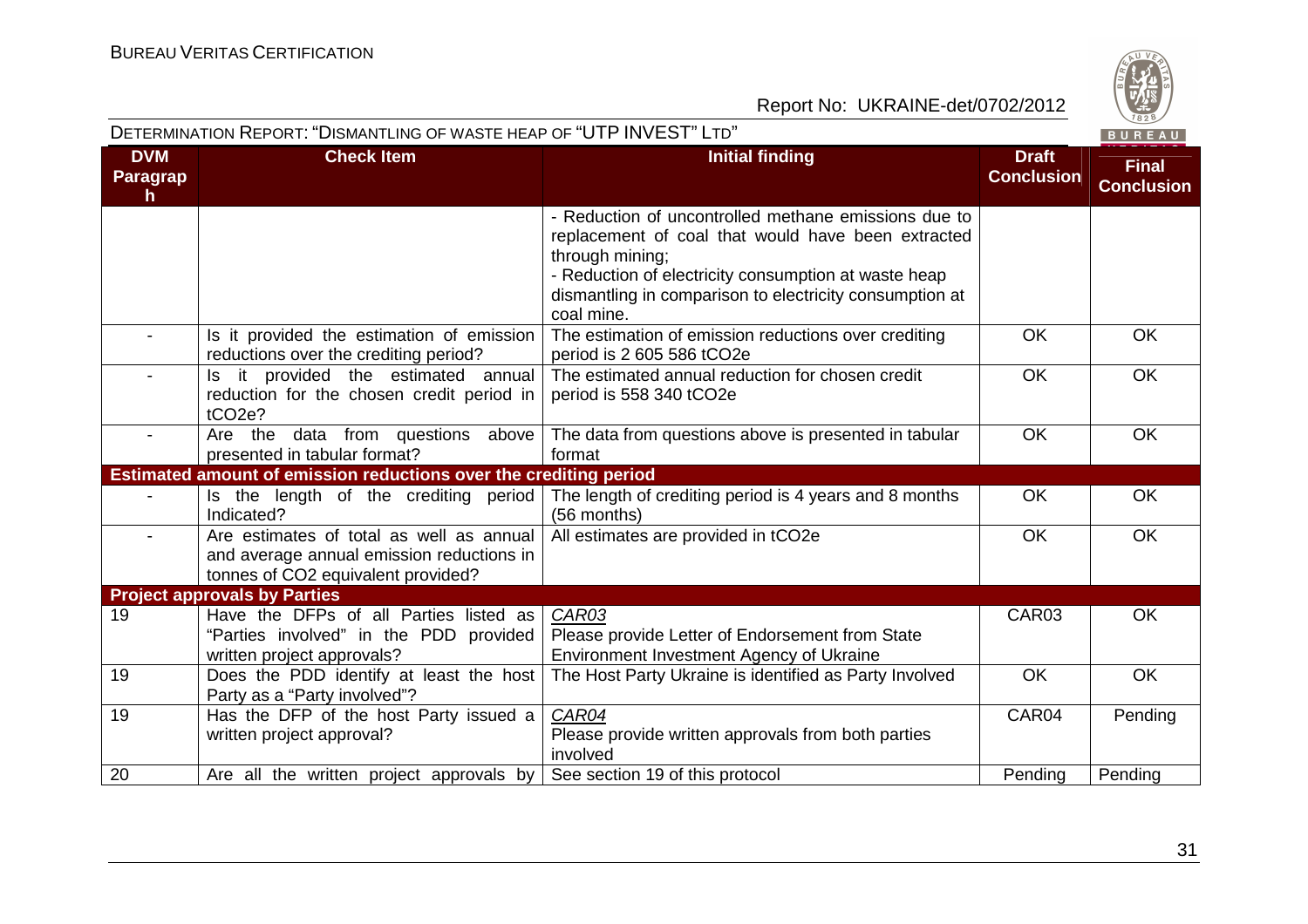|                                     | DETERMINATION REPORT: "DISMANTLING OF WASTE HEAP OF "UTP INVEST" LTD"                                                                                                                                                                                                                                                                                                                                          |                                                                                                                                                                                                                                                                                                                                                          |                                   | BUREAU                            |
|-------------------------------------|----------------------------------------------------------------------------------------------------------------------------------------------------------------------------------------------------------------------------------------------------------------------------------------------------------------------------------------------------------------------------------------------------------------|----------------------------------------------------------------------------------------------------------------------------------------------------------------------------------------------------------------------------------------------------------------------------------------------------------------------------------------------------------|-----------------------------------|-----------------------------------|
| <b>DVM</b><br><b>Paragrap</b><br>h. | <b>Check Item</b>                                                                                                                                                                                                                                                                                                                                                                                              | <b>Initial finding</b>                                                                                                                                                                                                                                                                                                                                   | <b>Draft</b><br><b>Conclusion</b> | <b>Final</b><br><b>Conclusion</b> |
|                                     | Parties involved unconditional?                                                                                                                                                                                                                                                                                                                                                                                |                                                                                                                                                                                                                                                                                                                                                          |                                   |                                   |
|                                     | Authorization of project participants by Parties involved                                                                                                                                                                                                                                                                                                                                                      |                                                                                                                                                                                                                                                                                                                                                          |                                   |                                   |
| 21                                  | Is each of the legal entities listed as project<br>participants in the PDD authorized by a<br>Party<br>involved, which is also listed in the PDD,<br>through:<br>- A written project approval by a Party<br>involved, explicitly indicating the name of<br>the legal entity? or<br>- Any other form of project participant<br>authorization in writing, explicitly indicating<br>the name of the legal entity? | Authorization of "UTP Invest" Ltd and SIA "Vidzeme<br>Eko" will be provided through written approvals,<br>explicitly indicating the name of the entity                                                                                                                                                                                                   | Pending                           | Pending                           |
| <b>Baseline setting</b>             |                                                                                                                                                                                                                                                                                                                                                                                                                |                                                                                                                                                                                                                                                                                                                                                          |                                   |                                   |
| 22                                  | Does the PDD explicitly indicate which of<br>the following approaches is used for<br>identifying the baseline?<br>- JI specific approach<br>- Approved CDM methodology approach                                                                                                                                                                                                                                | The PDD explicitly indicates that JI specific approach is<br>used for baseline establishing                                                                                                                                                                                                                                                              | OK                                | <b>OK</b>                         |
|                                     | JI specific approach only                                                                                                                                                                                                                                                                                                                                                                                      |                                                                                                                                                                                                                                                                                                                                                          |                                   |                                   |
| 23                                  | Does the PDD provide a<br>detailed<br>theoretical description in a complete and<br>transparent manner?                                                                                                                                                                                                                                                                                                         | CAR05<br>Please provide evidences that coal containing rock<br>mass is produced by necessity and doesn't keep in<br>warehouses, so methane emissions from beneficiated<br>rock mass are negligible.<br>CAR06<br>Please add information on size of fraction after<br>beneficiation plant, and provide evidences that this<br>fraction is not self-ignited | CAR05<br>CAR06                    | OK<br><b>OK</b>                   |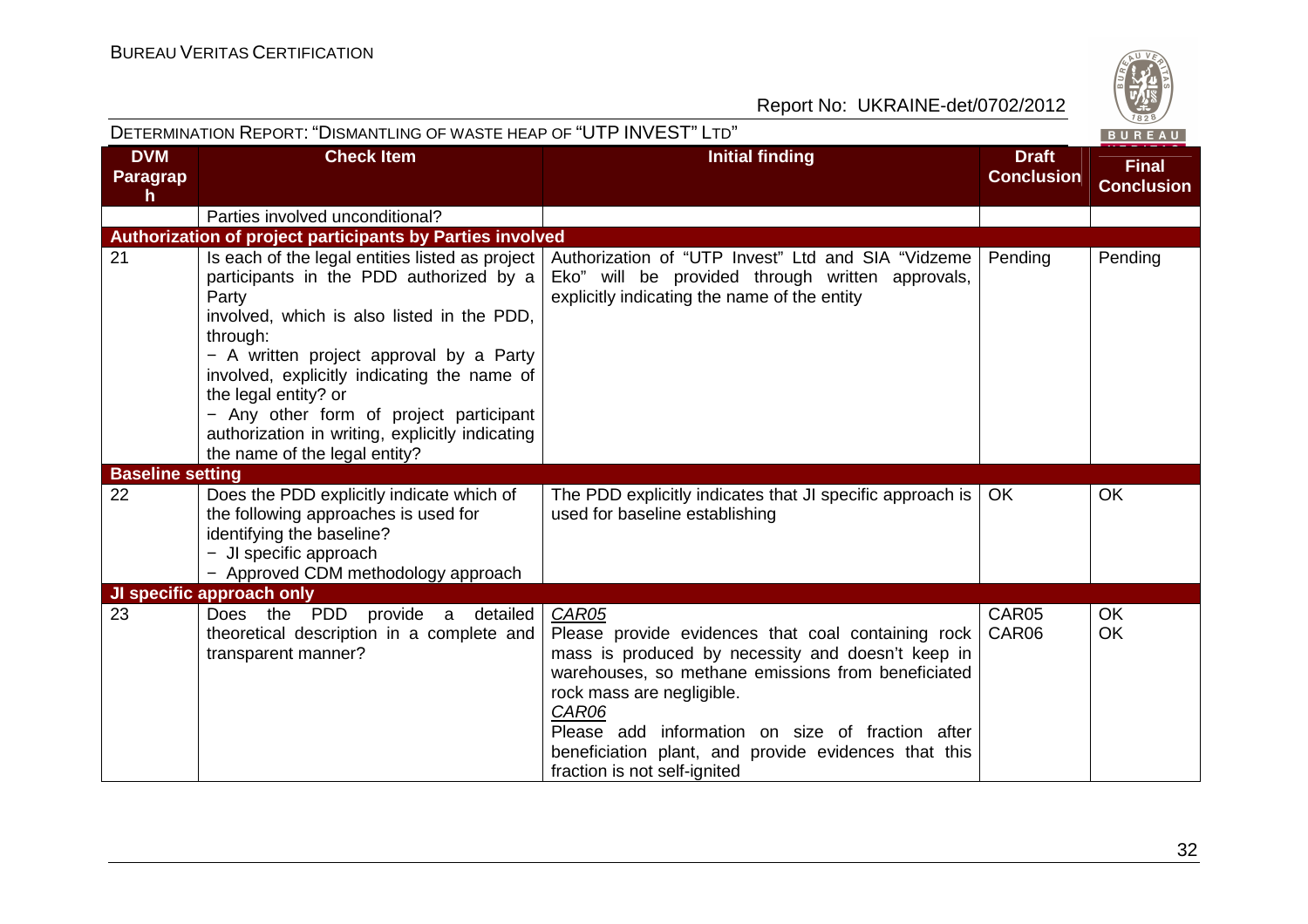

|                              | DETERMINATION REPORT: "DISMANTLING OF WASTE HEAP OF "UTP INVEST" LTD"                                                                                                                                                                                                                                                                                                                                                                                                                                                                                                                                                                                                                                                                                                                                                                                                                                                                          |                                                                                                                                                                                                                                                                                                                                                                                                                                                                                                                                                                                                                                                                                                                                                                                                                                                                                                                                                                                                                           |                                   |                                   |
|------------------------------|------------------------------------------------------------------------------------------------------------------------------------------------------------------------------------------------------------------------------------------------------------------------------------------------------------------------------------------------------------------------------------------------------------------------------------------------------------------------------------------------------------------------------------------------------------------------------------------------------------------------------------------------------------------------------------------------------------------------------------------------------------------------------------------------------------------------------------------------------------------------------------------------------------------------------------------------|---------------------------------------------------------------------------------------------------------------------------------------------------------------------------------------------------------------------------------------------------------------------------------------------------------------------------------------------------------------------------------------------------------------------------------------------------------------------------------------------------------------------------------------------------------------------------------------------------------------------------------------------------------------------------------------------------------------------------------------------------------------------------------------------------------------------------------------------------------------------------------------------------------------------------------------------------------------------------------------------------------------------------|-----------------------------------|-----------------------------------|
| <b>DVM</b><br>Paragrap<br>h. | <b>Check Item</b>                                                                                                                                                                                                                                                                                                                                                                                                                                                                                                                                                                                                                                                                                                                                                                                                                                                                                                                              | <b>Initial finding</b>                                                                                                                                                                                                                                                                                                                                                                                                                                                                                                                                                                                                                                                                                                                                                                                                                                                                                                                                                                                                    | <b>Draft</b><br><b>Conclusion</b> | <b>Final</b><br><b>Conclusion</b> |
| 23                           | Does the PDD provide justification that the<br>baseline is established:<br>(a) By listing and describing plausible<br>future scenarios on the basis of<br>conservative assumptions and selecting<br>the most plausible one?<br>(b) Taking into account relevant national<br>and/or sectoral policies and circumstance?<br>- Are key factors that affect a baseline<br>taken into account?<br>(c) In a transparent manner with regard to<br>the choice of approaches, assumptions,<br>methodologies, parameters, date sources<br>and key factors?<br>(d) Taking into account of uncertainties and<br>using conservative assumptions?<br>(e) In such a way that ERUs cannot be<br>earned for decreases in activity levels<br>outside the project or due to force<br>majeure?<br>(f) By drawing on the list of standard<br>variables contained in appendix B to<br>"Guidance on criteria for baseline setting<br>and monitoring", as appropriate? | The PDD provides justification of baseline establishing<br>(a) By listing and describing five plausible future<br>scenarios<br>(b) Taking into account national and sectoral<br>policies. Ukrainian policies doesn't require or<br>encourage waste heaps dismantling<br>(c) In transparent manner, with regard to the<br>approaches, methodologies, parameters, data<br>sources and key factors<br>(d) Uncertaintites and conservative assumptions<br>are taken into account<br>(e) ERUs cannot be earned for decreasing in<br>activity levels outside the project, because in<br>case of projects stop, generation of emission<br>reduction will be stopped also.<br>(f) Variables used for baseline calculations in line<br>within appendix B to "Guidance on criteria for<br>baseline setting and monitoring"<br>CAR07<br>Please provide designation of project variables in line<br>within appendix B to "Guidance on criteria for baseline<br>setting and monitoring" (see p.16, description of<br>formulae 4 and 5) | CAR07                             | <b>OK</b>                         |
| 24                           | If selected elements or combinations of<br>CDM<br>approved<br>methodologies<br>or<br>methodological tools for baseline setting<br>are used, are the selected elements or<br>combinations together with the elements                                                                                                                                                                                                                                                                                                                                                                                                                                                                                                                                                                                                                                                                                                                            | Elements of CDM approved methodology ACM009<br>version 03.2 were used for leakages calculations                                                                                                                                                                                                                                                                                                                                                                                                                                                                                                                                                                                                                                                                                                                                                                                                                                                                                                                           | OK.                               | <b>OK</b>                         |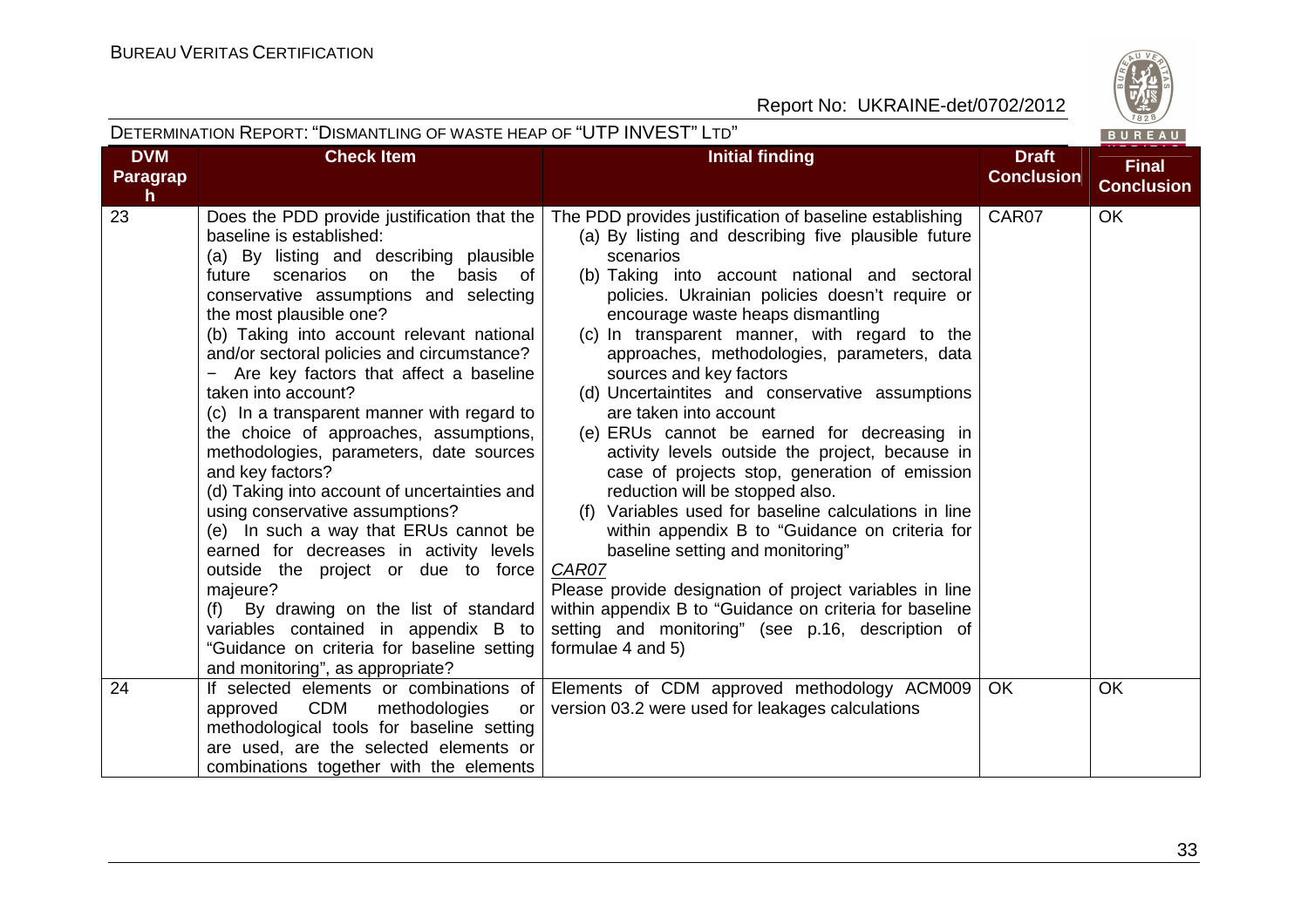|                                        | DETERMINATION REPORT: "DISMANTLING OF WASTE HEAP OF "UTP INVEST" LTD"                                                                                                                                                                                                                                                                                                                                                                                                                                                                                                                                                                                                                                       |                                                                                                                                                                                                                                                                                                                                                                                                                        |                                   | BUREAU                            |
|----------------------------------------|-------------------------------------------------------------------------------------------------------------------------------------------------------------------------------------------------------------------------------------------------------------------------------------------------------------------------------------------------------------------------------------------------------------------------------------------------------------------------------------------------------------------------------------------------------------------------------------------------------------------------------------------------------------------------------------------------------------|------------------------------------------------------------------------------------------------------------------------------------------------------------------------------------------------------------------------------------------------------------------------------------------------------------------------------------------------------------------------------------------------------------------------|-----------------------------------|-----------------------------------|
| <b>DVM</b><br>Paragrap<br>$\mathsf{h}$ | <b>Check Item</b>                                                                                                                                                                                                                                                                                                                                                                                                                                                                                                                                                                                                                                                                                           | <b>Initial finding</b>                                                                                                                                                                                                                                                                                                                                                                                                 | <b>Draft</b><br><b>Conclusion</b> | <b>Final</b><br><b>Conclusion</b> |
|                                        | supplementary developed by the project<br>participants in line with 23 above?                                                                                                                                                                                                                                                                                                                                                                                                                                                                                                                                                                                                                               |                                                                                                                                                                                                                                                                                                                                                                                                                        |                                   |                                   |
| 25                                     | If a multi-project emission factor is used,<br>does the PDD provide appropriate<br>justification?                                                                                                                                                                                                                                                                                                                                                                                                                                                                                                                                                                                                           | The project use multi-project factors for baseline<br>calculations, such<br>oxidation factor of steam coal<br>carbon content of steam coal<br>emission factor for electricity consumption<br>Proposed factors is in line within the National GHG<br>Inventory report, approved by Ukraine DFP                                                                                                                          | <b>OK</b>                         | <b>OK</b>                         |
|                                        | Approved CDM methodology approach only_Paragraphs 26(a) - 26(d)_Not applicable                                                                                                                                                                                                                                                                                                                                                                                                                                                                                                                                                                                                                              |                                                                                                                                                                                                                                                                                                                                                                                                                        |                                   |                                   |
| <b>Additionality</b>                   |                                                                                                                                                                                                                                                                                                                                                                                                                                                                                                                                                                                                                                                                                                             |                                                                                                                                                                                                                                                                                                                                                                                                                        |                                   |                                   |
|                                        | JI specific approach only                                                                                                                                                                                                                                                                                                                                                                                                                                                                                                                                                                                                                                                                                   |                                                                                                                                                                                                                                                                                                                                                                                                                        |                                   |                                   |
| 28                                     | Does the PDD indicate which of the<br>following approaches for demonstrating<br>additionality is used?<br>(a) Provision of traceable and transparent<br>information showing the baseline was<br>identified on the basis of conservative<br>assumptions, that the project scenario is<br>not part of the identified baseline scenario<br>and that the project will lead to emission<br>reductions or enhancements of removals;<br>(b) Provision of traceable and transparent<br>information that an AIE has already<br>positively determined that a comparable<br>project (to be) implemented<br>under<br>circumstances<br>has<br>comparable<br>additionality;<br>(c) Application of the most recent version | The approach (b) "Provision of traceable and<br>transparent information that an AIE has already<br>positively determined that a comparable project (to be)<br>implemented under comparable circumstances has<br>additionality" was used for demonstration additionality<br>CAR08<br>Please provide correct reference on "Dismantling of<br>Waste Heap #2 at Mine #22 "LISOVA"" project at JI<br><b>UNFCCC</b> web-site | CAR08                             | <b>OK</b>                         |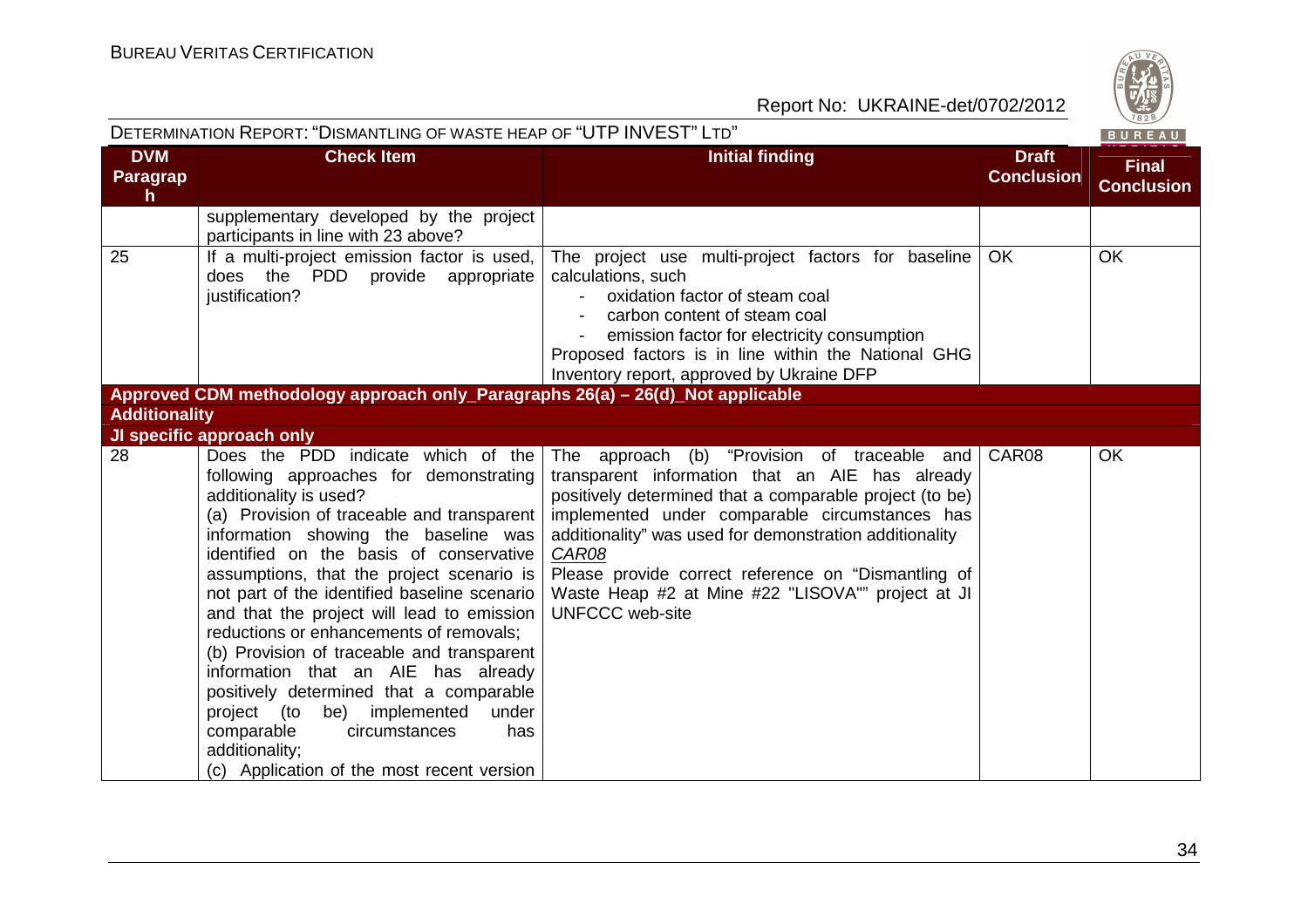

| DETERMINATION REPORT: "DISMANTLING OF WASTE HEAP OF "UTP INVEST" LTD"<br>BUREAU |                                                                                                                                                                                                             |                                                                                                                                                                                                                                                                                                                                                                                                                                                                                                                                                                                                                                                                                                                                                                                                                                                              |                                   |                                   |
|---------------------------------------------------------------------------------|-------------------------------------------------------------------------------------------------------------------------------------------------------------------------------------------------------------|--------------------------------------------------------------------------------------------------------------------------------------------------------------------------------------------------------------------------------------------------------------------------------------------------------------------------------------------------------------------------------------------------------------------------------------------------------------------------------------------------------------------------------------------------------------------------------------------------------------------------------------------------------------------------------------------------------------------------------------------------------------------------------------------------------------------------------------------------------------|-----------------------------------|-----------------------------------|
| <b>DVM</b><br>Paragrap<br>$\mathsf{h}$                                          | <b>Check Item</b>                                                                                                                                                                                           | <b>Initial finding</b>                                                                                                                                                                                                                                                                                                                                                                                                                                                                                                                                                                                                                                                                                                                                                                                                                                       | <b>Draft</b><br><b>Conclusion</b> | <b>Final</b><br><b>Conclusion</b> |
|                                                                                 | of the "Tool for the demonstration and<br>assessment of additionality. (allowing for a<br>two-month grace period) or any other<br>method for proving additionality approved<br>by the CDM Executive Board". |                                                                                                                                                                                                                                                                                                                                                                                                                                                                                                                                                                                                                                                                                                                                                                                                                                                              |                                   |                                   |
| 29(a)                                                                           | Does the PDD provide a justification of the<br>applicability of the approach with a clear<br>and transparent description?                                                                                   | The justification of proposed approach applicability is<br>provided                                                                                                                                                                                                                                                                                                                                                                                                                                                                                                                                                                                                                                                                                                                                                                                          | OK.                               | OK                                |
| 29(b)                                                                           | Are additionality proofs provided?                                                                                                                                                                          | a) GHG mitigation measure. The project boundary<br>is virtually identical, the expected annual<br>average GHG emission reduction is differ by<br>26.036%. Criteria is satisfied<br>b) Geography and time. Both projects<br><b>is</b><br>implemented in Ukraine, starting date are<br>divided by 18 months. Criteria is satisfied<br>Scale. The projects envisage production of the<br>same product (coal). The annual average<br>project output product (enrichment coal)<br>d) Regulatory framewok. There were no significant<br>changes in regulatory framework between the<br>starting dates of two projects. Criteria is<br>satisfied.<br>CAR09<br>Please provide demonstration of additionality in line<br>with article 12 of "Guidance of criteria for baseline<br>setting and monitoring", version 03 and correctly<br>indicate version of "Guidance" | CAR09                             | <b>OK</b><br>OK                   |
| 29 <sub>(c)</sub>                                                               | the<br>additionality<br>demonstrated<br>ls.<br>appropriately as a result?                                                                                                                                   | The additionality is demonstrated adequately as a<br>result                                                                                                                                                                                                                                                                                                                                                                                                                                                                                                                                                                                                                                                                                                                                                                                                  | <b>OK</b>                         | OK                                |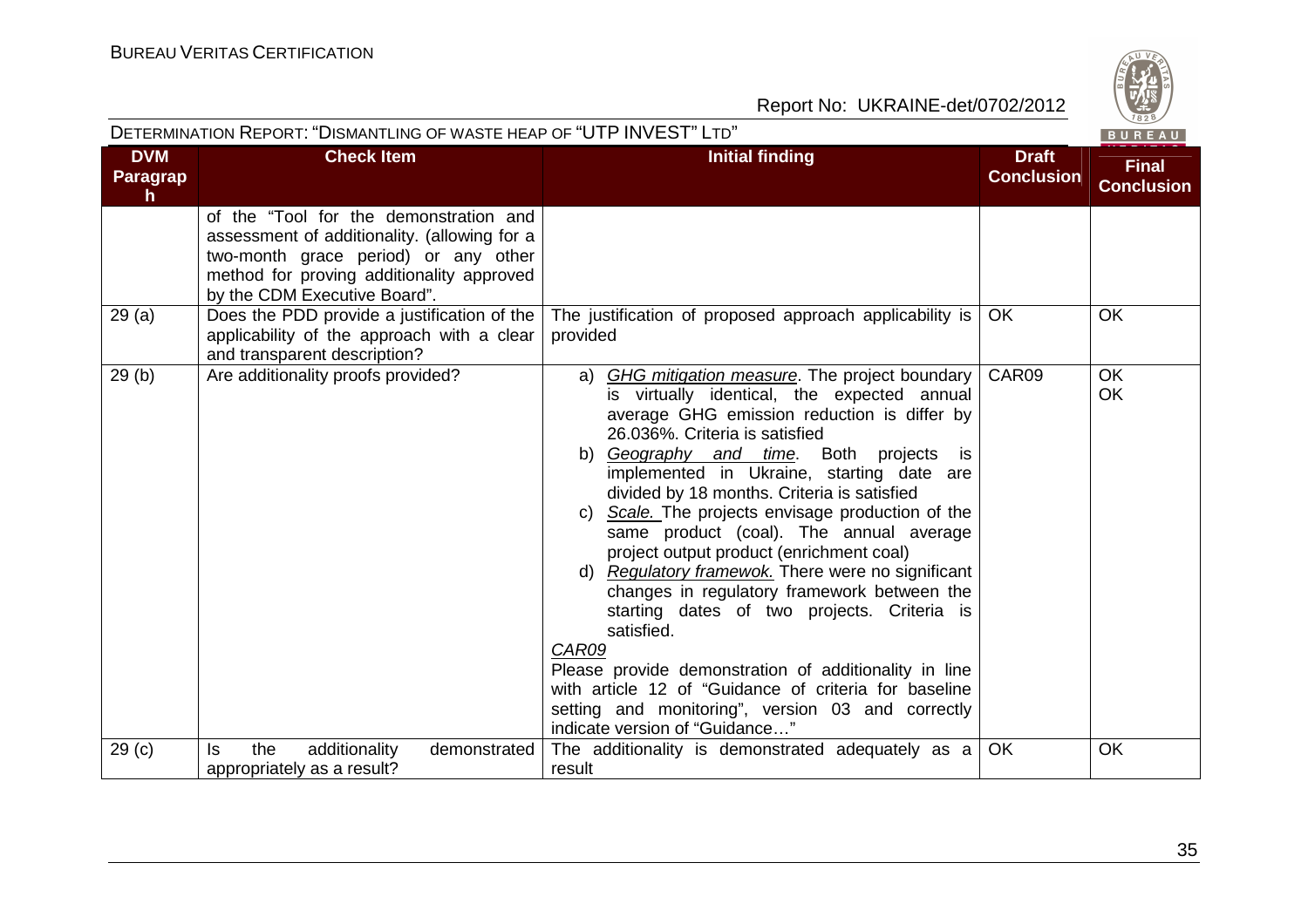|                                        | DETERMINATION REPORT: "DISMANTLING OF WASTE HEAP OF "UTP INVEST" LTD"                                                                                                                                                                                                                                   |                                                                                                                                                                                                                                                                                                                                                                                                                                                                                                                                                                                                                                                                                                                                                                              | BUREAU                             |                                   |
|----------------------------------------|---------------------------------------------------------------------------------------------------------------------------------------------------------------------------------------------------------------------------------------------------------------------------------------------------------|------------------------------------------------------------------------------------------------------------------------------------------------------------------------------------------------------------------------------------------------------------------------------------------------------------------------------------------------------------------------------------------------------------------------------------------------------------------------------------------------------------------------------------------------------------------------------------------------------------------------------------------------------------------------------------------------------------------------------------------------------------------------------|------------------------------------|-----------------------------------|
| <b>DVM</b><br>Paragrap<br>$\mathsf{h}$ | <b>Check Item</b>                                                                                                                                                                                                                                                                                       | <b>Initial finding</b>                                                                                                                                                                                                                                                                                                                                                                                                                                                                                                                                                                                                                                                                                                                                                       | <b>Draft</b><br><b>Conclusion</b>  | <b>Final</b><br><b>Conclusion</b> |
| 30                                     | If the approach 28 (c) is chosen, are all<br>explanations, descriptions and analyses<br>made in accordance with the selected tool<br>or method?                                                                                                                                                         | The approach 28(b) was used                                                                                                                                                                                                                                                                                                                                                                                                                                                                                                                                                                                                                                                                                                                                                  | <b>OK</b>                          | <b>OK</b>                         |
|                                        | Approved CDM methodology approach only_ Paragraphs 31(a) – 31(e)_Not applicable                                                                                                                                                                                                                         |                                                                                                                                                                                                                                                                                                                                                                                                                                                                                                                                                                                                                                                                                                                                                                              |                                    |                                   |
|                                        | Project boundary (applicable except for JI LULUCF projects                                                                                                                                                                                                                                              |                                                                                                                                                                                                                                                                                                                                                                                                                                                                                                                                                                                                                                                                                                                                                                              |                                    |                                   |
| 32(a)                                  | JI specific approach only<br>Does the project boundary defined in the<br>anthropogenic<br><b>PDD</b><br>all<br>encompass<br>emissions<br>by sources of GHGs that are:<br>Under the control of the project<br>(i)<br>participants?<br>(ii) Reasonably attributable to the project?<br>(iii) Significant? | The project boundaries defined in the PDD encompass<br>all anthropogenic emissions by GHG sources that are<br>Under control of the project participants,<br>(i)<br>such as emissions of electricity and diesel<br>fuel consumption during waste heap<br>dismantling<br>Reasonably attributable to the project, such<br>(ii)<br>as emissions from waste heap burning or<br>methane emissions as result of coal industry<br>Significant<br>(iii)<br>CAR09<br>Please provide evidences that coal obtained in project<br>frames will be used in Ukraine<br>CAR10<br>Please add in the table 12 emissions from beneficiation<br>plant<br>CL <sub>06</sub><br>Please add explanations on procedures following if<br>rock mass from another waste heaps uses at<br>enrichment plant | CAR09<br>CAR10<br>CL <sub>06</sub> | <b>OK</b>                         |
| 32(b)                                  | Is the project boundary defined on the                                                                                                                                                                                                                                                                  | The project boundary is defined on the basis of a case-                                                                                                                                                                                                                                                                                                                                                                                                                                                                                                                                                                                                                                                                                                                      | <b>OK</b>                          | <b>OK</b>                         |
|                                        | basis of a case-by-case assessment with                                                                                                                                                                                                                                                                 | by-case assessment with regard to the criteria in 32(a)                                                                                                                                                                                                                                                                                                                                                                                                                                                                                                                                                                                                                                                                                                                      |                                    |                                   |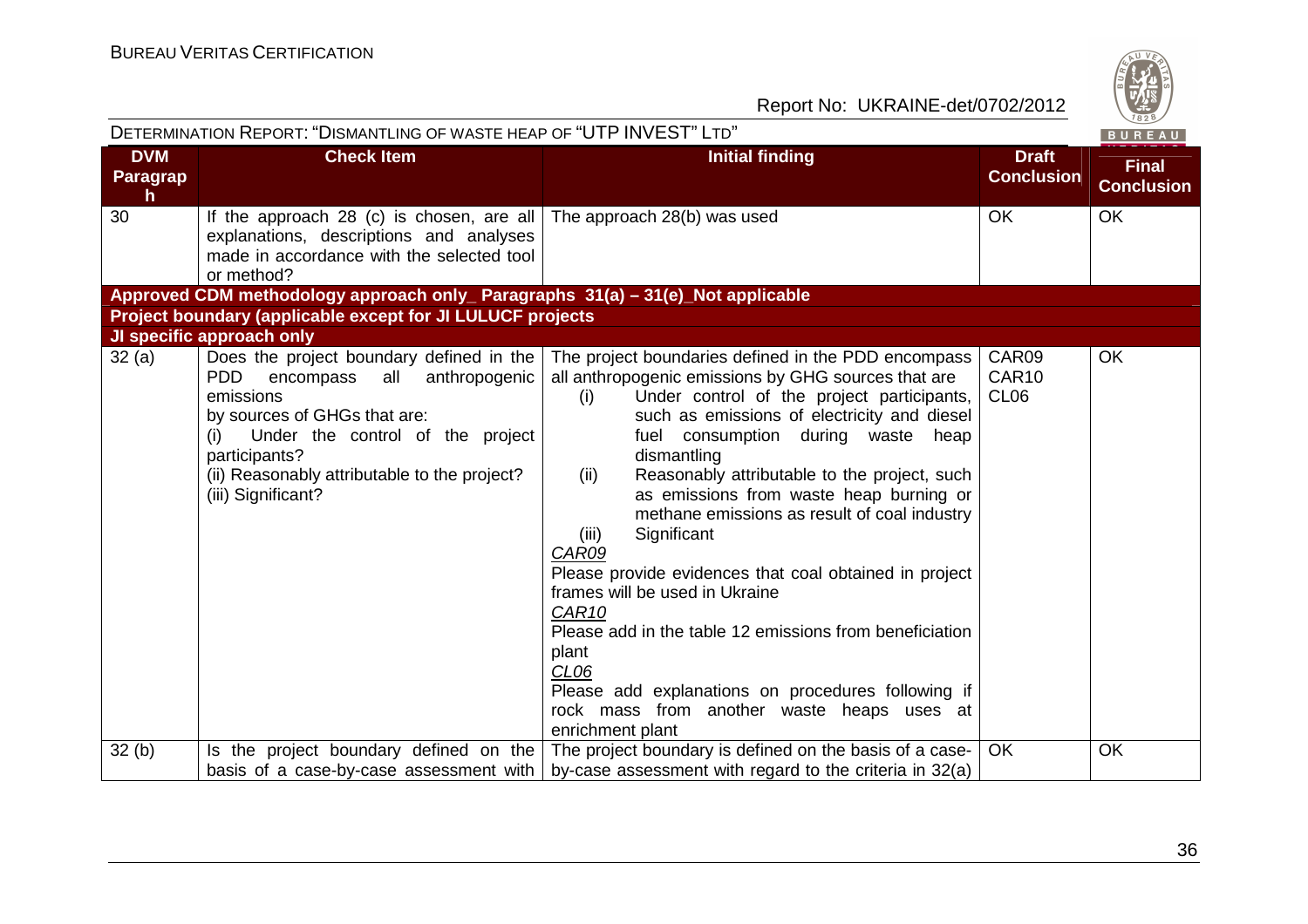**Contract Contract Contract** 

| DETERMINATION REPORT: "DISMANTLING OF WASTE HEAP OF "UTP INVEST" LTD" |                                                                                                                                                                                             |                                                                                                                                                                                                               | BUREAU                            |                                   |
|-----------------------------------------------------------------------|---------------------------------------------------------------------------------------------------------------------------------------------------------------------------------------------|---------------------------------------------------------------------------------------------------------------------------------------------------------------------------------------------------------------|-----------------------------------|-----------------------------------|
| <b>DVM</b><br>Paragrap<br>$\mathsf{h}$                                | <b>Check Item</b>                                                                                                                                                                           | <b>Initial finding</b>                                                                                                                                                                                        | <b>Draft</b><br><b>Conclusion</b> | <b>Final</b><br><b>Conclusion</b> |
|                                                                       | regard to the criteria referred to in 32 (a)<br>above?                                                                                                                                      | above                                                                                                                                                                                                         |                                   |                                   |
| 32(c)                                                                 | Are the delineation of the project boundary<br>and the gases and sources included<br>appropriately described and justified in the<br>PDD by using a figure or flow chart as<br>appropriate? | The delineation of project boundaries and gases and<br>sources excluded is clearly described in the PDD,<br>using flow charts.                                                                                | <b>OK</b>                         | <b>OK</b>                         |
| 32 <sub>(d)</sub>                                                     | Are all gases and sources included<br>explicitly stated, and the exclusions of any<br>sources related to the baseline or the<br>project are appropriately justified?                        | All gases and sources inclusions are explicitly stated in   OK<br>the project and baseline scenarios                                                                                                          |                                   | <b>OK</b>                         |
|                                                                       | Approved CDM methodology approach only_Paragraph 33_ Not applicable                                                                                                                         |                                                                                                                                                                                                               |                                   |                                   |
| <b>Crediting period</b>                                               |                                                                                                                                                                                             |                                                                                                                                                                                                               |                                   |                                   |
| 34 (a)                                                                | Does the PDD state the starting date of the<br>project as the date on which the<br>implementation or construction or real<br>action of the project will begin or began?                     | The PDD indicates starting date of the project as<br>$05/05/2008$ – the date when waste heap dismantling<br>was begun<br>CAR11<br>Please add evidences that waste heap dismantling<br>started 05/05/2008      | <b>CAR</b>                        |                                   |
| 34(a)                                                                 | Is the starting date after the beginning of<br>2000?                                                                                                                                        | 05/05/2008 is after the 2000 beginning                                                                                                                                                                        | <b>OK</b>                         | <b>OK</b>                         |
| 34(b)                                                                 | PDD<br>Does the<br>expected<br>state<br>the<br>operational lifetime of the project in years<br>and months?                                                                                  | The expected operation lifetime of the project is 4 years<br>and 8 months or 56 months (05/05/2008-31/12/2012)<br>CL <sub>07</sub><br>Please prove that waste heap dismantling will be<br>finished 31/12/2012 | CL <sub>07</sub>                  | OK                                |
| 34(c)                                                                 | Does the PDD state the length of the<br>crediting period in years and months?                                                                                                               | The project crediting period is identical with project<br>operational lifetime                                                                                                                                | OK                                | OK                                |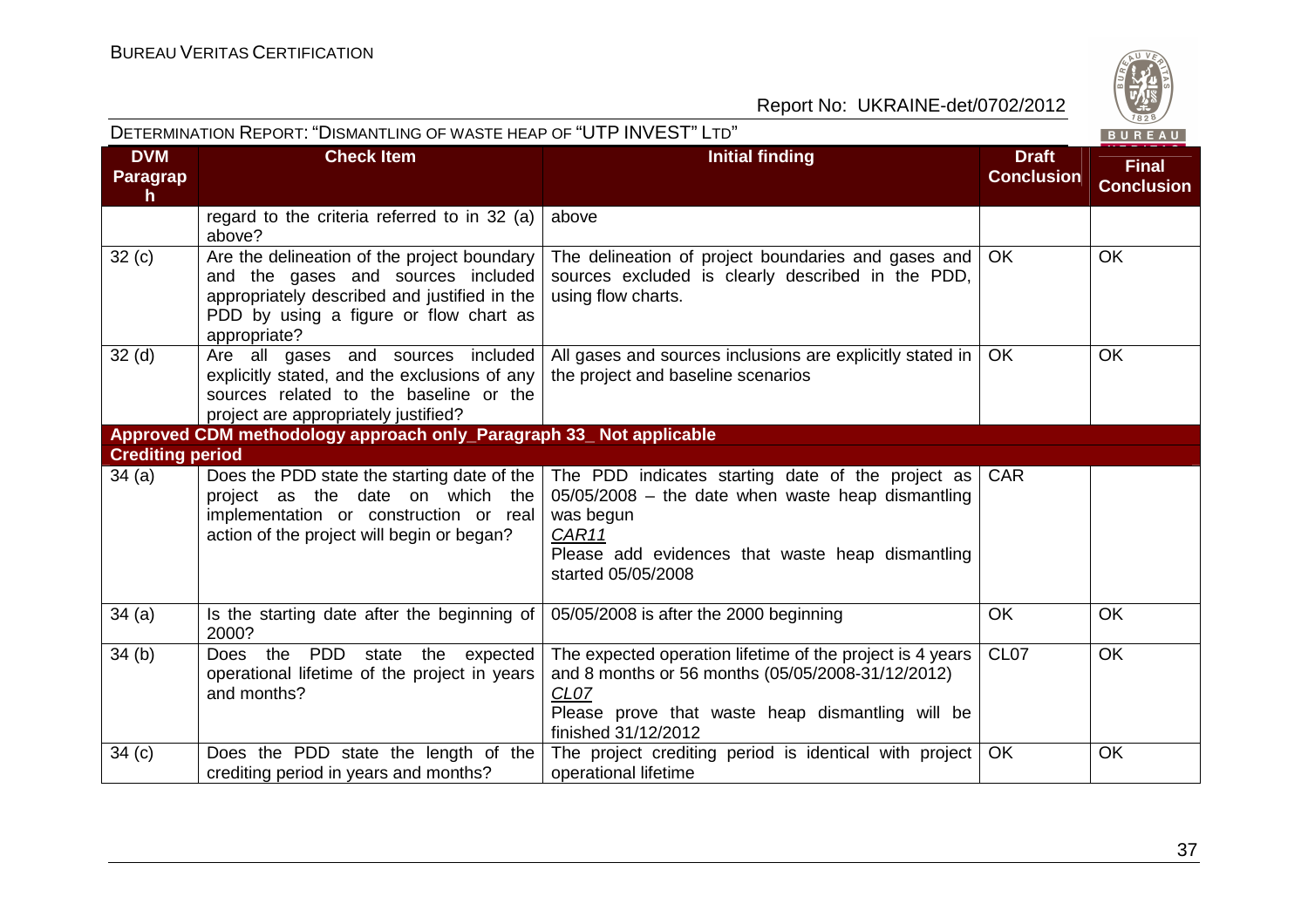**DVM Paragrap**

DETERMINATION REPORT: "DISMANTLING OF WASTE HEAP OF "UTP INVEST" <sup>L</sup>TD"



Report No: UKRAINE-det/0702/2012

| <b>DVM</b><br><b>Paragrap</b><br>h. | <b>UNECK Item</b>                                                                                                                                                                                                                                                                       | <u>Initial Tinding</u>                                                                                                                                | Dran -<br><b>Conclusion</b> | <b>Final</b><br><b>Conclusion</b> |
|-------------------------------------|-----------------------------------------------------------------------------------------------------------------------------------------------------------------------------------------------------------------------------------------------------------------------------------------|-------------------------------------------------------------------------------------------------------------------------------------------------------|-----------------------------|-----------------------------------|
| 34(c)                               | Is the starting date of the crediting period<br>on or after the date of the first emission<br>reductions or enhancements<br>of<br>net<br>removals generated by the project?                                                                                                             | The starting date of the project is 05/05/2008– the date $ $<br>when the waste heap dismantling begun and first<br>emission reductions were generated | OK.                         | <b>OK</b>                         |
| 34(d)                               | Does the PDD state that the crediting<br>period for issuance of ERUs starts only<br>after the beginning of 2008 and does not<br>extend beyond the operational lifetime of<br>the project?                                                                                               | The PDD states that $05/05/2008$ is after beginning of<br>2008 and crediting period doesn't extends beyond<br>project lifetime                        | OK.                         | OK                                |
| 34(d)                               | If the crediting period extends beyond<br>2012, does the PDD state that the<br>extension is subject to the host Party<br>approval?<br>Are the estimates of emission reductions or<br>enhancements of net removals presented<br>separately for those until 2012 and those<br>after 2012? | The crediting period doesn't extends beyond 2012 year                                                                                                 | <b>OK</b>                   | <b>OK</b>                         |
| <b>Monitoring plan</b>              |                                                                                                                                                                                                                                                                                         |                                                                                                                                                       |                             |                                   |
| 35                                  | Does the PDD explicitly indicate which of<br>the following approaches is used?<br>- JI specific approach<br>- Approved CDM methodology approach                                                                                                                                         | The PDD explicitly states that JI specific approach was  <br>used for monitoring plan establishing                                                    | OK                          | <b>OK</b>                         |
|                                     | JI specific approach only                                                                                                                                                                                                                                                               |                                                                                                                                                       |                             |                                   |
| 36(a)                               | Does the monitoring plan describe:<br>النما اممره معطمها لمحامد القا                                                                                                                                                                                                                    | The monitoring plan describes all relevant factors and<br>المنبجي المحسوبان ومجموع والطالبان فجوابه ومتلفون ومقصوص والمريز وبالراب                    | OK.                         | OK                                |

**Check Item Check Item Initial finding Check Item Initial finding Check Item Initial finding Check Item Initial finding Check Item Initial finding Check Item Initial finding Check Item Initial finding Check Item Initial fi** 

| 36 (a) | Does the monitoring plan describe:      | The monitoring plan describes all relevant factors and   OK                               | OK |
|--------|-----------------------------------------|-------------------------------------------------------------------------------------------|----|
|        | - All relevant factors and              | key   key characteristics that will be monitored, such as:                                |    |
|        | characteristics that will be monitored? | electricity and fuel consumed in project activity;                                        |    |
|        | - The period in which they will be      | value of extracted coal concentrate, its ash<br>$\sim$ 10 $\pm$                           |    |
|        | monitored?                              | content and moisture.                                                                     |    |
|        |                                         | - All decisive factors for the control and The period in which they will be monitored are |    |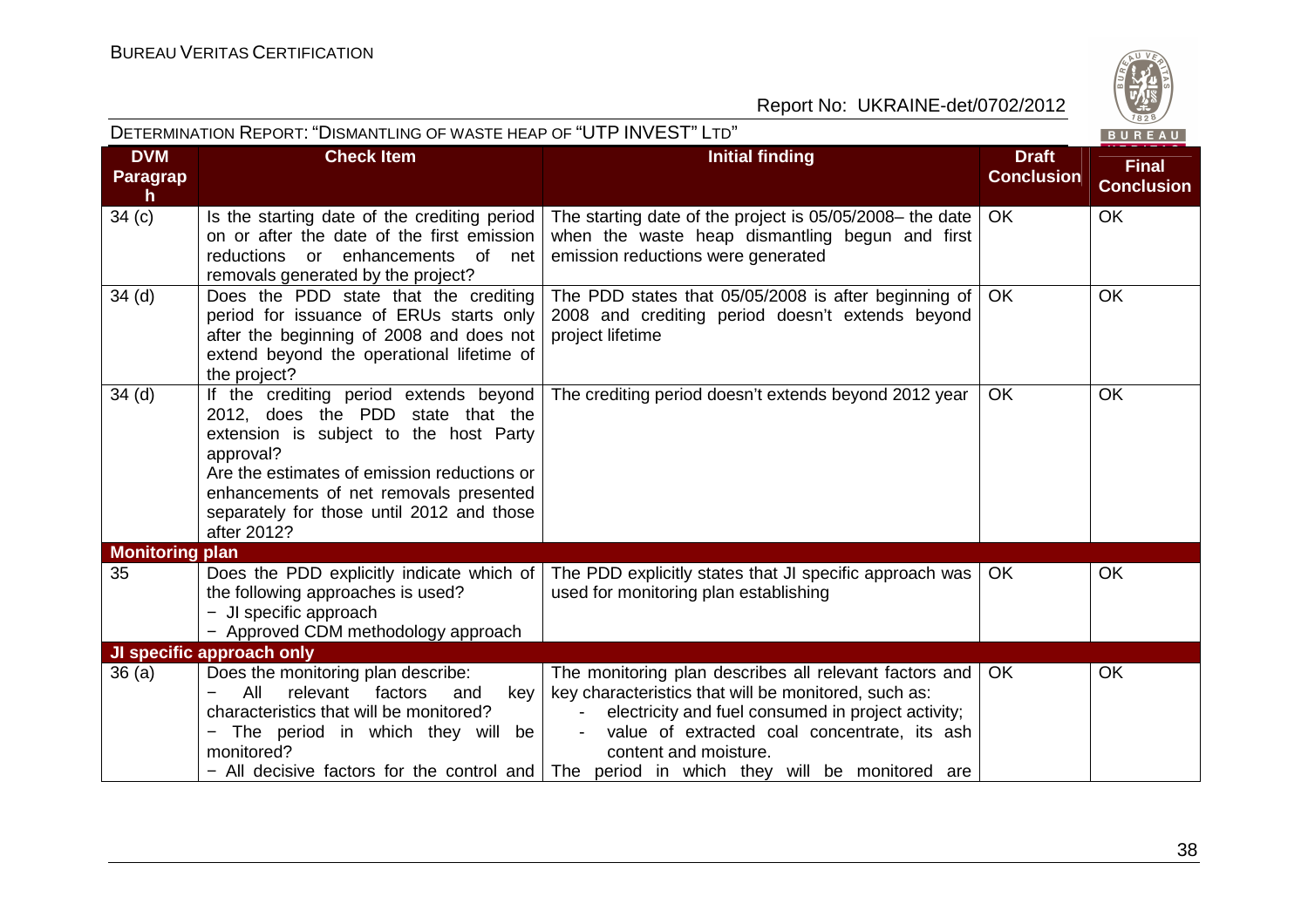

|                                     | DETERMINATION INEPURT. DISMANTEING OF WASTE HEAP OF LOTE INVESTE LID                                                                                                                                                                                                                                                                                    |                                                                                                                                                                                                                                                                                                                                                                                                                                                                                                                                                                                                            |                                   | B U K E A U                       |
|-------------------------------------|---------------------------------------------------------------------------------------------------------------------------------------------------------------------------------------------------------------------------------------------------------------------------------------------------------------------------------------------------------|------------------------------------------------------------------------------------------------------------------------------------------------------------------------------------------------------------------------------------------------------------------------------------------------------------------------------------------------------------------------------------------------------------------------------------------------------------------------------------------------------------------------------------------------------------------------------------------------------------|-----------------------------------|-----------------------------------|
| <b>DVM</b><br><b>Paragrap</b><br>h. | <b>Check Item</b>                                                                                                                                                                                                                                                                                                                                       | <b>Initial finding</b>                                                                                                                                                                                                                                                                                                                                                                                                                                                                                                                                                                                     | <b>Draft</b><br><b>Conclusion</b> | <b>Final</b><br><b>Conclusion</b> |
|                                     | reporting of project performance?                                                                                                                                                                                                                                                                                                                       | indicated, frequency of measuring procedures is<br>identified<br>All decisive factors for the control and reporting of<br>project performance are described                                                                                                                                                                                                                                                                                                                                                                                                                                                |                                   |                                   |
| 36 <sub>(b)</sub>                   | Does the monitoring plan specify the<br>indicators, constants and variables used<br>that are reliable, valid and provide<br>transparent picture of the emission<br>reductions or enhancements<br>of net<br>removals to be monitored?                                                                                                                    | The monitoring plan specify the indicators, constants<br>and variables used, that are reliable, valid and provide<br>transparent picture of the emission reductions to be<br>monitored                                                                                                                                                                                                                                                                                                                                                                                                                     | OK.                               | <b>OK</b>                         |
| 36 <sub>(b)</sub>                   | If default values are used:<br>Are accuracy and reasonableness<br>carefully balanced in their selection?<br>- Do the default values originate from<br>recognized sources?<br>- Are the default values supported by<br>statistical analyses providing reasonable<br>confidence levels?<br>- Are the default values presented in a<br>transparent manner? | The default values, such as:<br>global warming potential of methane<br>$\overline{\phantom{a}}$<br>methane density in standard conditions<br>carbon<br>emission<br>factors<br>for<br>electricity<br>consumption<br>carbon oxidation factors for coal and diesel fuel<br>$\blacksquare$<br>carbon content of diesel fuel and coal, etc<br>$\blacksquare$<br>these default values is in line within National GHG<br>inventory Report developed and approved by Ukraine<br>DFP(SEIA)<br>CAR <sub>12</sub><br>Please note in the PDD that parameters of diesel fuel<br>for outdoor transport from NIR are used | <b>CAR12</b>                      | OK                                |
| 36 (b) (i)                          | For those values that are to be provided by<br>participants,<br>does the<br>the.<br>project<br>monitoring plan clearly indicate how the<br>values are to be selected and justified?                                                                                                                                                                     | For monitored data provided by the project participants<br>monitoring plan identify selection and justification                                                                                                                                                                                                                                                                                                                                                                                                                                                                                            | OK                                | OK                                |
| 36 (b) (ii)                         | For other values,<br>$-$ Does the monitoring plan clearly indicate $\vert$                                                                                                                                                                                                                                                                              | References on values obtained from sources another<br>from indicated above is provided. Conservativeness of                                                                                                                                                                                                                                                                                                                                                                                                                                                                                                | <b>OK</b>                         | OK                                |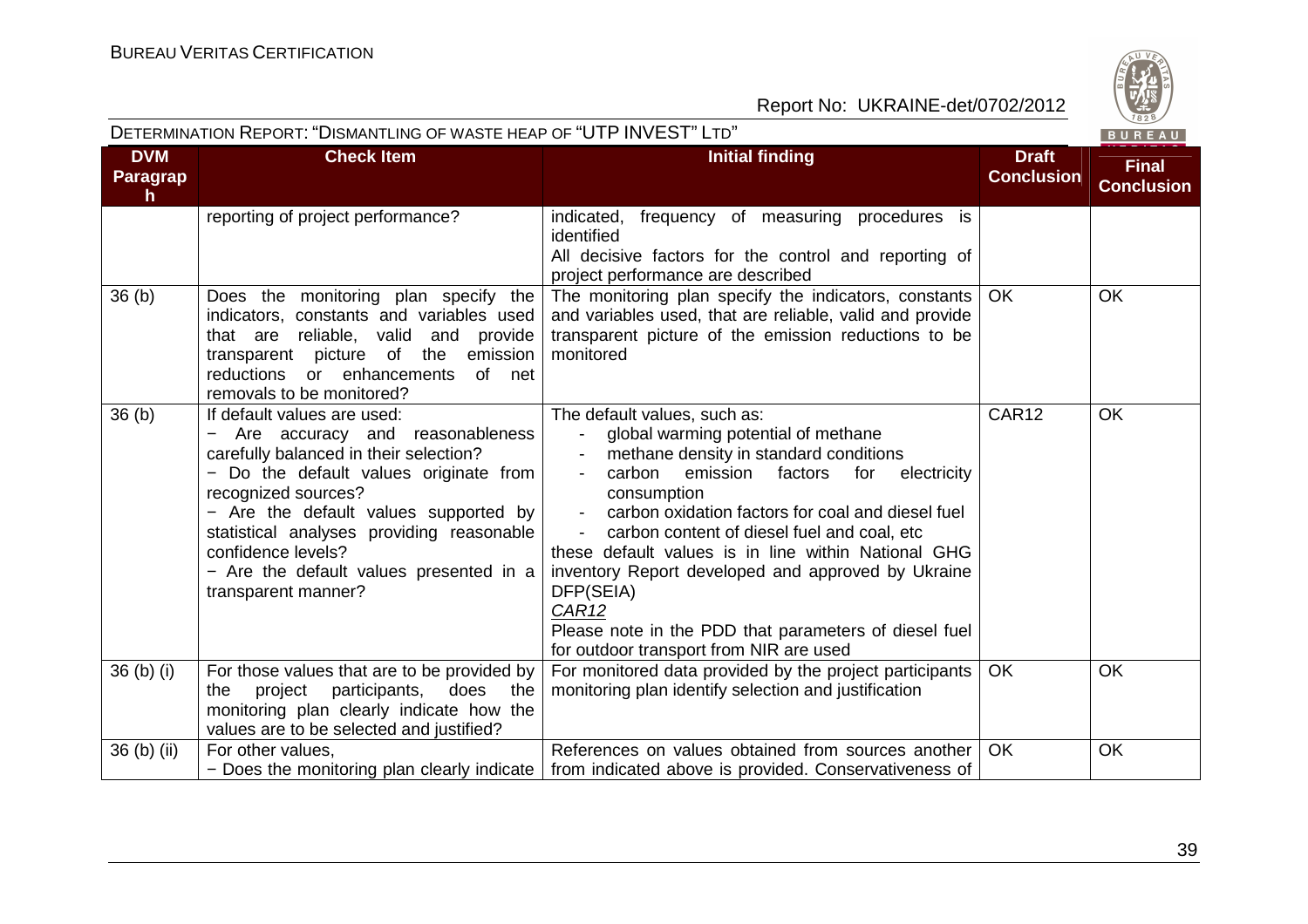

| DETERMINATION REPORT: "DISMANTLING OF WASTE HEAP OF "UTP INVEST" LTD" |                                                                                                                                                                                            |                                                                                                                                                                                                                                                                                                                                                                                                                                                                                                                                | BUREAU                            |                                   |
|-----------------------------------------------------------------------|--------------------------------------------------------------------------------------------------------------------------------------------------------------------------------------------|--------------------------------------------------------------------------------------------------------------------------------------------------------------------------------------------------------------------------------------------------------------------------------------------------------------------------------------------------------------------------------------------------------------------------------------------------------------------------------------------------------------------------------|-----------------------------------|-----------------------------------|
| <b>DVM</b><br><b>Paragrap</b><br>h                                    | <b>Check Item</b>                                                                                                                                                                          | <b>Initial finding</b>                                                                                                                                                                                                                                                                                                                                                                                                                                                                                                         | <b>Draft</b><br><b>Conclusion</b> | <b>Final</b><br><b>Conclusion</b> |
|                                                                       | the precise references from which these<br>values are taken?<br>- Is the conservativeness of the values<br>provided justified?                                                             | this value is justified                                                                                                                                                                                                                                                                                                                                                                                                                                                                                                        |                                   |                                   |
| 36 (b) (iii)                                                          | For all data sources, does the monitoring<br>plan specify the procedures to be followed<br>if expected data are unavailable?                                                               | procedures following if expected data is<br>The<br>unavailable are described in the section D.1 of the PDD                                                                                                                                                                                                                                                                                                                                                                                                                     | <b>OK</b>                         | OK                                |
| $36$ (b) (iv)                                                         | Are International System Unit (SI units)<br>used?                                                                                                                                          | Some units from International System Unit are used                                                                                                                                                                                                                                                                                                                                                                                                                                                                             | <b>OK</b>                         | <b>OK</b>                         |
| 36 <sub>(b)</sub> <sub>(v)</sub>                                      | Does the monitoring plan note any<br>parameters, coefficients, variables, etc.<br>that are used to calculate baseline<br>emissions or net removals but are obtained<br>through monitoring? | The monitoring plan clearly indicate next parameters<br>that obtained through monitoring but used for baseline<br>calculations:<br>amount of coal that has been mined in the<br>baseline scenario and combusted for energy<br>use, equivalent to the amount of coal extracted<br>from the waste heap because of the project<br>activity<br>net Calorific Value of coal<br>carbon Oxidation factor of coal<br>carbon content of coal<br>the average ash content of sorted fractions<br>the average humidity of sorted fractions | <b>OK</b>                         | OK                                |
| 36 (b) (v)                                                            | Is the use of parameters, coefficients,<br>variables, etc. consistent between the<br>baseline and monitoring plan?                                                                         | The use of parameters, coefficients, variables is<br>consistent between the baseline and the monitoring<br>plan                                                                                                                                                                                                                                                                                                                                                                                                                | OK                                | <b>OK</b>                         |
| 36 <sub>(c)</sub>                                                     | Does the monitoring plan draw on the list<br>of standard variables<br>contained<br>in<br>appendix B of "Guidance on criteria for<br>baseline setting and monitoring"?                      | CAR13<br>Please provide units in section L3 of table D.1.3.1 in line<br>within appendix B of "Guidance on criteria for baseline<br>setting and monitoring"                                                                                                                                                                                                                                                                                                                                                                     | CAR13                             | OK                                |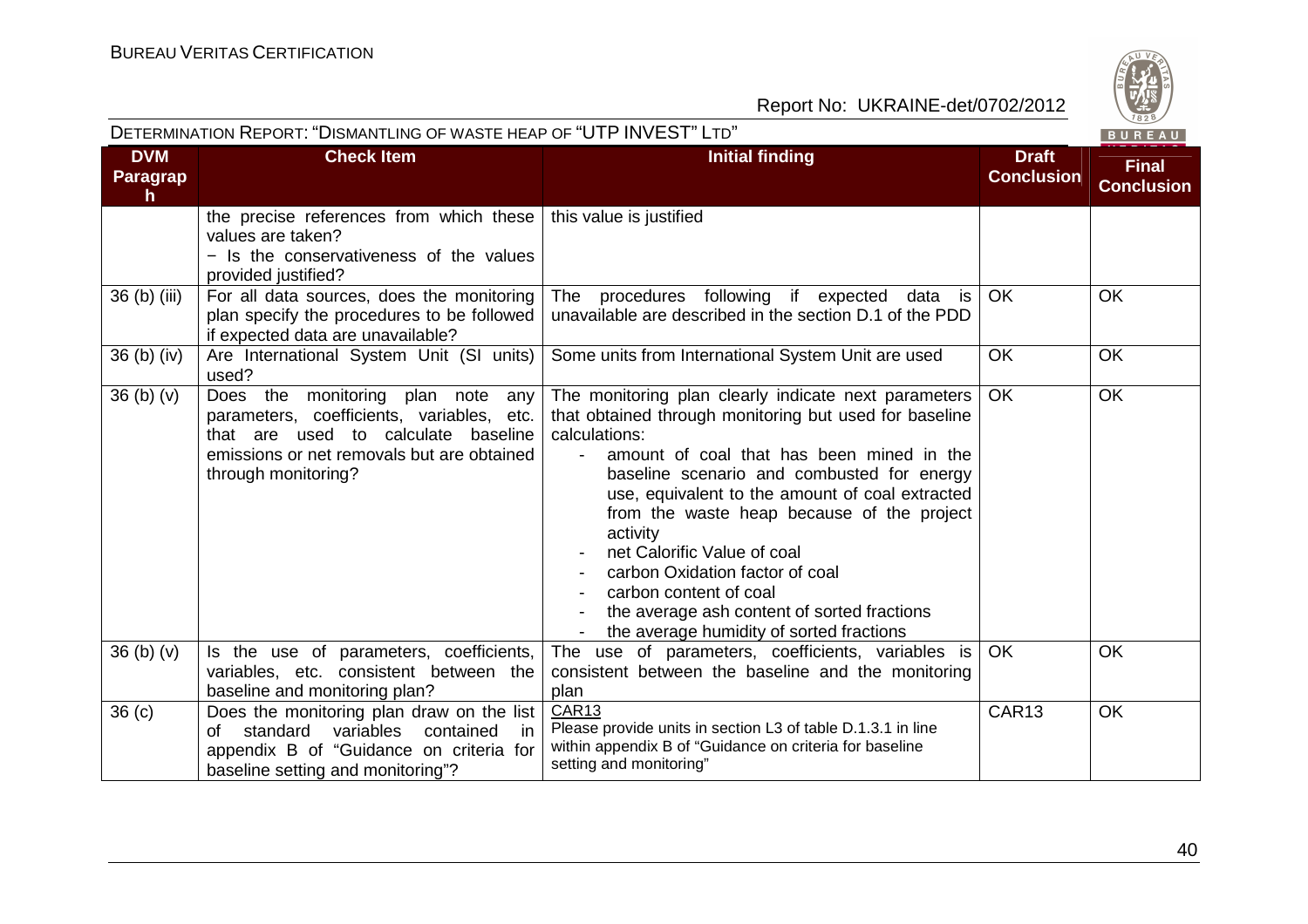

| DETERMINATION REPORT: "DISMANTLING OF WASTE HEAP OF "UTP INVEST" LTD" |  |
|-----------------------------------------------------------------------|--|
|                                                                       |  |

| <b>DVM</b><br><b>Paragrap</b>     | <b>Check Item</b>                                                                                                                                                                                                                                                                                                                                                                                                                                                                                                                                                                                                                                                       | <b>Initial finding</b>                                                                                                                                                                                                                                                                                                                                                                                                                                                                                                                                                                                                                                    | <b>Draft</b><br><b>Conclusion</b> | <b>Final</b><br><b>Conclusion</b> |
|-----------------------------------|-------------------------------------------------------------------------------------------------------------------------------------------------------------------------------------------------------------------------------------------------------------------------------------------------------------------------------------------------------------------------------------------------------------------------------------------------------------------------------------------------------------------------------------------------------------------------------------------------------------------------------------------------------------------------|-----------------------------------------------------------------------------------------------------------------------------------------------------------------------------------------------------------------------------------------------------------------------------------------------------------------------------------------------------------------------------------------------------------------------------------------------------------------------------------------------------------------------------------------------------------------------------------------------------------------------------------------------------------|-----------------------------------|-----------------------------------|
| $\mathsf{h}$<br>36 <sub>(d)</sub> | Does the monitoring plan explicitly and<br>clearly distinguish:<br>Data and parameters that are not<br>(i)<br>monitored throughout the crediting period,<br>but are determined only once (and thus<br>remain fixed throughout the crediting<br>period), and that are available already at<br>the stage of determination?<br>(ii) Data and parameters that are not<br>monitored throughout the crediting period,<br>but are determined only once (and thus<br>remain fixed throughout the crediting<br>period), but that are not already available<br>at the stage of determination?<br>(iii) Data and parameters that are<br>monitored throughout the crediting period? | The monitoring plan explicitly and clearly distinguish:<br>Data and parameters that are not monitored<br>(i)<br>throughout the crediting period, but are determined<br>only once (and thus remain fixed throughout the<br>crediting period), and that are available already at the<br>stage of determination?<br>(ii) Data and parameters that are not monitored<br>throughout the crediting period, but are determined<br>only once (and thus remain fixed throughout the<br>crediting period), but that are not already available at<br>the stage of determination?<br>(iii) Data and parameters that are monitored throughout<br>the crediting period. | OK                                | <b>OK</b>                         |
| 36(e)                             | Does the monitoring plan describe the<br>methods employed for data monitoring<br>(including its frequency) and recording?                                                                                                                                                                                                                                                                                                                                                                                                                                                                                                                                               | The monitoring plan clearly describes the methods<br>employed for data monitored, such as direct measuring<br>with metering devices and laboratory samples, account<br>from bookkeeper invoices; frequency of monitoring<br>procedures and recording                                                                                                                                                                                                                                                                                                                                                                                                      | OK.                               | <b>OK</b>                         |
| 36(f)                             | Does the monitoring plan elaborate all<br>algorithms and formulae used for the<br>estimation/calculation<br>of<br>baseline<br>emissions/removals<br>and<br>project<br>emissions/removals or direct monitoring of<br>emission reductions from the project,<br>leakage, as appropriate?                                                                                                                                                                                                                                                                                                                                                                                   | The monitoring plan elaborates all algorithms and<br>formulae for calculation baseline and project emissions<br>from the project                                                                                                                                                                                                                                                                                                                                                                                                                                                                                                                          | <b>OK</b>                         | <b>OK</b>                         |
| 36 $(f)$ $(i)$                    | Is the underlying rationale                                                                                                                                                                                                                                                                                                                                                                                                                                                                                                                                                                                                                                             | for the The underlying rationale for the formulae is explained                                                                                                                                                                                                                                                                                                                                                                                                                                                                                                                                                                                            | <b>OK</b>                         | OK                                |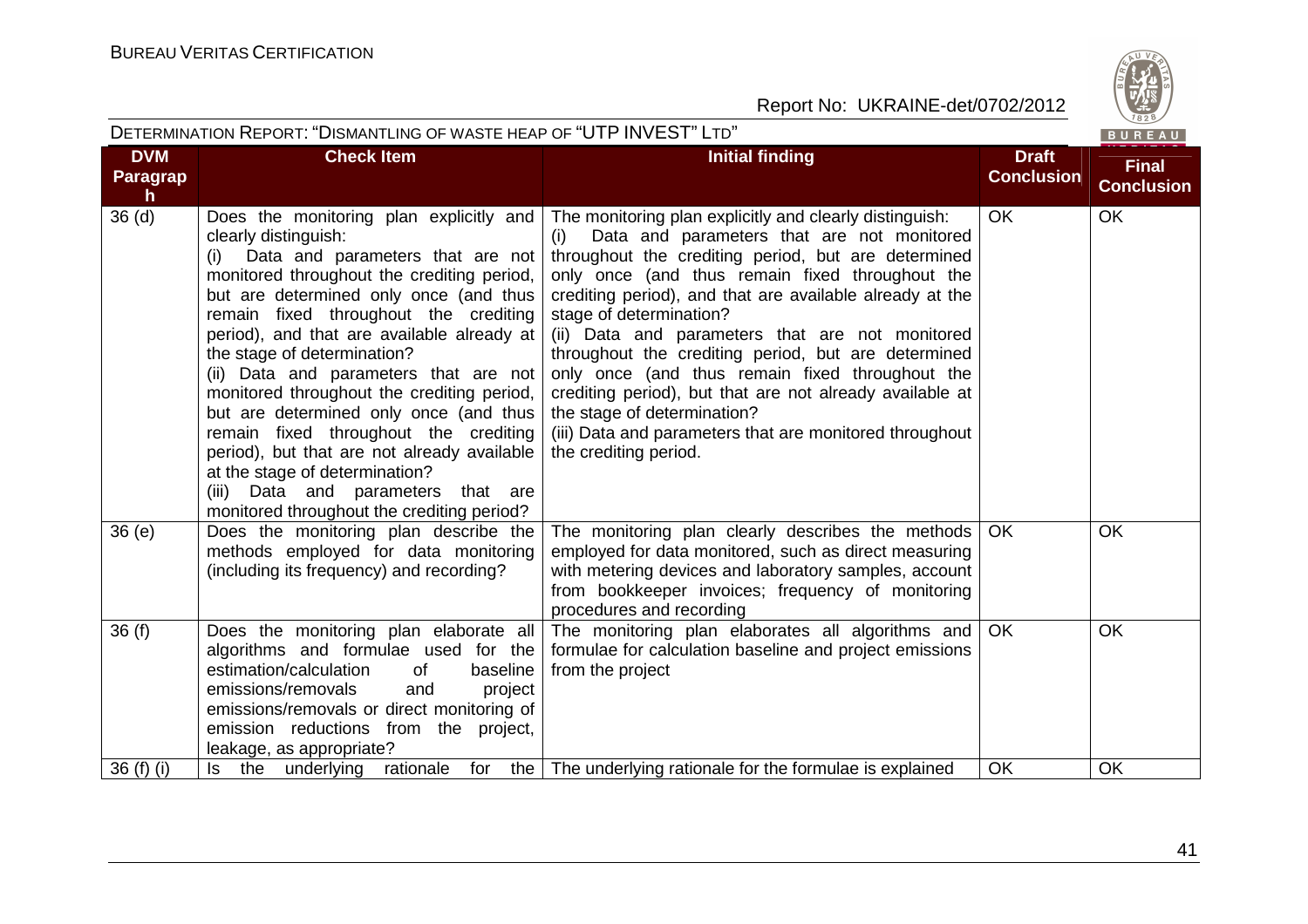

|                                               | DETERMINATION INEFORT. DISMANTEING OF WASTETIEAF OF OTT TINVEOT ETD                                                                                               |                                                                                                                                                                                                                             |                                   | <b>BUREAU</b>                     |
|-----------------------------------------------|-------------------------------------------------------------------------------------------------------------------------------------------------------------------|-----------------------------------------------------------------------------------------------------------------------------------------------------------------------------------------------------------------------------|-----------------------------------|-----------------------------------|
| <b>DVM</b><br><b>Paragrap</b><br>$\mathsf{h}$ | <b>Check Item</b>                                                                                                                                                 | <b>Initial finding</b>                                                                                                                                                                                                      | <b>Draft</b><br><b>Conclusion</b> | <b>Final</b><br><b>Conclusion</b> |
|                                               | algorithms/formulae explained?                                                                                                                                    |                                                                                                                                                                                                                             |                                   |                                   |
| 36 (f) (ii)                                   | Are consistent variables, equation formats,<br>subscripts etc. used?                                                                                              | All variables, equation formats, subscripts are used in<br>consistent way                                                                                                                                                   | OK                                | <b>OK</b>                         |
| 36 (f) (iii)                                  | Are all equations numbered?                                                                                                                                       | All equations are numbered                                                                                                                                                                                                  | <b>OK</b>                         | OK                                |
| 36 (f) (iv)                                   | Are all variables, with units indicated<br>defined?                                                                                                               | All variables with units are identified                                                                                                                                                                                     | <b>OK</b>                         | <b>OK</b>                         |
| 36(f)(v)                                      | the<br>conservativeness<br>0f<br>ls.<br>the<br>algorithms/procedures justified?                                                                                   | The conservativeness of the procedures are justified                                                                                                                                                                        | <b>OK</b>                         | <b>OK</b>                         |
| 36 (f) (v)                                    | To the extent possible, are methods to<br>quantitatively account for uncertainty in key<br>parameters included?                                                   | Uncertainty level of Key parameters is indicated as low<br>in the section D.2 of the PDD. Only uncertainty level of<br>probability of waste heap self-ignition is indicated as<br>medium                                    | <b>OK</b>                         | <b>OK</b>                         |
| 36 (f) (vi)                                   | Is consistency between the elaboration of<br>the baseline scenario and the procedure<br>for calculating the emissions or net<br>removals of the baseline ensured? | Consistency between the elaboration of the baseline<br>scenario and the baseline emission calculation<br>procedure is ensured                                                                                               | <b>OK</b>                         | <b>OK</b>                         |
| 36 (f) (vii)                                  | Are any parts of the algorithms or formulae<br>that are not self-evident explained?                                                                               | The monitoring plan contains detailed explanation of<br>each part of formulae                                                                                                                                               | OK                                | OK                                |
| 36 (f) (vii)                                  | Is it justified that the procedure is<br>consistent<br>with<br>standard<br>technical<br>procedures in the relevant sector?                                        | The proposed monitoring plan is similar with monitoring<br>plans of JI projects implemented at SIA "Antracit", SIA<br>"Monolit", "Temp" LLC etc, determined by Global<br>Carbon B.V.                                        | <b>OK</b>                         | <b>OK</b>                         |
| 36 (f) (vii)                                  | Are references provided as necessary?                                                                                                                             | The references are provided in relevant points                                                                                                                                                                              | <b>OK</b>                         | OK                                |
| 36 (f) (vii)                                  | Are implicit and explicit key assumptions<br>explained in a transparent manner?                                                                                   | The explicit and implicit key assumptions are explained<br>in transparent manner                                                                                                                                            | <b>OK</b>                         | <b>OK</b>                         |
| 36 (f) (vii)                                  | Is it clearly stated which assumptions and<br>procedures have significant uncertainty<br>associated with them, and how such<br>uncertainty is to be addressed?    | The project participants describe uncertainty level of<br>key factors as low. Key project parameters monitoring<br>equipment is calibrated/verified in accordance with<br>state rules and approved methodologies of quality | <b>OK</b>                         | <b>OK</b>                         |

# DETERMINATION REPORT: "DISMANTLING OF WASTE HEAP OF "UTP INVEST" <sup>L</sup>TD"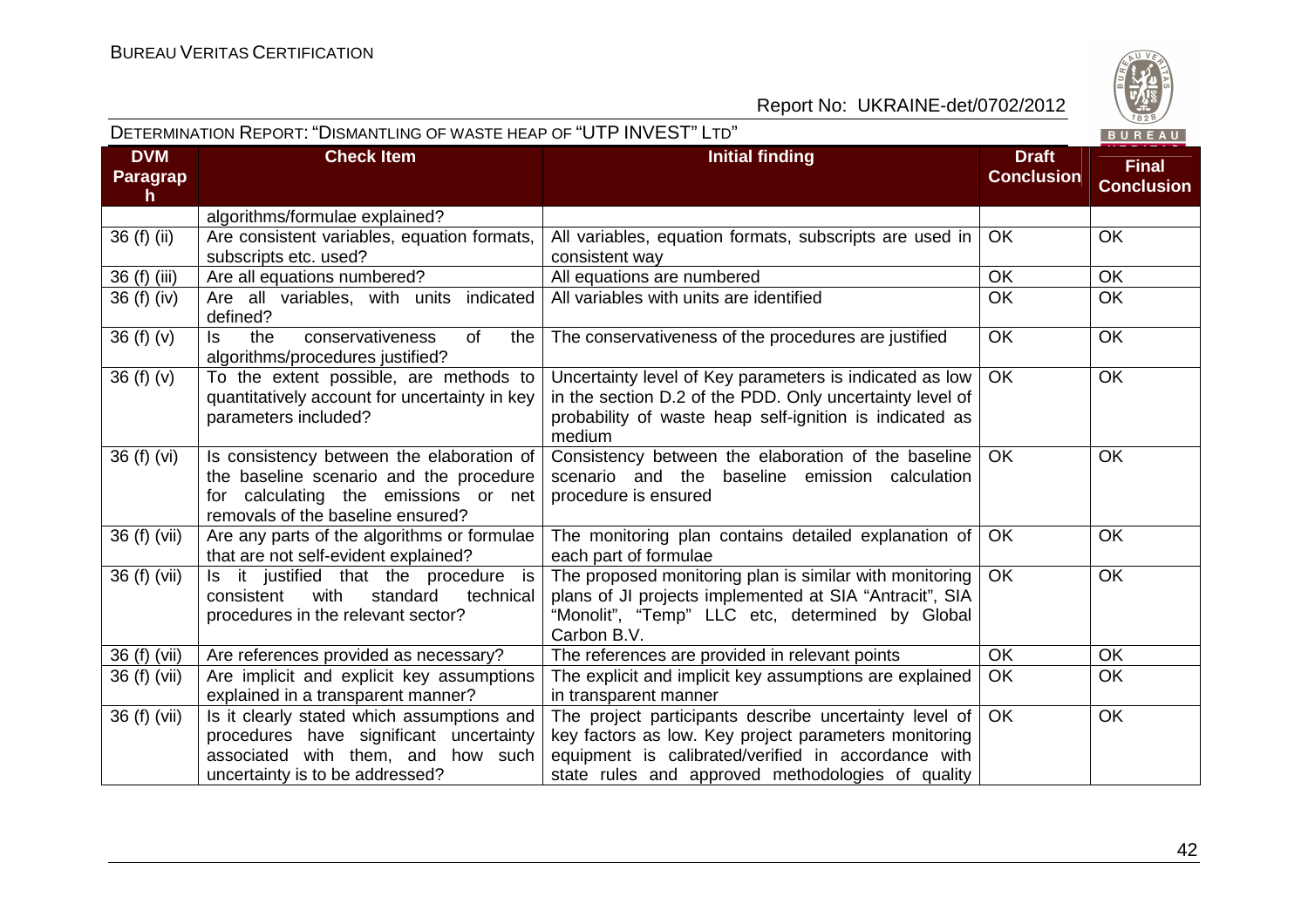

|                                        |                                                                                                                                                                                                                                                                                                   | DETERMINATION REPORT. DISMANTLING OF WASTE HEAP OF LUT INVEST. LTD                                                                                                                                                                                                               |                                   |                                   |
|----------------------------------------|---------------------------------------------------------------------------------------------------------------------------------------------------------------------------------------------------------------------------------------------------------------------------------------------------|----------------------------------------------------------------------------------------------------------------------------------------------------------------------------------------------------------------------------------------------------------------------------------|-----------------------------------|-----------------------------------|
| <b>DVM</b><br>Paragrap<br>$\mathsf{h}$ | <b>Check Item</b>                                                                                                                                                                                                                                                                                 | <b>Initial finding</b>                                                                                                                                                                                                                                                           | <b>Draft</b><br><b>Conclusion</b> | <b>Final</b><br><b>Conclusion</b> |
|                                        |                                                                                                                                                                                                                                                                                                   | control and quality assurance                                                                                                                                                                                                                                                    |                                   |                                   |
| 36 (f) (vii)                           | Is the uncertainty of key parameters<br>described and, where possible, is an<br>uncertainty range at 95% confidence level<br>for key parameters for the calculation of<br>emission reductions or enhancements of<br>net removals provided?                                                        | The uncertainty level of parameters monitored is<br>indicated in the section D.2, quality control and quality<br>assurance procedures. The uncertainty level of<br>parameters monitored is indicated as low, only<br>Probability of waste heap burning is indicated as<br>medium | <b>OK</b>                         | <b>OK</b>                         |
| 36(q)                                  | Does the monitoring plan identify a national<br>or international monitoring standard if such<br>standard has to be and/or is applied to<br>certain aspects of the project?<br>Does the monitoring plan provide a<br>reference as to where a detailed<br>description of the standard can be found? | The monitoring plan identifies next state ruling<br>documents:<br>GOST 11022-95 and GOST 11014-2001 for<br>(a)<br>sampling analysis process<br>GOST 305-82 on diesel fuel parameters<br>(b)<br>References on detailed description of mentioned<br>standard are provided          | OK                                | <b>OK</b>                         |
| 36(h)                                  | Does the monitoring plan document<br>techniques, if used for<br>statistical<br>monitoring, and that they are used in a<br>conservative manner?                                                                                                                                                    | The monitoring plan uses some statistical data sources<br>such as researches of waste heap self-ignition<br>probability from Scientific Centre "Respirator", data<br>from Ukrainian State Statistic Service                                                                      | OK.                               | <b>OK</b>                         |
| 36 (i)                                 | Does the monitoring plan present the<br>quality assurance and control procedures<br>for the monitoring process, including, as<br>appropriate, information on calibration and<br>on how records on data and/or method<br>validity and accuracy are kept and made<br>available upon request?        | CAR14<br>Please provide data on electricity measuring devices at<br>beneficiation plant                                                                                                                                                                                          | CAR14                             |                                   |
| 36(i)                                  | Does the monitoring plan clearly identify<br>the responsibilities and the authority<br>regarding the monitoring activities?                                                                                                                                                                       | identifies<br>The<br>monitoring<br>plan<br>clearly<br>the<br>responsibilities and the authorities regarding<br>the<br>monitoring activities, see please figure 9, section D.3 of<br>the PDD                                                                                      | <b>OK</b>                         | <b>OK</b>                         |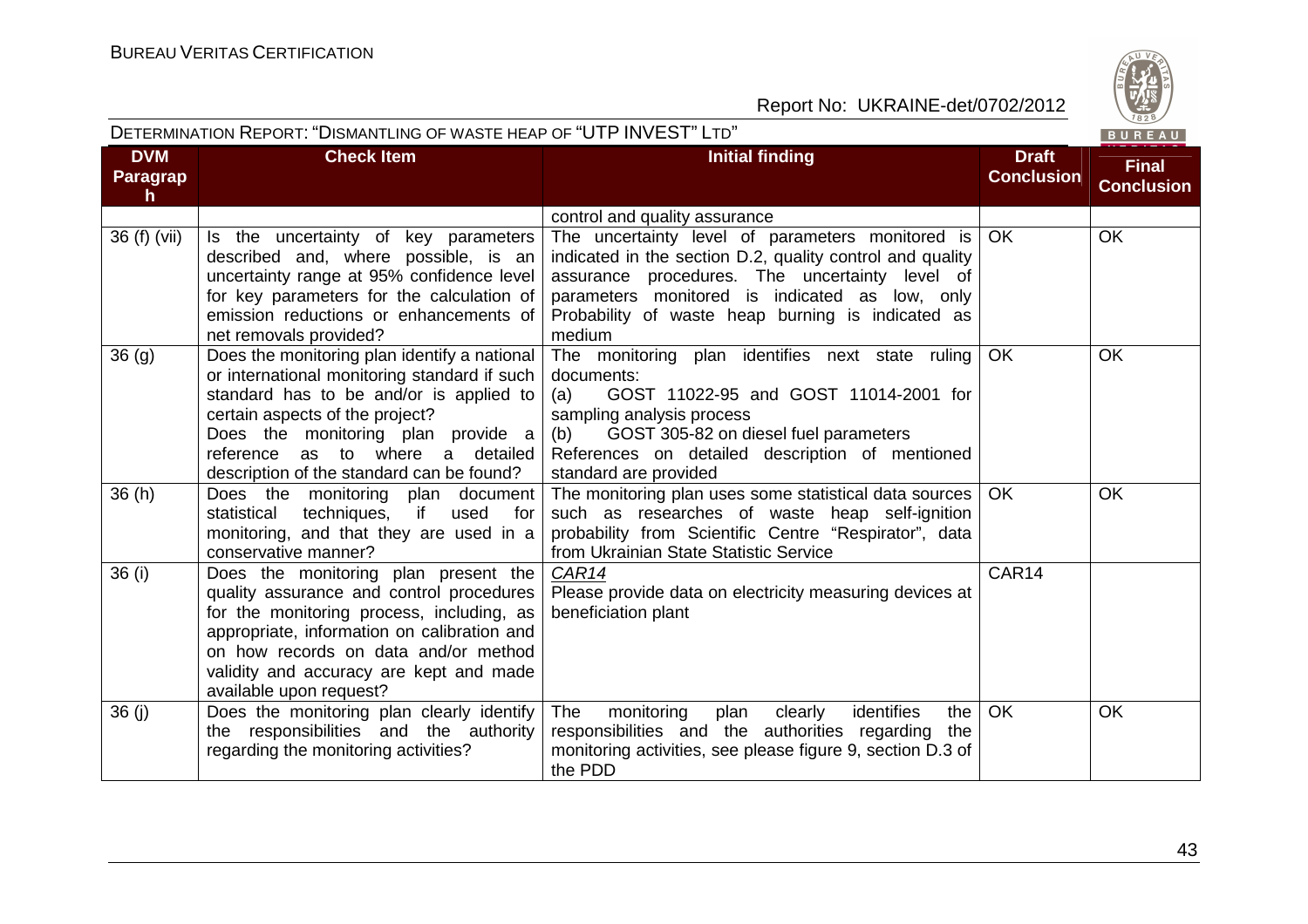

| DETERMINATION REPORT: "DISMANTLING OF WASTE HEAP OF "UTP INVEST" LTD"<br>BUREAU |                                                                                                                                                                                                                                                                                                                                     |                                                                                                                                                                                                                                                                                                                |                                   |                                   |
|---------------------------------------------------------------------------------|-------------------------------------------------------------------------------------------------------------------------------------------------------------------------------------------------------------------------------------------------------------------------------------------------------------------------------------|----------------------------------------------------------------------------------------------------------------------------------------------------------------------------------------------------------------------------------------------------------------------------------------------------------------|-----------------------------------|-----------------------------------|
| <b>DVM</b><br><b>Paragrap</b><br>$\mathsf{h}$                                   | <b>Check Item</b>                                                                                                                                                                                                                                                                                                                   | <b>Initial finding</b>                                                                                                                                                                                                                                                                                         | <b>Draft</b><br><b>Conclusion</b> | <b>Final</b><br><b>Conclusion</b> |
| 36(k)                                                                           | Does the monitoring plan, on the whole,<br>reflect<br>good<br>monitoring<br>practices<br>appropriate to the project type?<br>If it is a JI LULUCF project, is the good<br>practice guidance developed by IPCC<br>applied?                                                                                                           | The monitoring plan is identical to monitoring plans in<br>JI projects implemented at SIA "Antracit", SIA "Monolit",<br>"Temp" LLC etc, determined by Global Carbon B.V.                                                                                                                                       | <b>OK</b>                         | <b>OK</b>                         |
| $36$ (I)                                                                        | Does the monitoring plan provide, in<br>tabular form, a complete compilation of the<br>data that need to be collected for its<br>application, including<br>data that are<br>measured or sampled and data that are<br>collected from other sources but not<br>including data that are calculated with<br>equations?                  | The monitoring plan provides in tabular form a<br>complete compilation of the data collected and required<br>for emission reduction calculation, including data that<br>are measured or sampled and data that are collected<br>from other sources but not including data that are<br>calculated with equations | <b>OK</b>                         | <b>OK</b>                         |
| 36(m)                                                                           | Does the monitoring plan indicate that the<br>data monitored and required for verification<br>are to be kept for two years after the last<br>transfer of ERUs for the project?                                                                                                                                                      | The monitoring plan indicates that data monitored and<br>required for ERUs calculation will be kept two years<br>after the last ERUs transfer                                                                                                                                                                  | <b>OK</b>                         | OK                                |
| 37                                                                              | If selected elements or combinations of<br><b>CDM</b><br>methodologies<br>approved<br>or<br>methodological tools<br>are<br>used<br>for<br>establishing the monitoring plan, are the<br>selected elements or combination, together<br>with elements supplementary developed by<br>the project participants in line with 36<br>above? | Selected elements of CDM methodology ACM009,<br>Version 03.2 was used for leakages estimations in line<br>within the section 36 above                                                                                                                                                                          | <b>OK</b>                         | <b>OK</b>                         |
|                                                                                 | Approved CDM methodology approach only_Paragraphs 38(a) - 38(d)_Not applicable                                                                                                                                                                                                                                                      |                                                                                                                                                                                                                                                                                                                |                                   |                                   |
| Leakage                                                                         |                                                                                                                                                                                                                                                                                                                                     | Applicable to both JI specific approach and approved CDM methodology approach_Paragraph 39_Not applicable                                                                                                                                                                                                      |                                   |                                   |
|                                                                                 |                                                                                                                                                                                                                                                                                                                                     |                                                                                                                                                                                                                                                                                                                |                                   |                                   |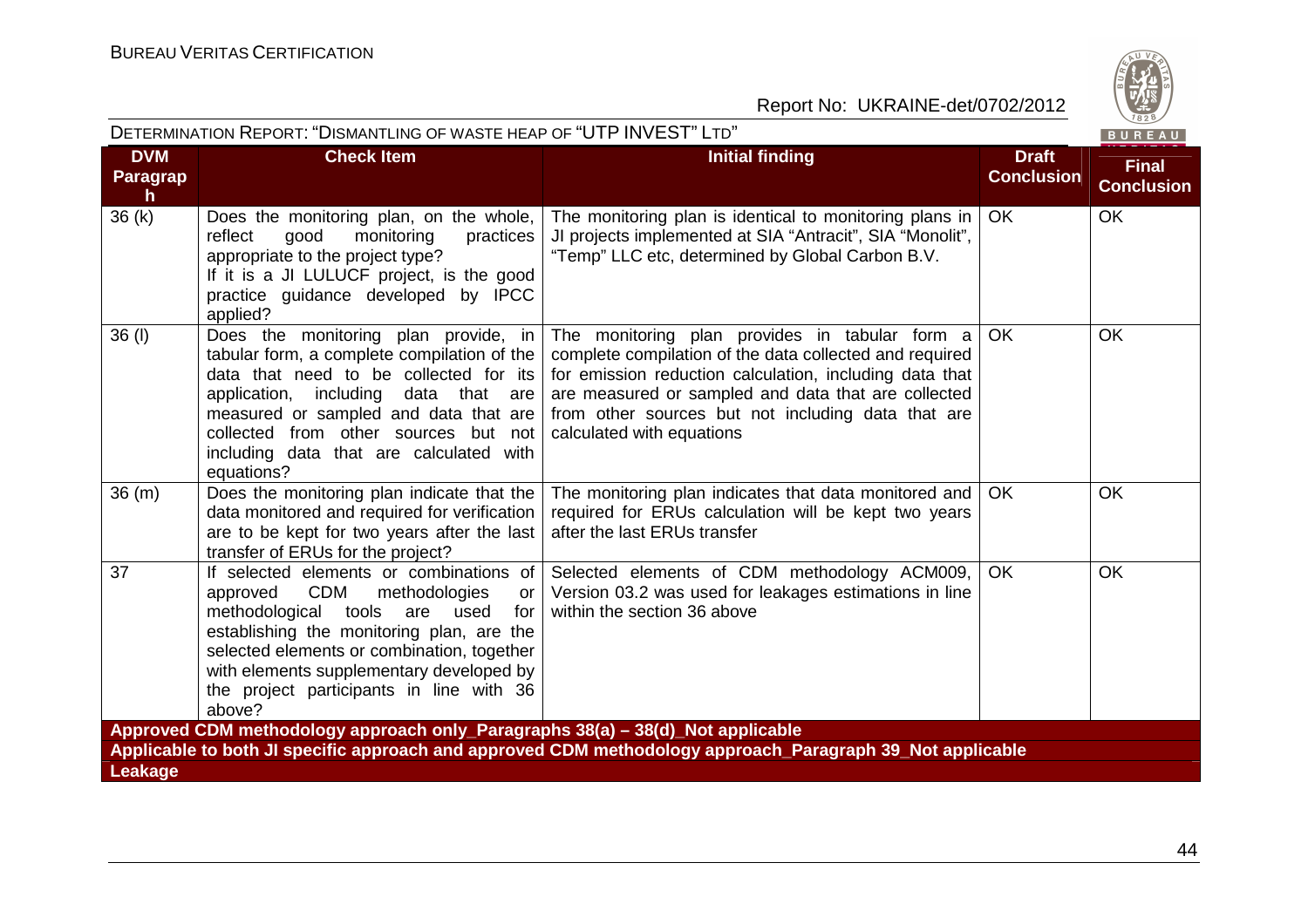

|                                     | DETERMINATION REPORT: "DISMANTLING OF WASTE HEAP OF "UTP INVEST" LTD"                                                                                                                                                                                                                                                                                                                                  |                                                                                                                                                                                                                                                                                                                                                                                                                                                                                        |                                   |                                   |  |
|-------------------------------------|--------------------------------------------------------------------------------------------------------------------------------------------------------------------------------------------------------------------------------------------------------------------------------------------------------------------------------------------------------------------------------------------------------|----------------------------------------------------------------------------------------------------------------------------------------------------------------------------------------------------------------------------------------------------------------------------------------------------------------------------------------------------------------------------------------------------------------------------------------------------------------------------------------|-----------------------------------|-----------------------------------|--|
| <b>DVM</b><br><b>Paragrap</b><br>h. | <b>Check Item</b>                                                                                                                                                                                                                                                                                                                                                                                      | <b>Initial finding</b>                                                                                                                                                                                                                                                                                                                                                                                                                                                                 | <b>Draft</b><br><b>Conclusion</b> | <b>Final</b><br><b>Conclusion</b> |  |
|                                     | JI specific approach only                                                                                                                                                                                                                                                                                                                                                                              |                                                                                                                                                                                                                                                                                                                                                                                                                                                                                        |                                   |                                   |  |
| 40 (a)                              | Does the PDD appropriately describe an<br>assessment of the potential leakage of the<br>project and appropriately explain which<br>sources of leakage are to be calculated<br>and which can be neglected?                                                                                                                                                                                              | CL <sub>08</sub><br>Please provide explanation of proposed approach to<br>calculation of emissions related to the enrichment plant<br>work                                                                                                                                                                                                                                                                                                                                             | CL08                              | OK                                |  |
| 40 (b)                              | Does the PDD provide a procedure for an<br>ex ante estimate of leakage?                                                                                                                                                                                                                                                                                                                                | The PDD provides a procedure for ex ante estimates of<br>leakages                                                                                                                                                                                                                                                                                                                                                                                                                      | OK.                               | <b>OK</b>                         |  |
|                                     | Approved CDM methodology approach only_Paragraph 41_Not applicable                                                                                                                                                                                                                                                                                                                                     |                                                                                                                                                                                                                                                                                                                                                                                                                                                                                        |                                   |                                   |  |
|                                     | <b>Estimation of emission reductions or enhancements of net removals</b>                                                                                                                                                                                                                                                                                                                               |                                                                                                                                                                                                                                                                                                                                                                                                                                                                                        |                                   |                                   |  |
| 42                                  | following approaches it chooses?<br>(a) Assessment of emissions or net<br>removals in the baseline scenario and in<br>the project scenario<br>(b) Direct assessment of emission<br>reductions                                                                                                                                                                                                          | Does the PDD indicate which of the The PDD indicates that assessment of emissions in the<br>baseline scenario and in the project scenario was<br>chosen                                                                                                                                                                                                                                                                                                                                | OK.                               | <b>OK</b>                         |  |
| 43                                  | If the approach (a) in 42 is chosen, does<br>the PDD provide ex ante estimates of:<br>(a) Emissions or net removals for the<br>project scenario (within the<br>project<br>boundary)?<br>(b) Leakage, as applicable?<br>(c) Emissions or net removals for the<br>baseline scenario (within the project<br>boundary)?<br>(d) Emission reductions or enhancements<br>of net removals adjusted by leakage? | The PDD provides ex ante estimates for period<br>05/05/2008-31/12/2012<br>(e) Emissions for the project scenario within the<br>project boundary which is 41 982 tonnes of<br>CO <sub>2</sub> equivalent<br>Leakages which is -591 052 tonnes of CO2<br>(f)<br>equivalent<br>(g) Emissions for the baseline scenario which is<br>2 056 516 tonnes of CO2 equivalent<br>(h) Emission reductions adjusted by leakages<br>which is 2 605 586 tonnes of CO2 equivalent<br>CAR <sub>15</sub> | CAR15                             | OK                                |  |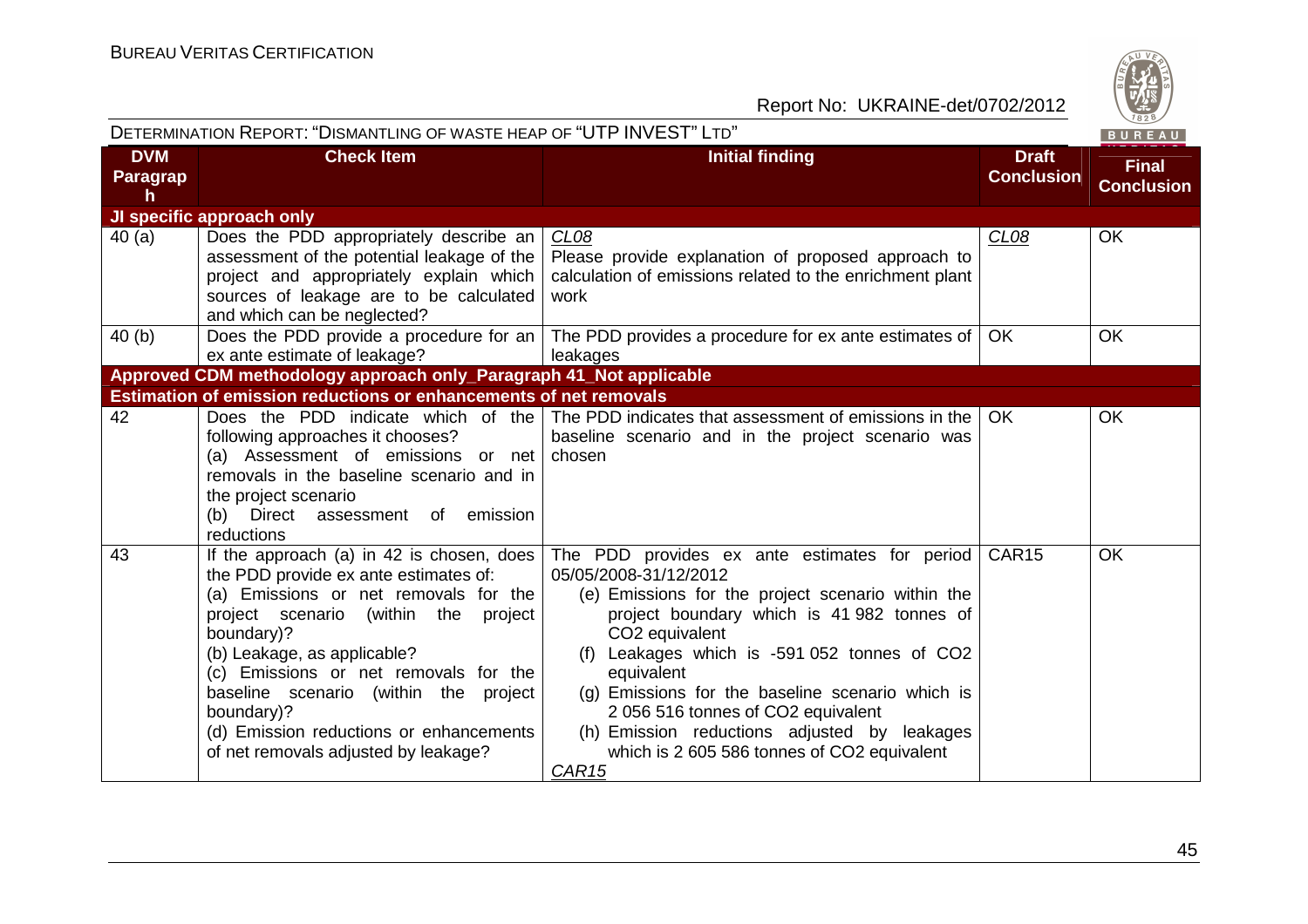|                                               | DETERMINATION REPORT: "DISMANTLING OF WASTE HEAP OF "UTP INVEST" LTD"<br>BUREAU                                                                                                                                                                                                                                                                                                                                                                                                                                                                                                                                                                                                                     |                                                                                                                                                                                                                                                                                                                                                                                                                                                                                                                                                                                                                                                                                                                                                                                                                                                                                 |                                   |                                   |  |  |
|-----------------------------------------------|-----------------------------------------------------------------------------------------------------------------------------------------------------------------------------------------------------------------------------------------------------------------------------------------------------------------------------------------------------------------------------------------------------------------------------------------------------------------------------------------------------------------------------------------------------------------------------------------------------------------------------------------------------------------------------------------------------|---------------------------------------------------------------------------------------------------------------------------------------------------------------------------------------------------------------------------------------------------------------------------------------------------------------------------------------------------------------------------------------------------------------------------------------------------------------------------------------------------------------------------------------------------------------------------------------------------------------------------------------------------------------------------------------------------------------------------------------------------------------------------------------------------------------------------------------------------------------------------------|-----------------------------------|-----------------------------------|--|--|
| <b>DVM</b><br><b>Paragrap</b><br>$\mathsf{h}$ | <b>Check Item</b>                                                                                                                                                                                                                                                                                                                                                                                                                                                                                                                                                                                                                                                                                   | <b>Initial finding</b>                                                                                                                                                                                                                                                                                                                                                                                                                                                                                                                                                                                                                                                                                                                                                                                                                                                          | <b>Draft</b><br><b>Conclusion</b> | <b>Final</b><br><b>Conclusion</b> |  |  |
|                                               |                                                                                                                                                                                                                                                                                                                                                                                                                                                                                                                                                                                                                                                                                                     | Please check JI PDD form in the sub-heads of section<br>Ε                                                                                                                                                                                                                                                                                                                                                                                                                                                                                                                                                                                                                                                                                                                                                                                                                       |                                   |                                   |  |  |
| 44                                            | If the approach (b) in 42 is chosen, does<br>the PDD provide ex ante estimates of:<br>(a) Emission reductions or enhancements<br>of net removals (within the project<br>boundary)?<br>(b) Leakage, as applicable?<br>(c) Emission reductions or enhancements<br>of net removals adjusted by leakage?                                                                                                                                                                                                                                                                                                                                                                                                | See section 42 of this protocol                                                                                                                                                                                                                                                                                                                                                                                                                                                                                                                                                                                                                                                                                                                                                                                                                                                 | <b>OK</b>                         | OK                                |  |  |
| 45                                            | For both approaches in 42<br>(a) Are the estimates in 43 or 44 given:<br>(i) On a periodic basis?<br>(ii) At least from the beginning until the<br>end of the crediting period?<br>(iii) On a source-by-source/sink-by-sink<br>basis?<br>(iv) For each GHG?<br>(v) In tones of CO2 equivalent, using<br>global warming potentials defined by<br>decision 2/CP.3 or as subsequently<br>revised in accordance with Article 5 of the<br>Kyoto Protocol?<br>(b) Are the formula used for calculating the<br>estimates in 43 or 44 consistent throughout<br>the PDD?<br>(c) For calculating estimates in 43 or 44,<br>are key factors influencing the baseline<br>emissions or removals and the activity | a) The estimates are given on<br>(i) on a yearly basis<br>(ii) from 05/08/2008 till 31/12/2012<br>(iii) On a source-by-source/sink-by-sink basis<br>- for each GHG, which are CH4 and CO2<br>- in tonnes of CO2 equivalent<br>- using global warming potentials defined by decision<br>2/CP.3<br>(b) The formula used for calculating in 43 is consistent<br>throughout the PDD<br>(c) The key factors influencing the baseline emissions<br>and the activity level of the project and the emissions<br>as well as risks associated with the project were taken<br>into account for calculating estimates in 43<br>(d) The data sources used for calculating the estimates<br>in 43 are clearly identified, reliable and transparent.<br>(e) emission factors used for calculations in 43 are in<br>line with National GHG Inventory Report approved by<br><b>Ukrainian DFP</b> | <b>OK</b>                         | <b>OK</b>                         |  |  |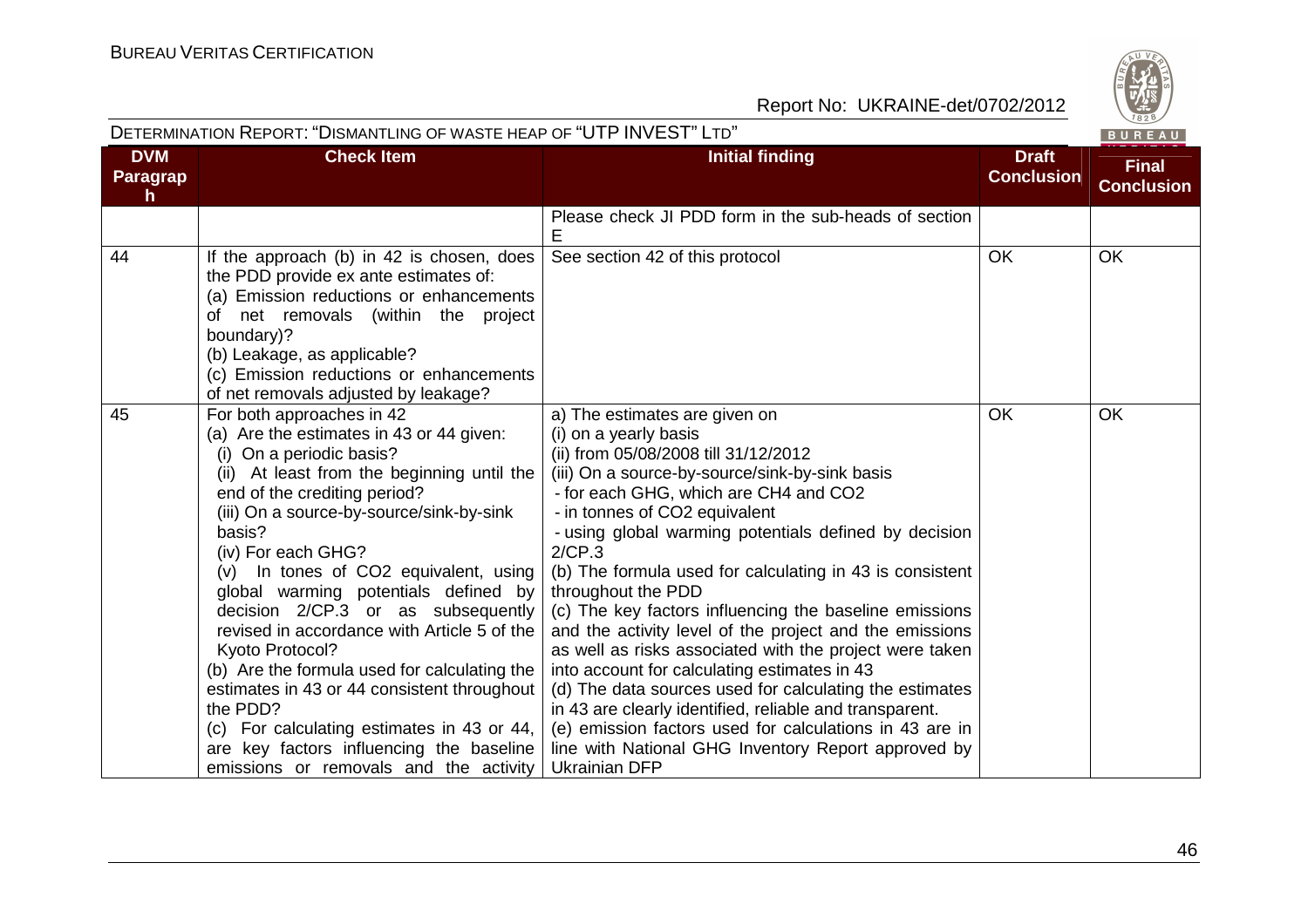

|                              | DETERMINATION REPORT: "DISMANTLING OF WASTE HEAP OF "UTP INVEST" LTD"<br>BUREAU                                                                                                                                                                                                                                                                                                                                                                                                                                                                                                                                                                                                                                                                                                                                                                                                                                                                                                                                                                        |                                                                                                                                                                                                                                                                                                                                                                                                                                                                                       |                                   |                                   |  |  |
|------------------------------|--------------------------------------------------------------------------------------------------------------------------------------------------------------------------------------------------------------------------------------------------------------------------------------------------------------------------------------------------------------------------------------------------------------------------------------------------------------------------------------------------------------------------------------------------------------------------------------------------------------------------------------------------------------------------------------------------------------------------------------------------------------------------------------------------------------------------------------------------------------------------------------------------------------------------------------------------------------------------------------------------------------------------------------------------------|---------------------------------------------------------------------------------------------------------------------------------------------------------------------------------------------------------------------------------------------------------------------------------------------------------------------------------------------------------------------------------------------------------------------------------------------------------------------------------------|-----------------------------------|-----------------------------------|--|--|
| <b>DVM</b><br>Paragrap<br>h. | <b>Check Item</b>                                                                                                                                                                                                                                                                                                                                                                                                                                                                                                                                                                                                                                                                                                                                                                                                                                                                                                                                                                                                                                      | <b>Initial finding</b>                                                                                                                                                                                                                                                                                                                                                                                                                                                                | <b>Draft</b><br><b>Conclusion</b> | <b>Final</b><br><b>Conclusion</b> |  |  |
|                              | level of the project and the emissions or<br>net removals as well as risks associated<br>with the project taken into account, as<br>appropriate?<br>(d) Are data sources used for calculating<br>the estimates in 43 or 44 clearly identified,<br>reliable and transparent?<br>(e) Are emission factors (including default<br>emission factors) if used for calculating the<br>estimates in 43 or 44 selected by carefully<br>balancing accuracy and reasonableness,<br>and appropriately justified of the choice?<br>(f) Is the estimation in 43 or 44 based on<br>conservative assumptions and the most<br>plausible scenarios in a transparent<br>manner?<br>Are the estimates in 43 or 44<br>(g)<br>consistent throughout the PDD?<br>(h) Is the annual average of estimated<br>emission reductions or enhancements of<br>net removals calculated by dividing the<br>total estimated emission reductions or<br>enhancements of net removals over the<br>crediting period by the total months of the<br>crediting period and multiplying by twelve? | (f) The estimations in 43 are based on conservative<br>assumptions and the most plausible scenarios in a<br>transparent manner<br>(g) the estimates in 43 are consistent throughout the<br><b>PDD</b><br>(h) the annual average value of estimated emission<br>reductions is calculated by dividing the total estimated<br>emission reductions or enhancements of net removals<br>over the crediting period by the total months of the<br>crediting period and multiplying by twelve. |                                   |                                   |  |  |
| 46                           | If the calculation of the baseline emissions<br><b>or</b><br>net removals is to be performed ex post,<br>does the PDD include an illustrative ex                                                                                                                                                                                                                                                                                                                                                                                                                                                                                                                                                                                                                                                                                                                                                                                                                                                                                                       | PDD contains ex-post calculations for 2009-2011<br>years. Ex-ante calculations is provided for 2012 year                                                                                                                                                                                                                                                                                                                                                                              | OK.                               | <b>OK</b>                         |  |  |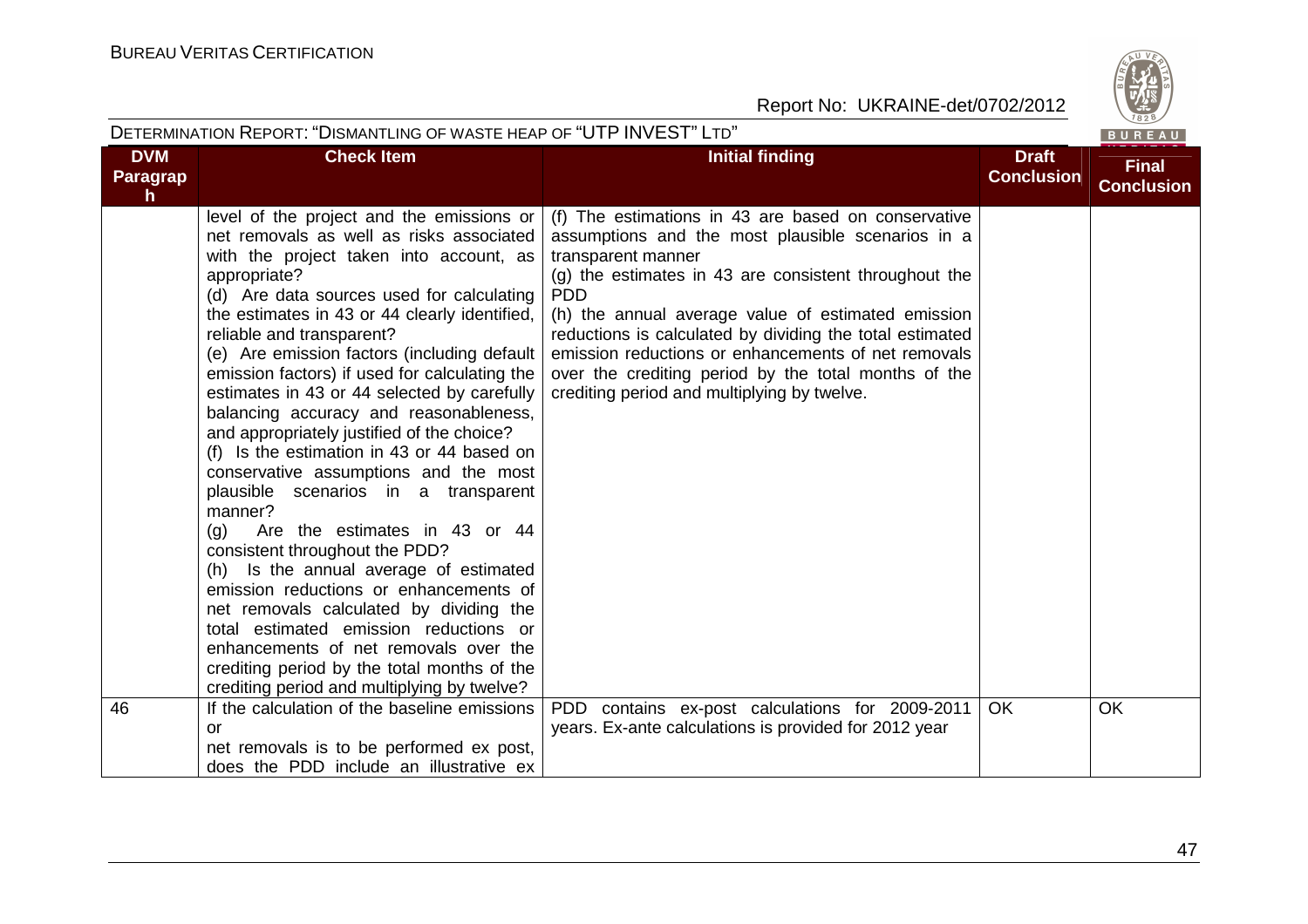|                                    | DETERMINATION REPORT: "DISMANTLING OF WASTE HEAP OF "UTP INVEST" LTD"                                                                                                                                                                                                                                                                                                 |                                                                                                                                                                                                      | BUREAU                            |                                   |
|------------------------------------|-----------------------------------------------------------------------------------------------------------------------------------------------------------------------------------------------------------------------------------------------------------------------------------------------------------------------------------------------------------------------|------------------------------------------------------------------------------------------------------------------------------------------------------------------------------------------------------|-----------------------------------|-----------------------------------|
| <b>DVM</b><br><b>Paragrap</b><br>h | <b>Check Item</b>                                                                                                                                                                                                                                                                                                                                                     | <b>Initial finding</b>                                                                                                                                                                               | <b>Draft</b><br><b>Conclusion</b> | <b>Final</b><br><b>Conclusion</b> |
|                                    | removals<br>emissions<br>ante<br><b>or</b><br>net<br>calculation?                                                                                                                                                                                                                                                                                                     |                                                                                                                                                                                                      |                                   |                                   |
|                                    | Approved CDM methodology approach only_Paragraphs 47(a) - 47(b)_Not applicable                                                                                                                                                                                                                                                                                        |                                                                                                                                                                                                      |                                   |                                   |
|                                    | <b>Environmental impacts</b>                                                                                                                                                                                                                                                                                                                                          |                                                                                                                                                                                                      |                                   |                                   |
| 48 (a)                             | Does<br>the<br><b>PDD</b><br>list<br>attach<br>and<br>documentation on the analysis of the<br>environmental impacts of the project,<br>transboundary<br>including<br>impacts, in<br>accordance with procedures as determined<br>by the host Party?                                                                                                                    | The PDD lists documentation on the project   OK<br>environmental impact analysis in accordance with<br>actual Ukrainian legislation.                                                                 |                                   | <b>OK</b>                         |
| 48 (b)                             | If the analysis in 48 (a) indicates that the<br>environmental impacts are considered<br>significant by the project participants or the<br>host Party, does the PDD provide<br>conclusion and all references to supporting<br>documentation of an environmental impact<br>assessment undertaken in accordance with<br>the procedures as required by the host<br>Party? | The analysis mentioned in $48(a)$ indicates that impact<br>on air is significant. Assessment of impact on the<br>environment under the laws of Ukraine was held for the<br>proposed project in 2008. | OK.                               | <b>OK</b>                         |
|                                    | <b>Stakeholder consultation</b>                                                                                                                                                                                                                                                                                                                                       |                                                                                                                                                                                                      |                                   |                                   |
| 49                                 | If stakeholder consultation was undertaken<br>in<br>accordance with the procedure as required<br>by the host Party, does the PDD provide:<br>(a) A list of stakeholders from whom<br>comments on the projects have been<br>received, if any?<br>(b) The nature of the comments?<br>(c) A description on whether and how the                                           | Actual Ukraine legislation doesn't require public<br>information for JI project. Any comments from local<br>stakeholders are obtained. Comments will be collect<br>during determination process      | OK                                | <b>OK</b>                         |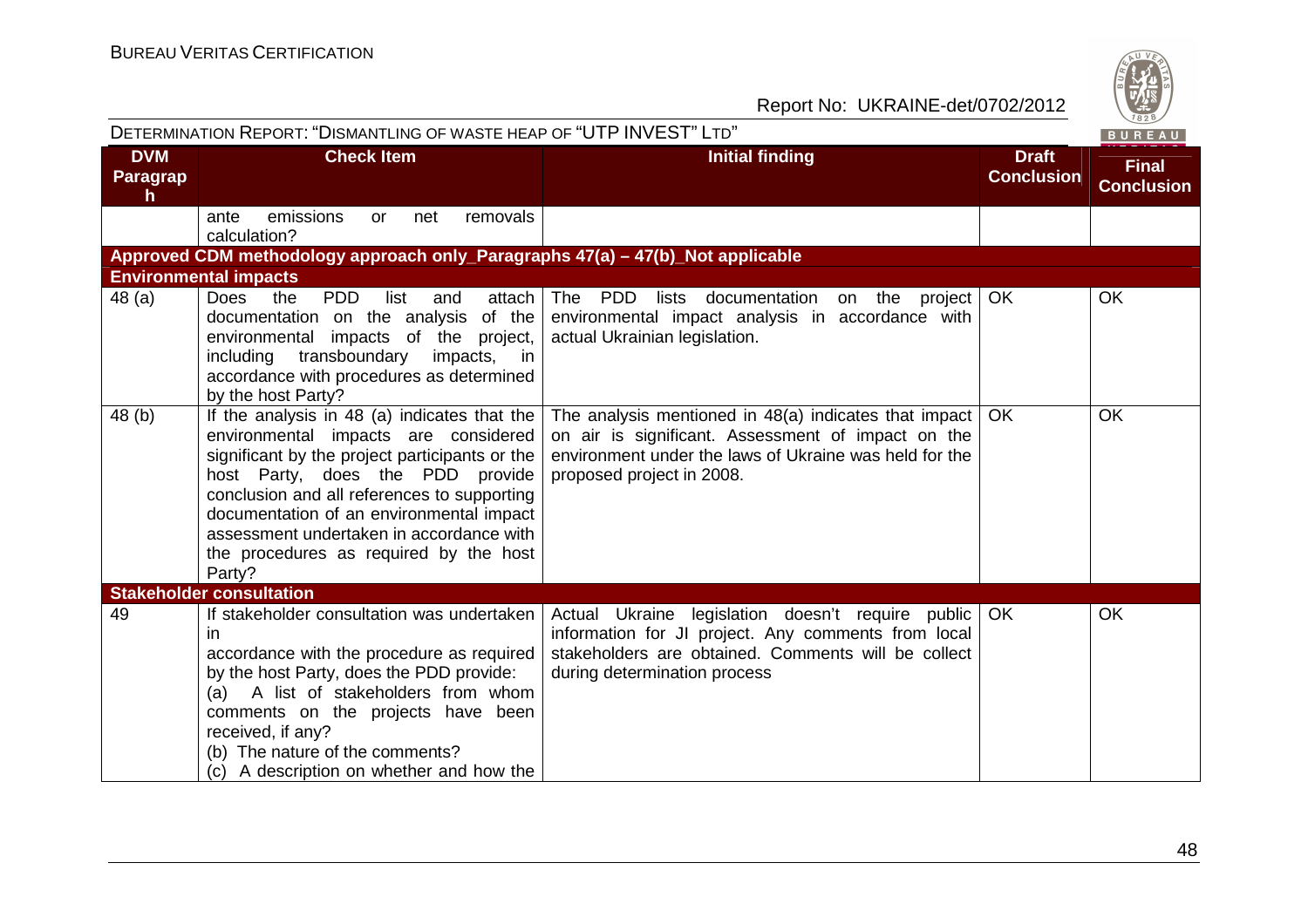

| DETERMINATION REPORT: "DISMANTLING OF WASTE HEAP OF "UTP INVEST" LTD"                                               |                                                                                    |                 |                                   |                                   |  |  |  |
|---------------------------------------------------------------------------------------------------------------------|------------------------------------------------------------------------------------|-----------------|-----------------------------------|-----------------------------------|--|--|--|
| <b>DVM</b><br>Paragrap<br>h                                                                                         | <b>Check Item</b>                                                                  | Initial finding | <b>Draft</b><br><b>Conclusion</b> | <b>Final</b><br><b>Conclusion</b> |  |  |  |
|                                                                                                                     | comments have been addressed?                                                      |                 |                                   |                                   |  |  |  |
| Determination regarding small-scale projects (additional elements for assessment)_Paragraphs 50 - 57_Not applicable |                                                                                    |                 |                                   |                                   |  |  |  |
| Determination regarding land use, land-use change and forestry projects _Paragraphs 58 – 64(d)_Not applicable       |                                                                                    |                 |                                   |                                   |  |  |  |
|                                                                                                                     | Determination regarding programmes of activities_Paragraphs 66 - 73_Not applicable |                 |                                   |                                   |  |  |  |

#### **Table 2 Resolution of Corrective Action and Clarification Requests**

| clarifications and<br>corrective<br><b>Draft</b><br>report<br>action requests by validation team                        | Ref. to<br>checklist<br>question<br>in table 1 | <b>Summary</b><br>participant<br><b>of</b><br>project<br>response                                                                                                                                               | Determination team conclusion                                                                               |
|-------------------------------------------------------------------------------------------------------------------------|------------------------------------------------|-----------------------------------------------------------------------------------------------------------------------------------------------------------------------------------------------------------------|-------------------------------------------------------------------------------------------------------------|
| CAR01<br>Please add relevant order or another legal<br>document that confirm JI component from the<br>project beginning |                                                | Section A.2.: "From the<br>Added<br>in.<br>beginning, the project was considered as<br>a JI project (according to the order $# 14$ )<br>from 18/03/2008)" Order is added to the<br>list of supporting documents | The issue is closed                                                                                         |
| CAR02<br>Please add geographical coordinates of<br>enrichment plant                                                     |                                                | Added: enrichment plant coordinates are<br>48°01' 16.65" N. l. 38°41' 19.33" E. l.                                                                                                                              | The issue is closed based on<br>information, provided by project<br>participants                            |
| CAR03<br>Please provide Letter of Endorsement from State<br>Environment Investment Agency of Ukraine                    | 19                                             | of endorsement #2754/23/7 has<br>Letter<br>by State<br>Environment<br>been<br>issued<br>Ukraine<br>Investment<br>of<br>Agency<br>26.09.2012.                                                                    | The issue is closed<br>based on<br>of PDD<br>corrections<br>LoE.<br>and<br>provided by project participants |
| CAR04<br>Please provide<br>written<br>approvals from both<br>parties involved                                           | 19                                             | Written project approvals will be obtained<br>after submission of DR to the DFPs of<br>Parties Involved                                                                                                         | Pending                                                                                                     |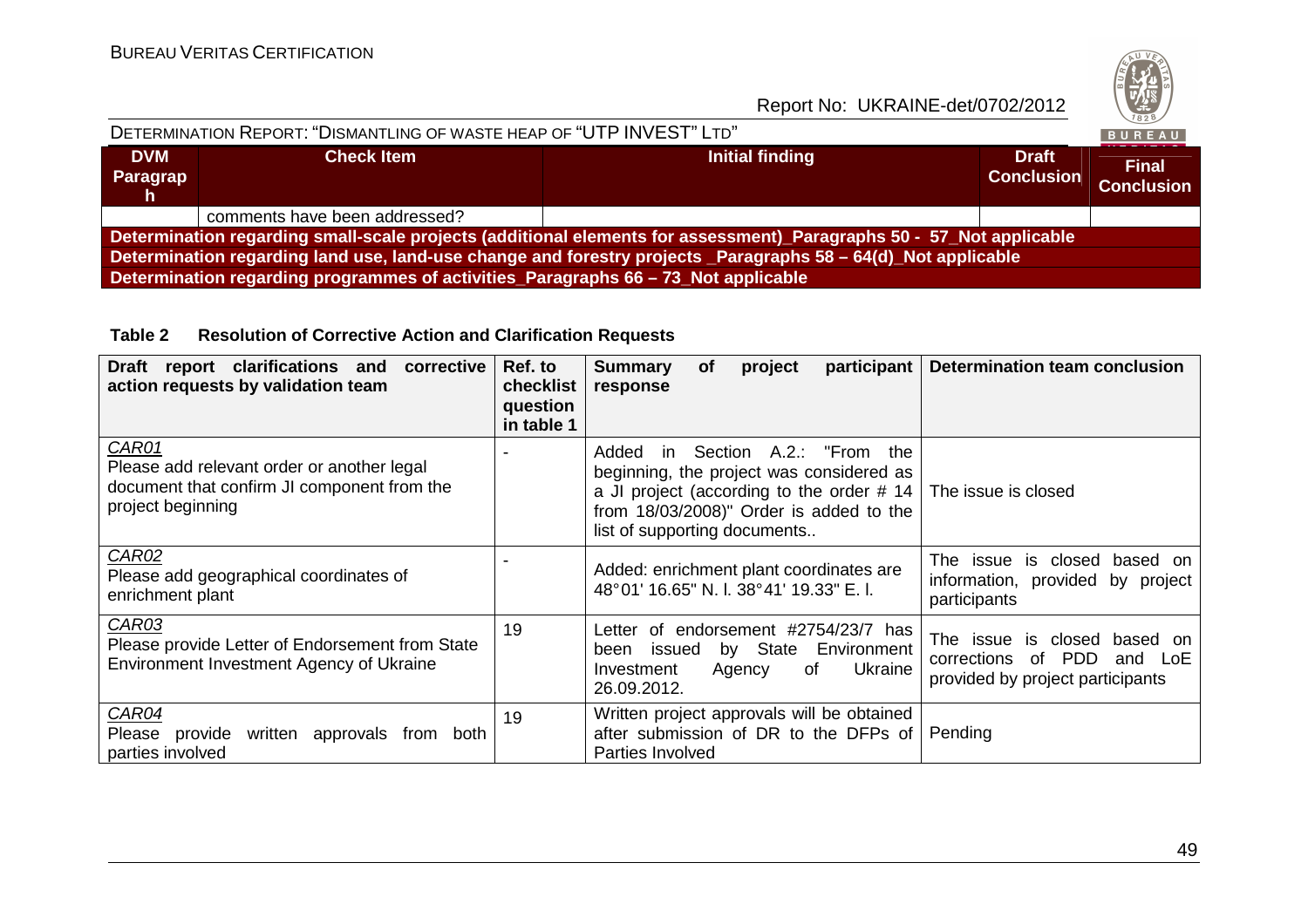

| DETERMINATION REPORT: "DISMANTLING OF WASTE HEAP OF "UTP INVEST" LTD"<br>BUREAU                                                                                                                                |       |                                                                                                                                                                                                                                                                                                |                                                                                                      |  |
|----------------------------------------------------------------------------------------------------------------------------------------------------------------------------------------------------------------|-------|------------------------------------------------------------------------------------------------------------------------------------------------------------------------------------------------------------------------------------------------------------------------------------------------|------------------------------------------------------------------------------------------------------|--|
| <b>CAR05</b><br>Please provide evidences that coal containing<br>rock mass is produced by necessity and doesn't<br>keep in warehouses, so methane emissions from<br>beneficiated rock mass are negligible.     | 23    | In Section B1, Sub-step 2-d Baseline<br>added<br>identification.<br>item<br>-9)<br>ls.<br>Carbonaceous rocks are delivered to the<br>significant<br>without<br>consumer<br>accumulation on the intermediate storage<br>due to this emissions of methane of<br>enriched rocks can be neglected. | <b>VERITAS</b><br>The issue is closed based on<br>documents, provided by the<br>project participants |  |
| CAR06<br>Please add information on size of fraction after<br>beneficiation plant, and provide evidences that<br>this fraction is not self-ignited                                                              | 23    | In Section B1, Sub-step 2-d Baseline<br>identification. Is added item 10)- Sorted<br>fraction +30 mm has a low content of coal<br>and has no tendency to spontaneous<br>ignition.                                                                                                              | The issue is closed based on<br>documents, provided by the<br>project participants                   |  |
| CAR07<br>Please provide designation of project variables in<br>line within appendix B to "Guidance on criteria for<br>baseline setting and monitoring" (see p.16,<br>description of formulae 4 and 5)          | 23    | Description of formulae 4 and 5 was<br>provided in line within Annex B to<br>"Guidance on criteria for baseline setting<br>and monitoring"                                                                                                                                                     | The issue is closed based on<br><b>PDDs</b> corrections                                              |  |
| CAR08<br>Please provide correct reference on "Dismantling"<br>of Waste Heap #2 at Mine #22 "LISOVA"" project<br>at JI UNFCCC web-site                                                                          | 28    | Reference was corrected                                                                                                                                                                                                                                                                        | The issue is closed based on<br><b>PDDs corrections</b>                                              |  |
| CAR09<br>Please provide demonstration of additionality in<br>line with article 12 of "Guidance of criteria for<br>baseline setting and monitoring", version 03 and<br>correctly indicate version of "Guidance" | 29(b) | Corrected: in the section 2) Step 2 next<br>follow is added - "Both projects are<br>implemented in the same country and<br>the same time". Title of "Guidance on<br>baseline<br>for<br>setting<br>criteria<br>and<br>monitoring" version 03 was corrected                                      | The issue is closed                                                                                  |  |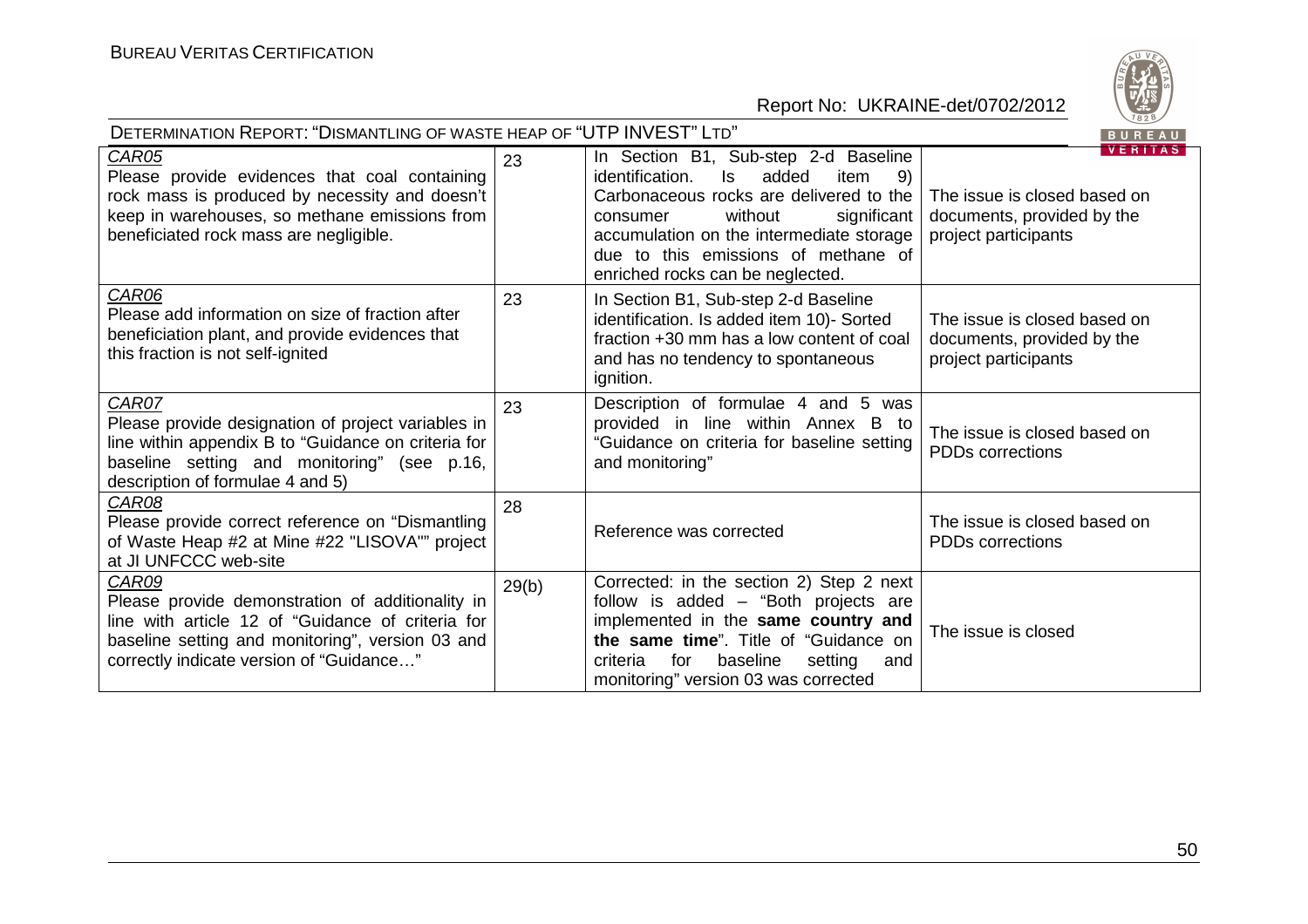

| DETERMINATION REPORT: "DISMANTLING OF WASTE HEAP OF "UTP INVEST" LTD"<br>BUREAU                                                                            |       |                                                                                                                                                                                                                                                                                                                                                                                                            |                                                                                                                                      |  |
|------------------------------------------------------------------------------------------------------------------------------------------------------------|-------|------------------------------------------------------------------------------------------------------------------------------------------------------------------------------------------------------------------------------------------------------------------------------------------------------------------------------------------------------------------------------------------------------------|--------------------------------------------------------------------------------------------------------------------------------------|--|
| CAR10<br>Please provide evidences that coal obtained in<br>project frames will be used in Ukraine                                                          | 32(a) | Coal concentrate, which is the end<br>product of this project, does not meet<br>European standards for coal quality,<br>therefore it is consumed only in the region<br>where the project activities take place.                                                                                                                                                                                            | <b>VERITAS</b><br>The issue is closed based on coal<br>concentrate chemical analysis<br>data provided by the project<br>participants |  |
| CAR11<br>Please add in the table 12 emissions from<br>beneficiation plant                                                                                  | 32(a) | "Electric<br>used<br>for<br>energy<br>coal<br>beneficiation at the enrichment plant" was<br>added in the table 12 section Leakages                                                                                                                                                                                                                                                                         | The issue is closed based on<br>corrections of PDD                                                                                   |  |
| CAR <sub>12</sub><br>Please add<br>evidences<br>that<br>waste<br>heap<br>dismantling started 05/05/2008                                                    | 34(a) | Waste heap dismantling was started<br>05/05/2008 in accordance with rock mass<br>acceptance-transmittance act. Act is<br>provided in initial documents                                                                                                                                                                                                                                                     | The issue is closed                                                                                                                  |  |
| CAR13<br>Please note in the PDD that parameters of diesel<br>fuel for outdoor transport from NIR are used                                                  | 36(b) | "Mobile combustion. Off-road transport"<br>was added in the section $NCV_{Diesel}$ table<br>13                                                                                                                                                                                                                                                                                                             | The issue is closed                                                                                                                  |  |
| CAR14<br>Please provide units in section L3 of table D.1.3.1<br>in line within appendix B of "Guidance on criteria<br>for baseline setting and monitoring" | 36(c) | Units of L3 parameter in the section<br>D.1.3.1 was provided in line with Annex B<br>to "Guidance on criteria for baseline<br>setting and monitoring": tC/MWh                                                                                                                                                                                                                                              | The issue is closed                                                                                                                  |  |
| CAR <sub>15</sub><br>Please provide data on electricity measuring<br>devices at beneficiation plant                                                        | 36(i) | In this case measuring of specific<br>electricity consumption per tone of<br>produced coal concentrate for enrichment<br>process at beneficiation plant which is in<br>property of another legal entity. Direct<br>measuring of consumed electric energy<br>doesn't provided and don't monitored.<br>Emissions related to electric energy<br>consumption at enrichment plant are<br>classified as leakages | The issue is closed based on<br>project participants clarifications                                                                  |  |
| CAR <sub>16</sub><br>Please check JI PDD form in the sub-heads of<br>section E                                                                             | 43    | Discrepancies between project PDD and<br>JI PDD form were eliminated                                                                                                                                                                                                                                                                                                                                       | The issue is closed                                                                                                                  |  |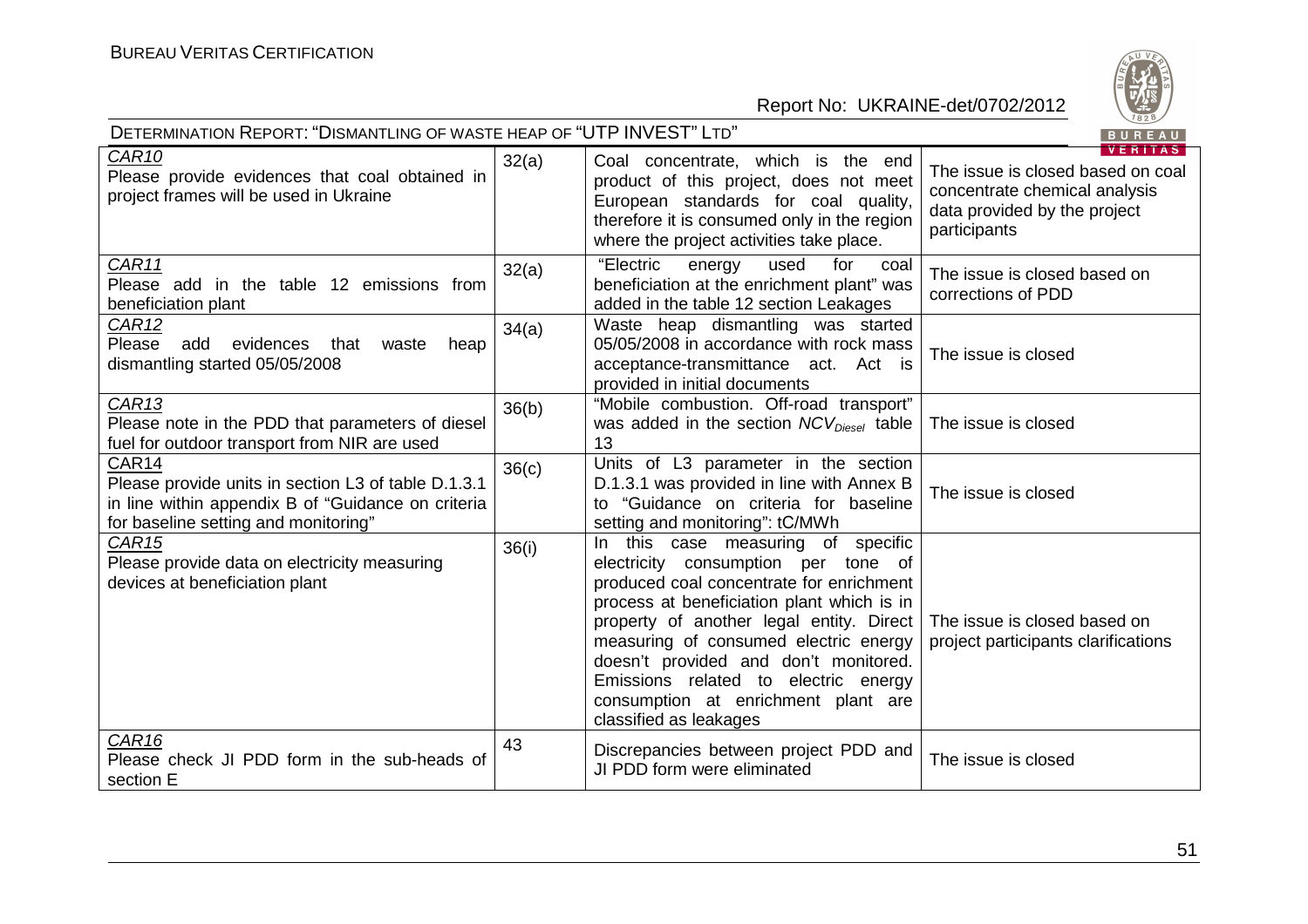

| DETERMINATION REPORT: "DISMANTLING OF WASTE HEAP OF "UTP INVEST" LTD"<br>BUREAU                                                                                                                      |       |                                                                                                                                                                                                                                                                                                                                                                         |                                                                        |  |  |
|------------------------------------------------------------------------------------------------------------------------------------------------------------------------------------------------------|-------|-------------------------------------------------------------------------------------------------------------------------------------------------------------------------------------------------------------------------------------------------------------------------------------------------------------------------------------------------------------------------|------------------------------------------------------------------------|--|--|
| CL <sub>01</sub><br>Please provide information that highlight status of<br>waste heap by years                                                                                                       |       | In accordance with waste heap passport<br>formation was started in 1949, finished in<br>1990                                                                                                                                                                                                                                                                            | <b>VERITAS</b>                                                         |  |  |
| CL <sub>02</sub><br>Please highlight work relations between "UTP<br>INVEST" Ltd and "Tandem 2006" Ltd. Also please<br>note if enrichment plant of "Tandem 2006" is<br>included in project boundaries |       | Enrichment plant "Tandem 2006" is<br>excluded<br>from<br>project<br>boundaries<br>because enrichment plant works with<br>"UTP INVEST" LLC by contract basis with<br>customer-owned raw materials also<br>enrichment plant "Tandem 2006" is<br>individual legal entity. Contract between<br>"UTP INVEST LLC" and "Tandem 2006"<br>will be added to initial documentation | The issue is closed based on<br>project participants clarifications    |  |  |
| CL <sub>03</sub><br>Please clarify the source of project geographical<br>coordinates                                                                                                                 |       | The source of geographical coordinates is<br>GoogleEarth version 6                                                                                                                                                                                                                                                                                                      | The issue is closed                                                    |  |  |
| CL04<br>Please add information on separation principle of<br>heavy media separator STK 32-550 (wet or dry)                                                                                           |       | Enrichment in heavy media separator<br>suppose usage of wet separation with<br>media more heavy than water                                                                                                                                                                                                                                                              | The issue is closed based on<br>clarifications of project participants |  |  |
| CL05<br>Please clarify wet or dry conditions of coal<br>containing rock mass at sifter GIL-52                                                                                                        |       | "Coal<br>Description was<br>corrected:<br>containing rock mass after pre-<br>classification is humidified and<br>moved to the inertial sifter GIL-<br>52"                                                                                                                                                                                                               | The issue is closed                                                    |  |  |
| CL <sub>06</sub><br>Please add explanations on procedures following<br>if rock mass from another waste heaps uses at<br>enrichment plant                                                             | 32(a) | Precision control system of raw material<br>quantities exists at enrichment plant n<br>accordance<br>with<br>between  <br>contract<br>enrichment plant and owners of waste<br>heaps                                                                                                                                                                                     | The issue is closed                                                    |  |  |